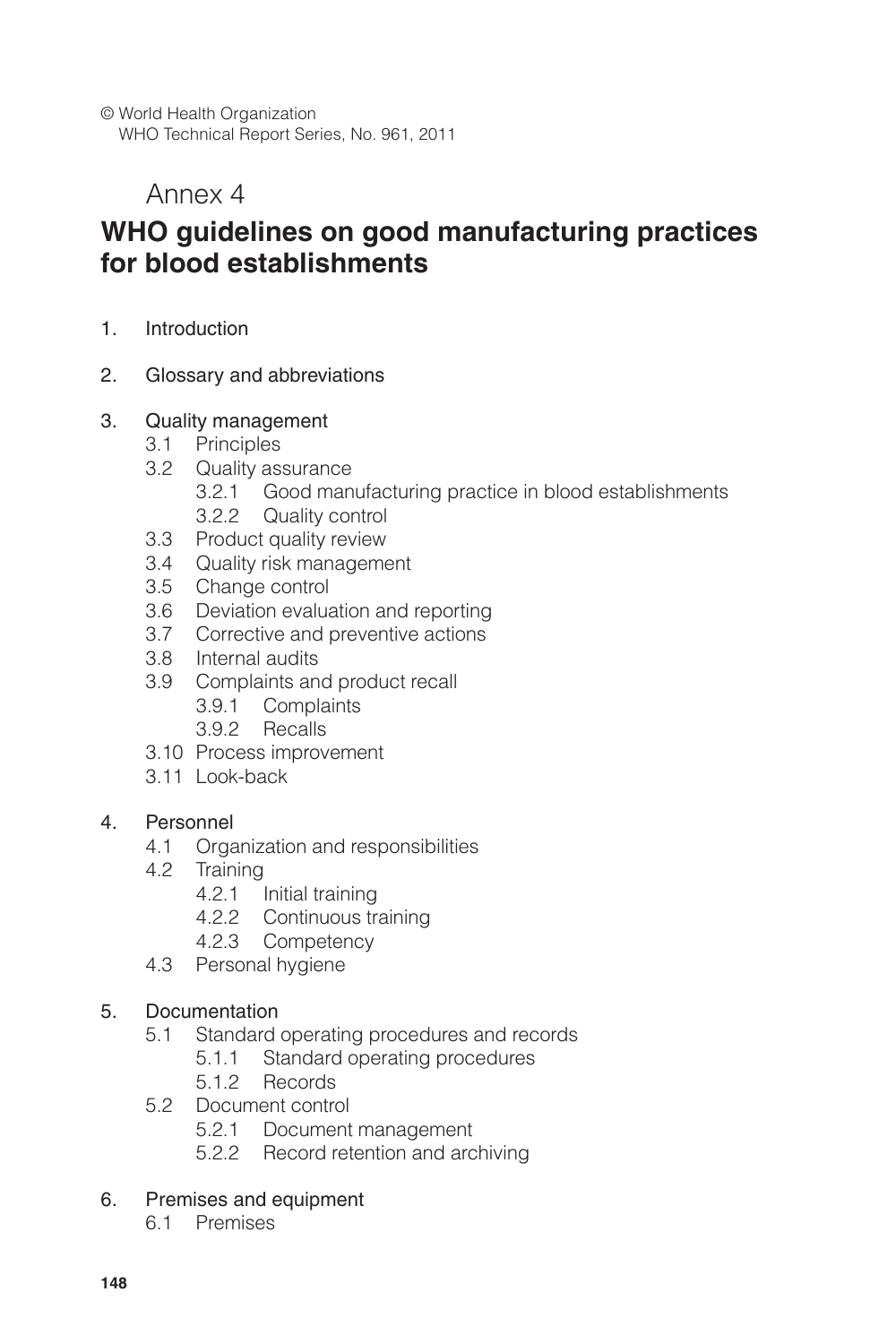- 6.1.1 Design and construction
- 6.1.2 Donor areas
- 6.1.3 Production areas
- 6.1.4 Storage areas
- 6.1.5 Laboratories
- 6.1.6 Mobile collection sites
- 6.2 Equipment
	- 6.2.1 Design and construction
	- 6.2.2 Maintenance
	- 6.2.3 Cleaning
	- 6.2.4 Calibration
- 6.3 Computerized systems

## 7. Qualification and validation

- 7.1 Qualification of equipment
- 7.2 Validation of manufacturing processes
- 7.3 Choosing an appropriate test system to screen for infectious disease
- 7.4 Assay performance validation

## 8. Management of materials and reagents

- 8.1 Materials and reagents
- 8.2 Receipt and quarantine
- 8.3 Release of incoming production material and test reagents
- 8.4 Storage
- 8.5 Traceability of materials and reagents
- 8.6 Supplier/vendor management

## 9. Manufacturing

- 9.1 Donor registration
- 9.2 Donor selection
	- 9.2.1 Epidemiological surveillance of the donor population
	- 9.2.2 Information to donors
	- 9.2.3 Questionnaire and interview
	- 9.2.4 Deferral policy and deferral criteria
	- 9.2.5 Physical examination, donor health criteria and donor acceptance
- 9.3 Collection
	- 9.3.1 Whole blood collection
	- 9.3.2 Collection by apheresis
	- 9.3.3 Safety of donors
- 9.4 Component preparation
	- 9.4.1 Starting material
	- 9.4.2 Methods of production
		- 9.4.2.1 Centrifugation
		- 9.4.2.2 Separation
		- 9.4.2.3 Freezing
		- 9.4.2.4 Leukocyte reduction
		- 9.4.2.5 Irradiation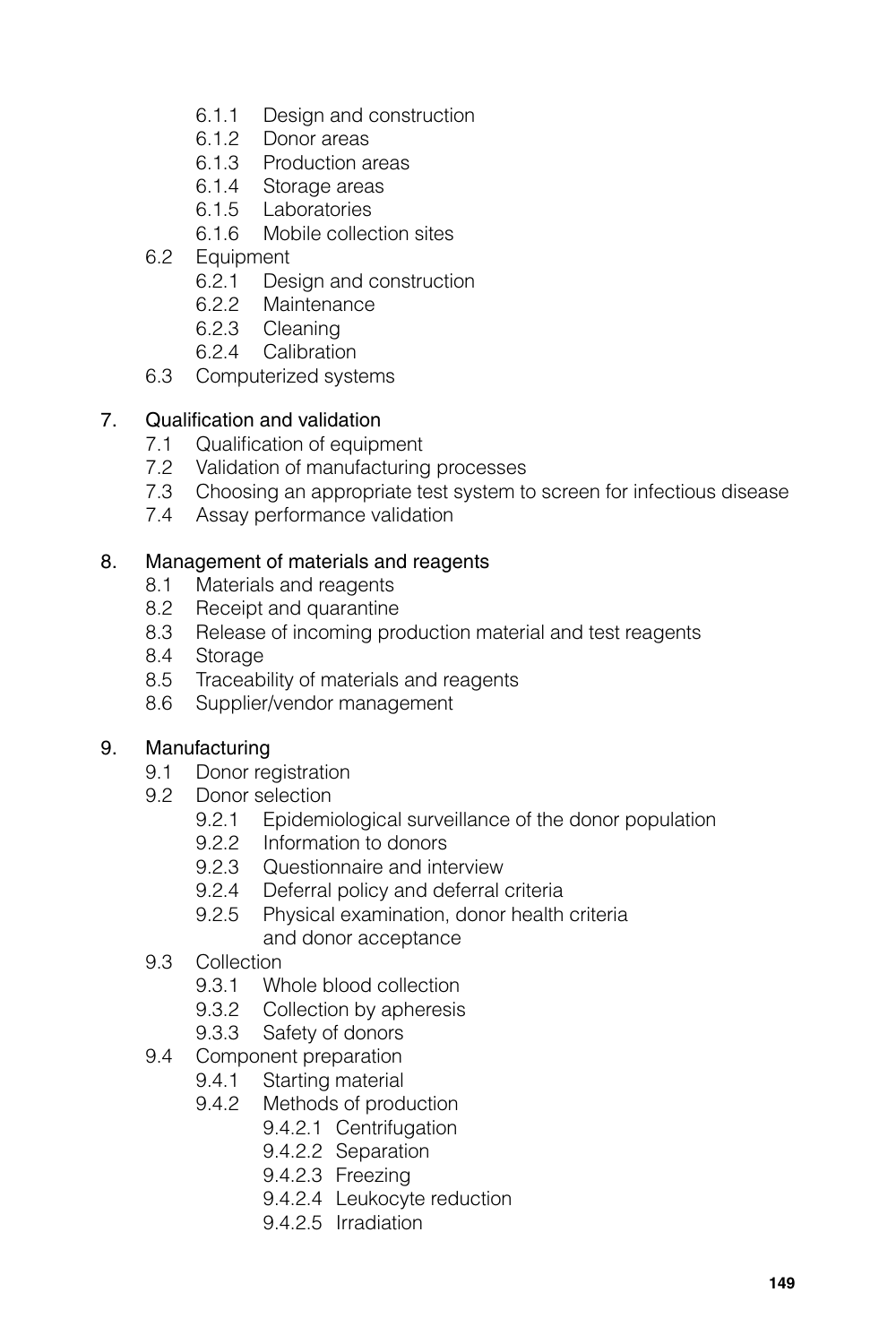- 9.4.3 Blood and blood components
	- 9.4.3.1 Whole blood
	- 9.4.3.2 Red-cell concentrate
	- 9.4.3.3 Platelet concentrate
	- 9.4.3.4 Plasma for transfusion and Plasma for fractionation
	- 9.4.3.5 Cryoprecipitate and Cryo-poor plasma
- 9.5 Laboratory testing
	- 9.5.1 Screening tests for infectious disease markers
		- 9.5.1.1 Testing requirements
		- 9.5.1.2 Handling of samples and data
		- 9.5.1.3 Testing and post-analytical procedures
		- 9.5.1.4 Test interpretation and follow-up of reactive results
	- 9.5.2 Blood group typing
	- 9.5.3 Retention samples
- 9.6 Quality monitoring of blood and blood components
- 9.7 Labelling
	- 9.7.1 Label information
	- 9.7.2 Product name
	- 9.7.3 Expiry date
- 9.8 Release of product
- 9.9 Storage
- 9.10 Distribution
- 9.11 Shipping
- 9.12 Returns
- 10. Contract manufacturing, analysis and services
- 11. Authors and acknowledgements
- 12. References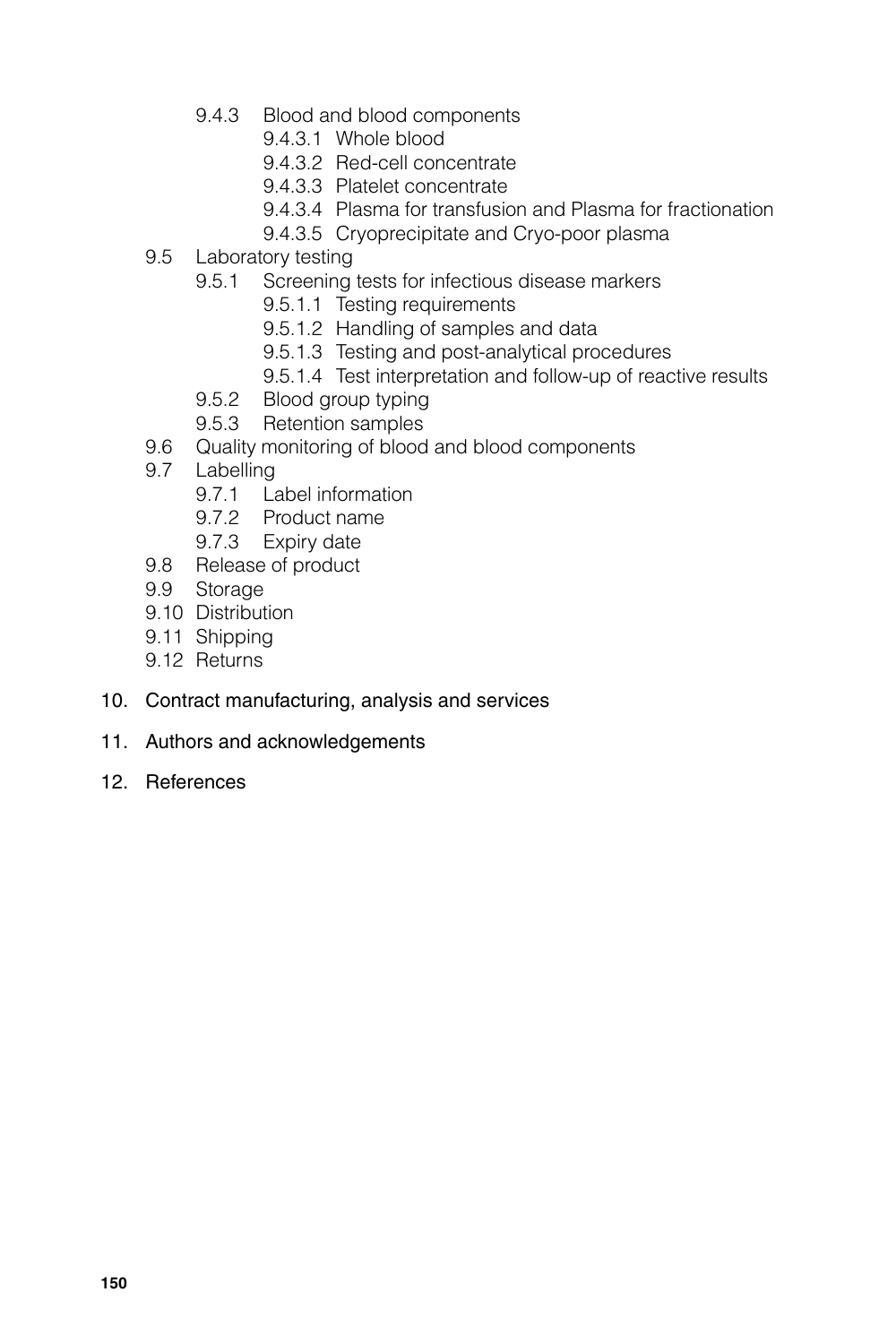# 1. **Introduction**

The World Health Organization (WHO) requirements for the collection, processing and quality control of blood, blood components and plasma derivatives  $(I)$  define a quality assurance system based on  $(i)$  the existence of a national structure that is independent of manufacturers, (ii) compliance with the process of quality assurance for biological products — i.e. control of starting material(s), production processes and final product(s) — and (iii) strict adherence to the principles of good manufacturing practice (GMP). Since the last revision of these requirements in 1992, two relevant items have been reviewed and new recommendations adopted, namely on virus inactivation and removal of plasma derivatives (2004) (*2*) and human plasma for fractionation (2007) (*3*). However, a number of issues, such as the requirement for a quality assurance system in blood establishments, have not yet been addressed. The WHO Expert Committee on Biological Standardization (ECBS), therefore, considered that the development of WHO guidelines on GMP for blood establishments is of highest priority in assisting Member States to meet their needs in this area, as requested by the International Conference of Drug Regulatory Authorities in 2008 (*4*).

The importance of establishing reliable quality assurance systems for the whole chain of blood collection, processing and distribution of blood components in blood establishments was also emphasized by the Sixtythird World Health Assembly in resolution WHA63.12 on the availability, safety and quality of blood products (*5*). In that resolution, quality assurance was seen as a necessary measure that would contribute to increased global availability of plasma that meets internationally recognized standards.

Resolution WHA63.12 recognized that a special effort is needed to strengthen globally the technical capacity of national regulatory authorities (NRAs) to assure the appropriate control of blood products. The resolution recalls earlier related resolutions which urged Member States to promote the full implementation of well organized, nationally coordinated and sustainable blood programmes stressing the role of voluntary, non-remunerated blood donations from low-risk populations.

In recent years, safety and quality in the transfusion chain has become an important topic in many countries and regions (*6*). Blood establishments should establish and maintain quality systems, based on GMP principles, involving all activities that determine quality policy objectives and responsibilities, and should implement them by such means as quality planning, quality control, quality assurance and quality improvement. A GMP approach to manufacturing safe blood components that consistently meet predefined specifications and customers' expectations provides a model that allows for a documented system of incorporating quality into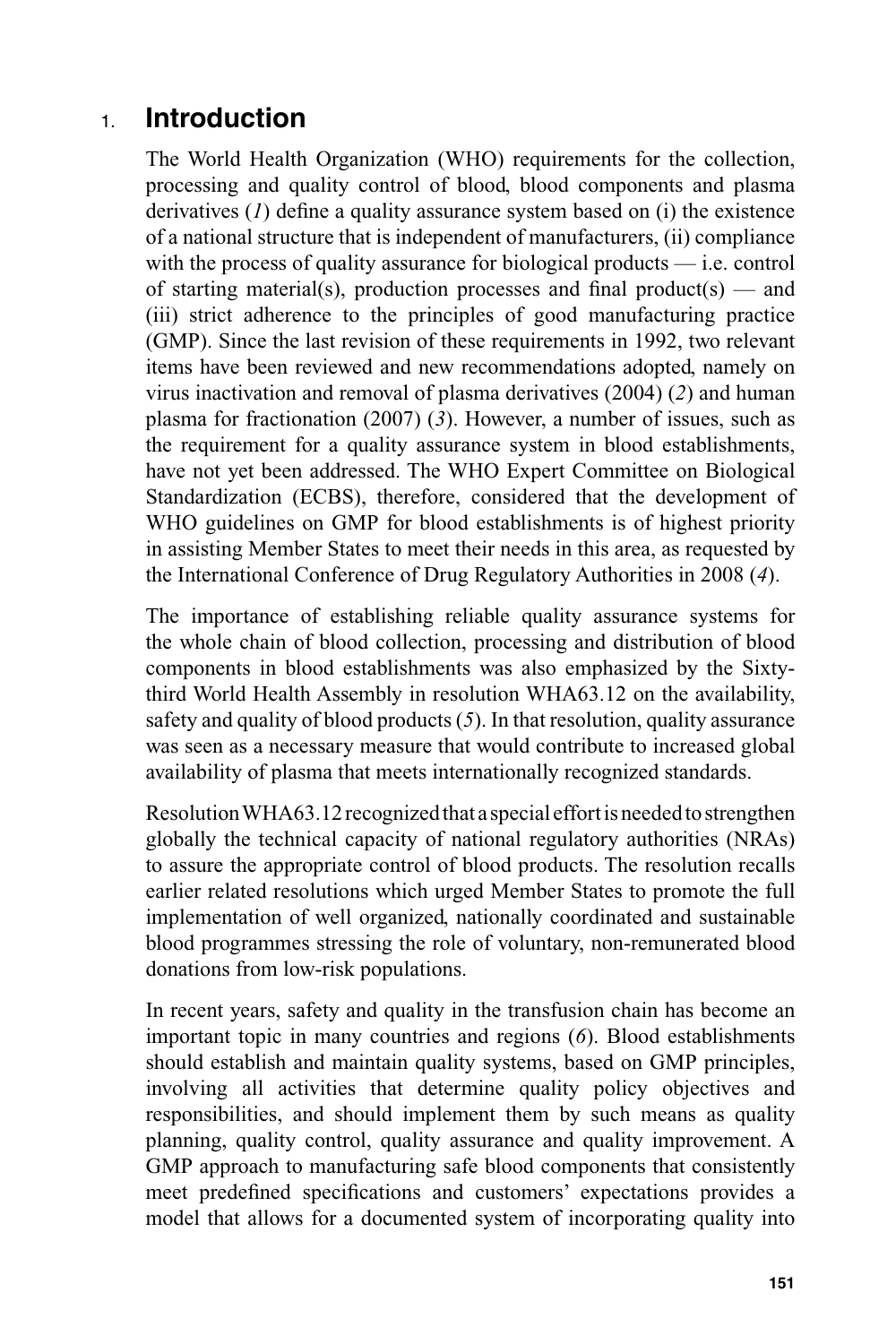the entire process. When collecting and processing blood and plasma from human donors, GMP considerations should be addressed in a biological context due to the specific characteristics of materials of human origin.

The guidelines in this document include:

- general GMP topics such as quality management, personnel, documentation, premises and equipment, qualification and validation, materials management, contract manufacturing, and complaints and recalls;
- GMP concepts such as quality risk management and product quality reviews;
- topics specific to the manufacturing of blood components from donor selection to distribution of the final product.

They address current and widely accepted GMP principles that are relevant to the consistent production of safe and assured quality blood components in blood establishments, including related donor safety concerns. The document is intended to serve as guidance for both blood establishments and NRAs when implementing and enforcing these principles. It does not address the practice of transfusion medicine or management of emergencies or crises where specific policies defined by the NRA apply. Aspects of personnel and environmental protection are also not within the scope of this document.

Complementary guidance, especially with respect to the production of plasma for fractionation, is available in the *WHO recommendations for the production, control and regulation of human plasma for fractionation* (*3*).

# 2. **Glossary and abbreviations**

The definitions given below apply to the terms used in these guidelines. They may have different meanings in other contexts.

#### *apheresis*

The process by which one or more blood components are selectively obtained from a donor by withdrawing whole blood, separating it by centrifugation and/or filtration into its components, and returning those not required to the donor.

#### *blood collection*

The procedure whereby a single donation of blood is collected in an anticoagulant and/or stabilizing solution, under conditions designed to minimize microbial contamination, cellular damage and/or coagulation activation of the resulting blood donation.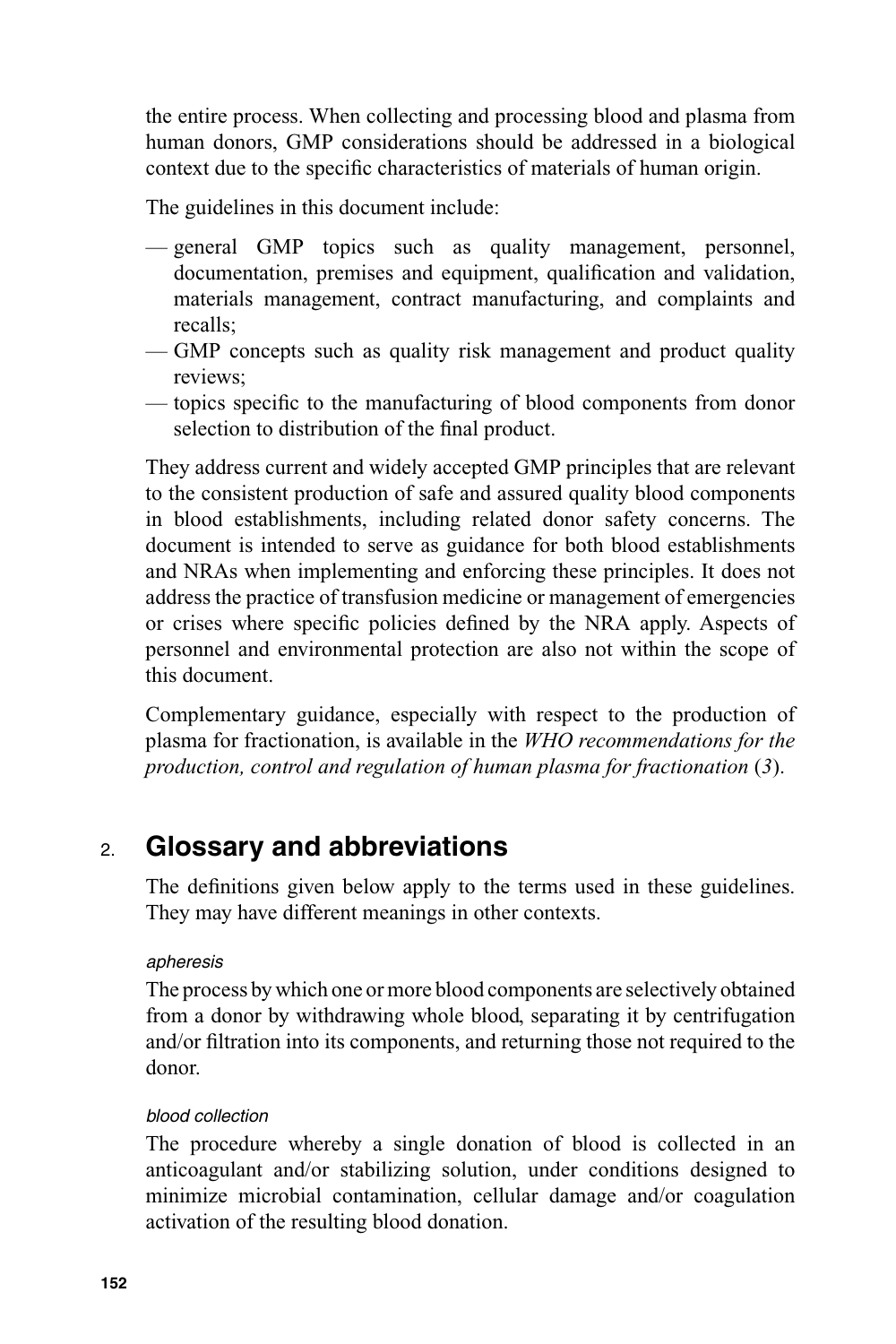#### *blood component*

A constituent of blood (erythrocytes, leukocytes, platelets, cryoprecipitate and plasma) that can be prepared by various separation methods and under such conditions that it can be used either directly for therapeutic purposes or for further processing/manufacturing.

#### *blood establishment*

Any structure, facility or body that is responsible for any aspect of the collection, testing, processing, storage, release and/or distribution of human blood or blood components when intended for transfusion or further industrial manufacturing.

#### *blood products*

Any therapeutic substances derived from human blood, including whole blood, blood components and plasma-derived medicinal products.

#### *calibration*

The set of operations which establish, under specified conditions, the relationship between values indicated by a measuring instrument or measuring system, or values represented by a material measure, and the corresponding known values of a reference standard.

#### *CJD/vCJD*

Creutzfeld-Jakob-Disease/variant Creutzfeld-Jakob-Disease.

#### *closed system*

A system developed for aseptic collection and separation of blood and blood components, manufactured under clean conditions, sealed to the external environment and sterilized by a validated and approved method.

#### *computerized system*

A system including the input of data, electronic processing and the output of information to be used either for reporting or for automatic control.

#### *contract acceptor*

An establishment or institution that performs particular work or services under a contract for a different institution.

#### *contract giver*

An establishment or institution that is subcontracting particular work or services to a different institution and sets up a contract defining the duties and responsibilities of each side.

#### *donor*

A person in defined good health conditions who voluntarily donates blood or blood components, including plasma for fractionation.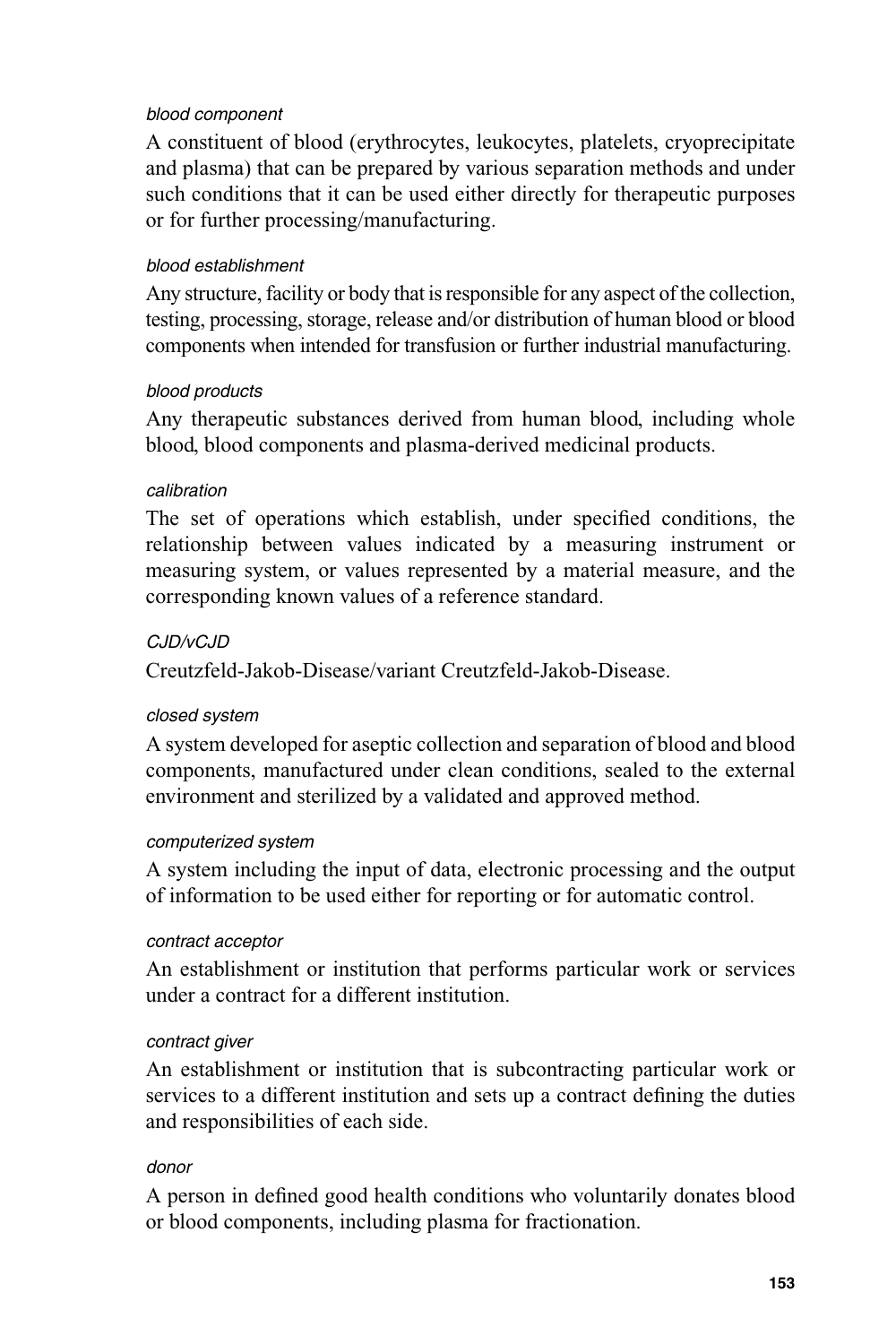#### *distribution*

The act of delivery of blood and blood components to other blood establishments, hospital blood banks or manufacturers of blood- and plasma-derived medicinal products. It does not include the issuing of blood or blood components for transfusion.

#### *fi rst-time (tested) donor*

A donor whose blood or plasma is tested for the first time for infectious disease markers in a blood establishment.

#### *good manufacturing practice (GMP)*

All elements in the established practice that will collectively lead to final products or services that consistently meet appropriate specifications and compliance with defined regulations.

#### *HAV, hepatitis A virus*

A non-enveloped single-stranded RNA virus that is the causative agent of hepatitis A.

#### *HBsAg, hepatitis B surface antigen*

The antigen on the periphery of the hepatitis B virus.

#### *HBV, hepatitis B virus*

An enveloped double-stranded DNA virus that is the causative agent of hepatitis B.

#### *HCV, hepatitis C virus*

An enveloped single-stranded, RNA virus that is the causative agent of hepatitis C.

#### *HIV, human immunodefi ciency virus*

An enveloped, single-stranded RNA virus that is the causative agent of the acquired immunodeficiency syndrome (AIDS).

#### *HTLV 1 and 2, human T-cell lymphotropic virus, types 1 and 2*

Enveloped, single stranded RNA viruses that are typically cell-associated.

#### *manufacture*

All operational processes or steps — including purchase or selection of materials and products, production, quality control, release, storage and distribution of products and the related controls — used to produce a blood product. This includes also the donation process.

#### *mobile site*

A unit or site used for the collection of blood and/or blood components, operating temporarily or at movable locations off-site from a permanent collection site, under the responsibility of a blood establishment.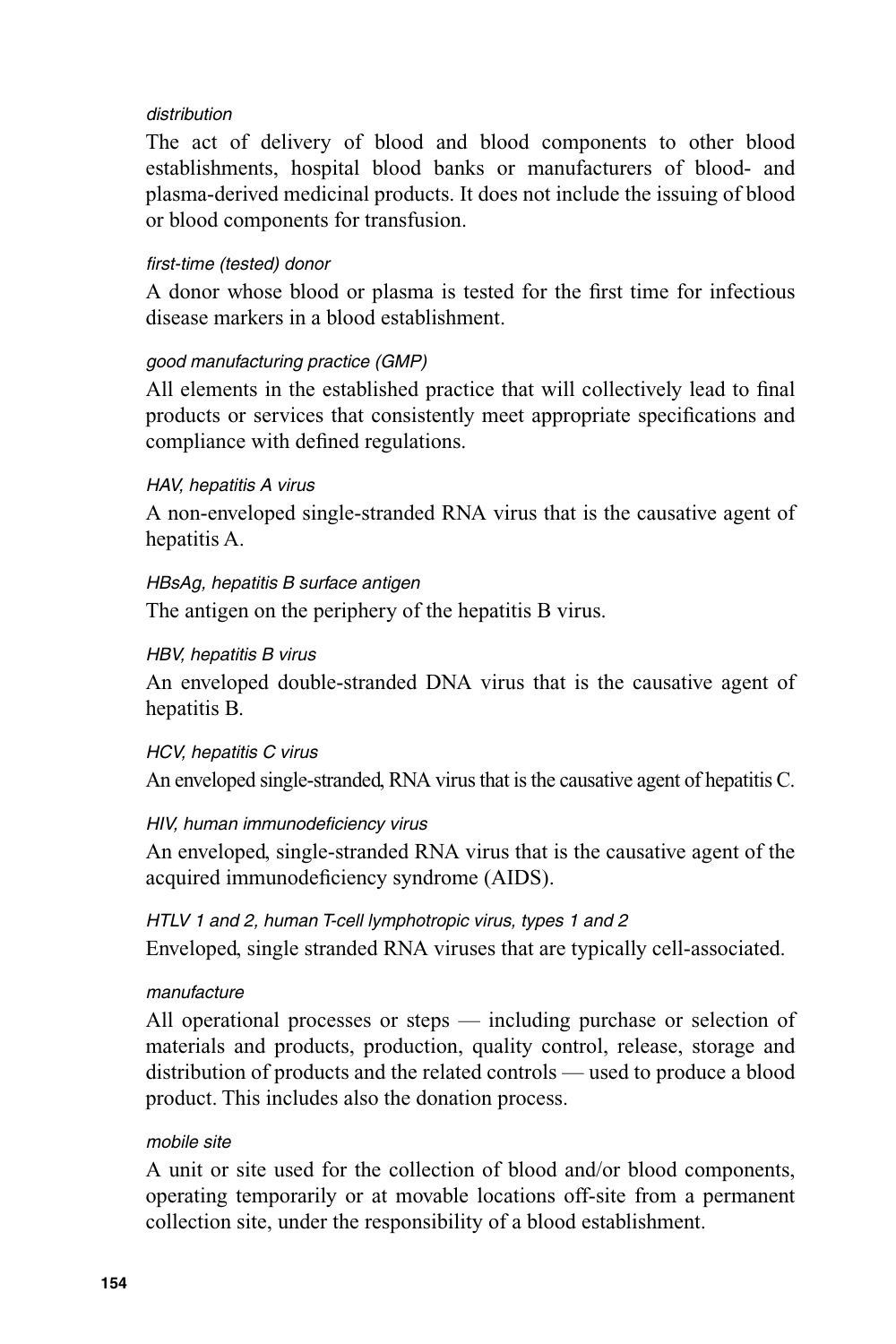#### *nucleic acid amplification techniques (NAT)*

A testing method to detect the presence of a targeted area of a defined microbial genome that uses amplification techniques such as polymerase chain reaction (PCR).

#### *near-miss event*

An incident that, if not detected in a timely manner, would have affected the safety of the recipients or donors.

#### *national regulatory authority (NRA)*

WHO terminology for national medicines regulatory authorities. NRAs should promulgate and enforce medicines regulations.

#### *plasma for fractionation*

The liquid part of human blood remaining after separation of the cellular elements from blood collected in a container containing an anticoagulant, or separated by continuous filtration and/or centrifugation of anticoagulated blood in an apheresis procedure, intended for further manufacturing.

#### *production*

All operations involved in the preparation of blood components, from collection through processing to completion as a finished product (blood component).

#### *qualifi cation*

A set of actions used to provide documented evidence that any piece of equipment, critical material or reagent used to produce the final product and that might affect the quality or safety of a product works reliably as intended or specified and leads to the expected results.

#### *quality*

The total set of characteristics of an entity that affect its ability to satisfy stated and implied needs, and the consistent and reliable performance of services or products in conformity with specified requirements. Implied needs include safety and quality attributes of products intended both for therapeutic use and as starting materials for further manufacturing.

#### *quality assurance*

A part of quality management focused on providing confidence that quality requirements will be met.

#### *quality management*

The coordinated activities that direct and control an organization with regard to quality.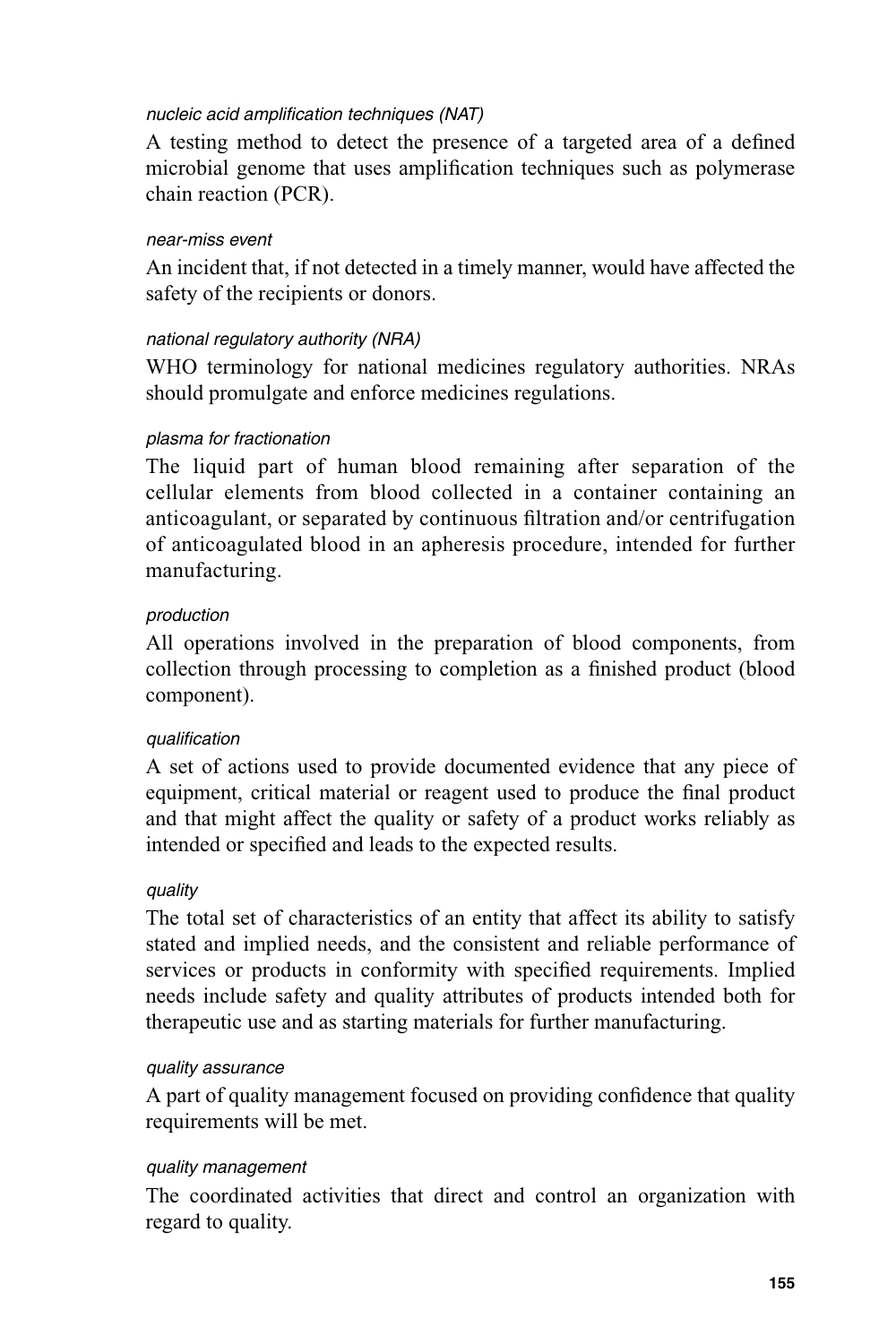#### *quality management system*

A management system that directs and controls an organization with respect to quality and that ensures that steps, processes, procedures and policies related to quality activities are being followed.

#### *quality risk management (QRM)*

A systematic process for the assessment, control, communication and review of risks to the quality of the product across the product's life cycle.

#### *quarantine*

The status of starting or packaging materials, intermediate, bulk or finished products that are isolated physically or by other means while a decision is awaited on their release for use or rejection.

#### *regular donor*

A person who routinely donates blood, blood components or plasma in the same blood establishment in accordance with the minimum time intervals.

#### *repeat donor*

A person who has donated before in the same establishment but not within the period of time considered as regular donation.

#### *repeatedly reactive*

A donation is considered to be repeatedly reactive if it is found reactive in a screening test, is retested in duplicate using the same assay, and at least one of the repeat tests is also reactive.

#### *validation*

Actions for proving that any operational procedure, process, activity or system leads to the expected results. Validation work is normally performed in advance according to a defined and approved protocol that describes tests and acceptance criteria.

#### *WNV, West Nile Virus*

An enveloped single-stranded RNA virus that is the causative agent of West Nile fever.

# 3. **Quality management**

#### 3.1 **Principles**

Quality is the responsibility of all persons involved in the various processes of the blood establishment. The management of the blood establishment is responsible for a systematic approach to quality and the implementation and maintenance of a quality management system. A quality programme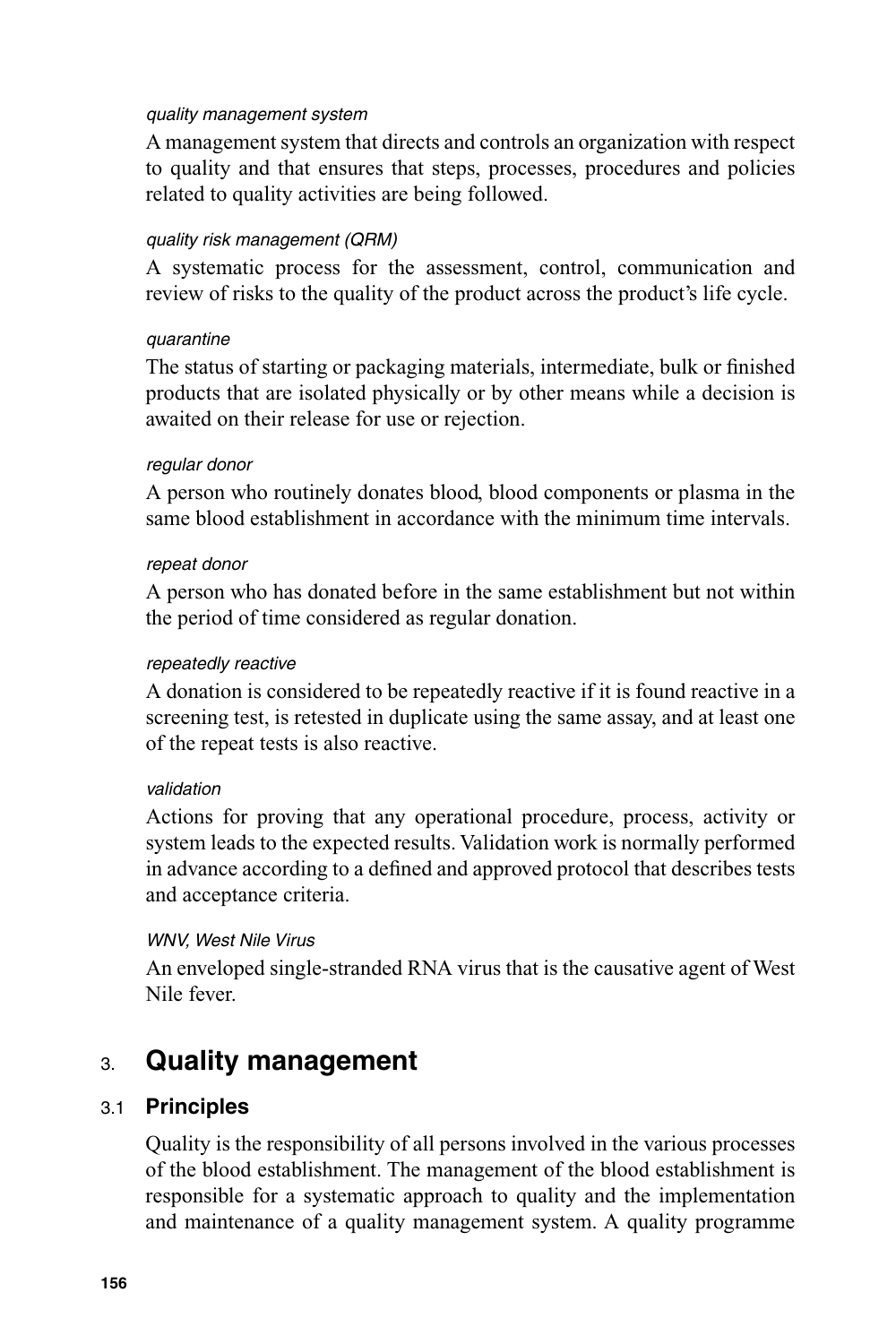should be designed to ensure that each product (including plasma for fractionation) is manufactured in the same manner from donor selection through to distribution of the final product.

Quality management involves all activities that determine the quality policy, objectives and responsibilities, and their implementation through quality planning, quality control, quality assurance and quality improvement in order to assure the quality and safety of blood and blood components.

The attainment of the quality policy and objectives is the responsibility of the senior management of the blood establishment and requires the participation and commitment of all staff throughout the entire blood establishment. Senior management should review the quality system at regular intervals to verify its effectiveness and to introduce corrective measures if they are considered necessary.

Within the organizational structure of the blood establishment there should be a quality management unit comprising one or more persons. The quality management personnel should be responsible for ensuring that there is documented evidence that the quality policies, procedures and practices are being fulfilled. Senior management, in coordination with the quality management unit, should develop and implement quality assurance policies and objectives in a manner that provides clear direction to all staff. The quality assurance policies and objectives should be designed to ensure the highest levels of safety and quality in the blood components that are produced from each collection. The policies and procedures should comply with all national and, where appropriate, international regulations and requirements.

Staff should be able to understand the intent of the quality objectives and their own role in accomplishing the objectives. The performance of the quality management system should be evaluated periodically by determining whether the objectives have been or are continuously being met. If there are shortcomings in the quality system, corrections should be made and the quality management unit should be held responsible for monitoring corrective action and continued compliance.

Within any blood establishment there should be independent functions for fulfilling quality assurance and quality control responsibilities. The quality assurance function should be independent of manufacturing operations and should assure that all processes are performed and documented. The quality assurance function should be involved in all quality-related matters and in the review and approval of all quality-related documents.

#### 3.2 **Quality assurance**

Quality assurance is a wide-ranging concept covering all matters that individually or collectively influence the quality of the product. It is the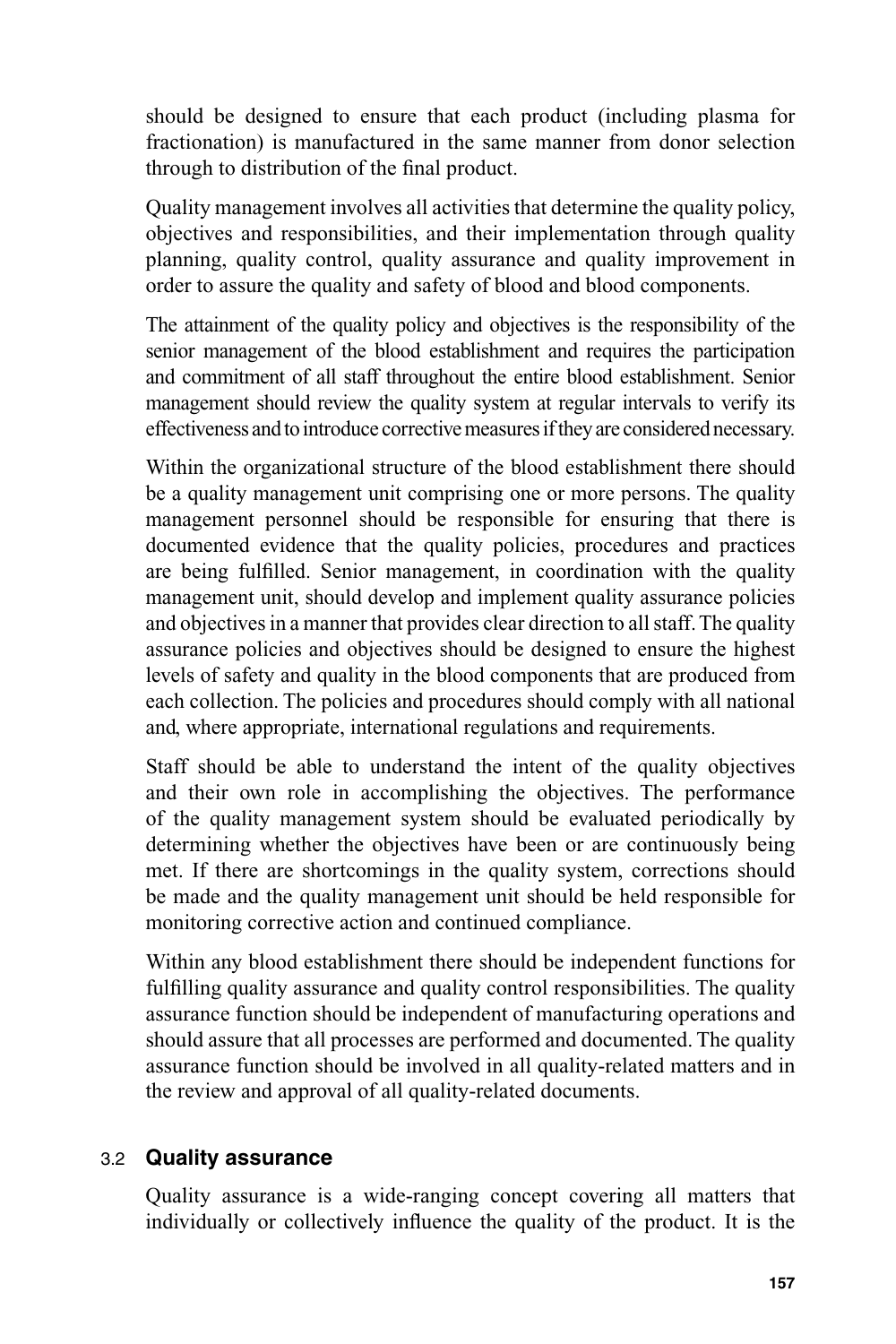totality of arrangements that are made with the purpose of ensuring that products are of the quality required for their intended use. Quality assurance therefore incorporates GMP, and other elements, including those outside the scope of this guideline — such as product design and development (*7*).

Quality assurance is that part of quality management that ensures that all critical processes are appropriately described in written instructions (see chapter 5), are performed in accordance with the principles of GMP and comply with the appropriate regulations. The quality assurance system should be fully documented, distributed and explained to everyone involved in the manufacturing processes.

All parts of the quality assurance system should be adequately resourced with competent personnel, suitable premises, and suitable and sufficient equipment and facilities to enable the manufacturing steps to be completed in a safe and quality-compliant manner.

## 3.2.1 *Good manufacturing practice in blood establishments*

GMP is the part of quality assurance that ensures that blood products are consistently produced and controlled to the quality standards appropriate to their intended use, as required by predefined specifications and, if applicable, by the marketing authorization. GMP is aimed primarily at diminishing the risks inherent in any blood establishment operation — such as contamination (including cross-contamination), mix-ups, disease transmission or other unexpected adverse outcomes resulting from the use of blood products. GMP is concerned with both production and quality control.

The basic requirements of GMP are the following:

- All manufacturing processes are clearly defined by policies and standard operating procedures, are systematically reviewed in the light of experience, and are shown to be capable of consistently manufacturing products of the required quality that comply with their specifications.
- Qualification of equipment and reagents and validation of processes and methods are performed prior to use in the manufacture of products intended for transfusion or further manufacturing.
- All necessary resources are provided including appropriately qualified and trained personnel, adequate premises, suitable equipment, appropriate materials, approved procedures and instructions, suitable storage and transport.
- A system is available to maintain traceability of all released products in order to facilitate recall, if necessary, of any product suspected of not conforming to standards, and there is also a system to handle complaints.
- A system is available that addresses process and quality improvement functions and activities.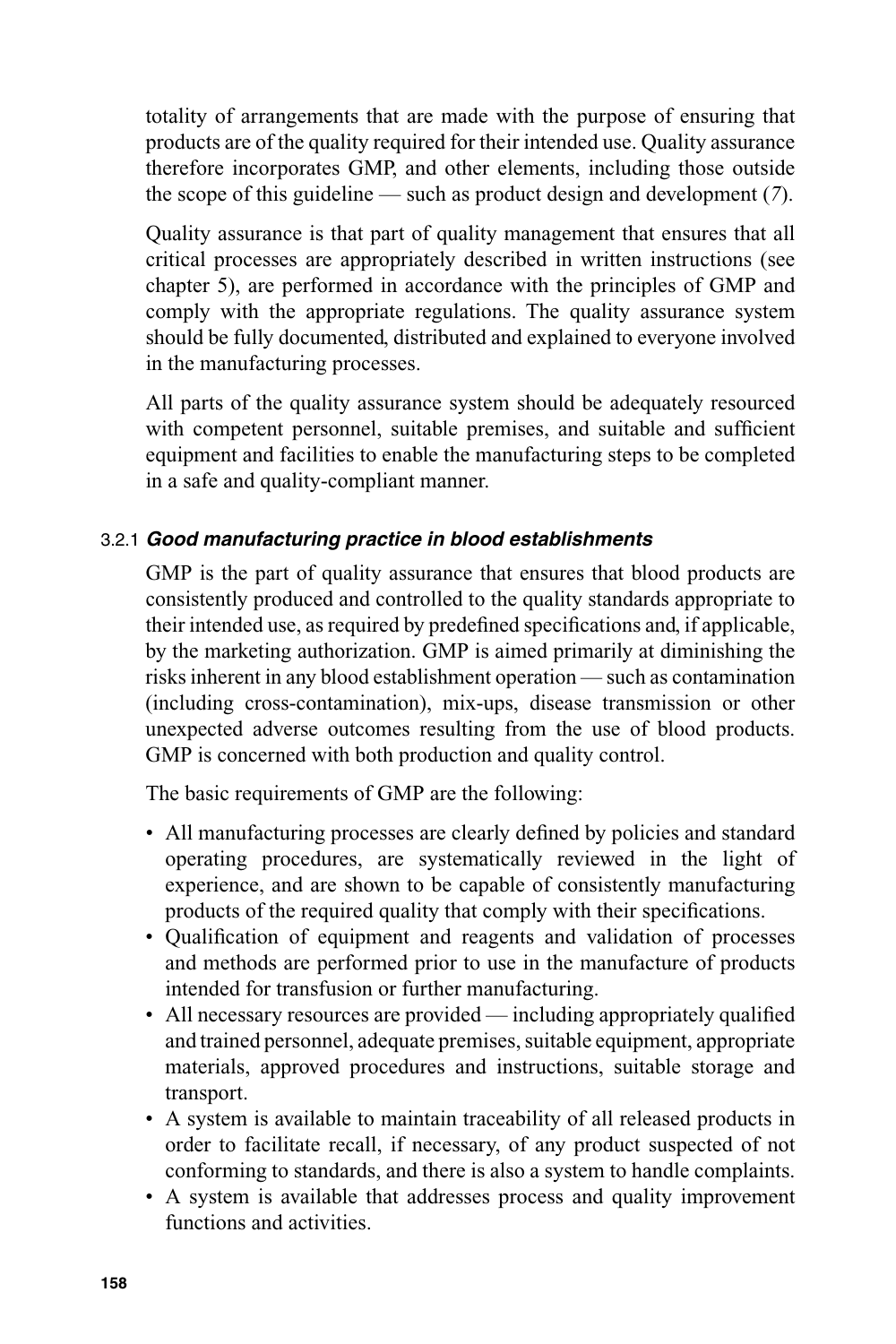#### 3.2.2 *Quality control*

Quality control is that part of GMP which is concerned with specifications, sampling and testing. Quality control is also concerned with the organization, documentation and release procedures which ensure that the necessary and relevant tests are carried out and that neither materials are released for use nor products released for supply until their quality has been judged to be satisfactory (*7*). For quality control programmes in blood establishments, refer to sections 9.5 and 9.6.

#### 3.3 **Product quality review**

Regular periodic or rolling quality reviews should be conducted with the objective of verifying the consistency of the existing process and the appropriateness of current specifications in order to highlight trends and to identify improvements in both product and process.

A product quality review may also be considered as an instrument for surveying the overall quality status of a blood component and its manufacturing processes, including the collection of starting materials. Such a review should normally be conducted annually and should be documented. In accordance with international and/or NRA requirements and recommendations it may include:

- review of starting materials;
- review of critical in-process controls;
- review of results of quality control and quality monitoring;
- review of all changes;
- $-$  review of the qualification status of equipment;
- review of technical agreements and contracts;
- review of all significant deviations, errors and non-conformances, and the corrective actions implemented;
- review of the findings of internal audits and other inspections, and the corrective actions implemented;
- review of complaints and recalls;
- review of donor acceptance criteria;
- review of donor deferrals;
- review of look-back cases.

#### 3.4 **Quality risk management**

Blood establishments should ensure that blood components manufactured in their facilities are of the quality required for their intended use, comply with quality standard requirements, and do not place recipients at risk due to inadequate safety, quality or efficacy throughout the life-cycle of the product. In order to reliably achieve the quality objective, there should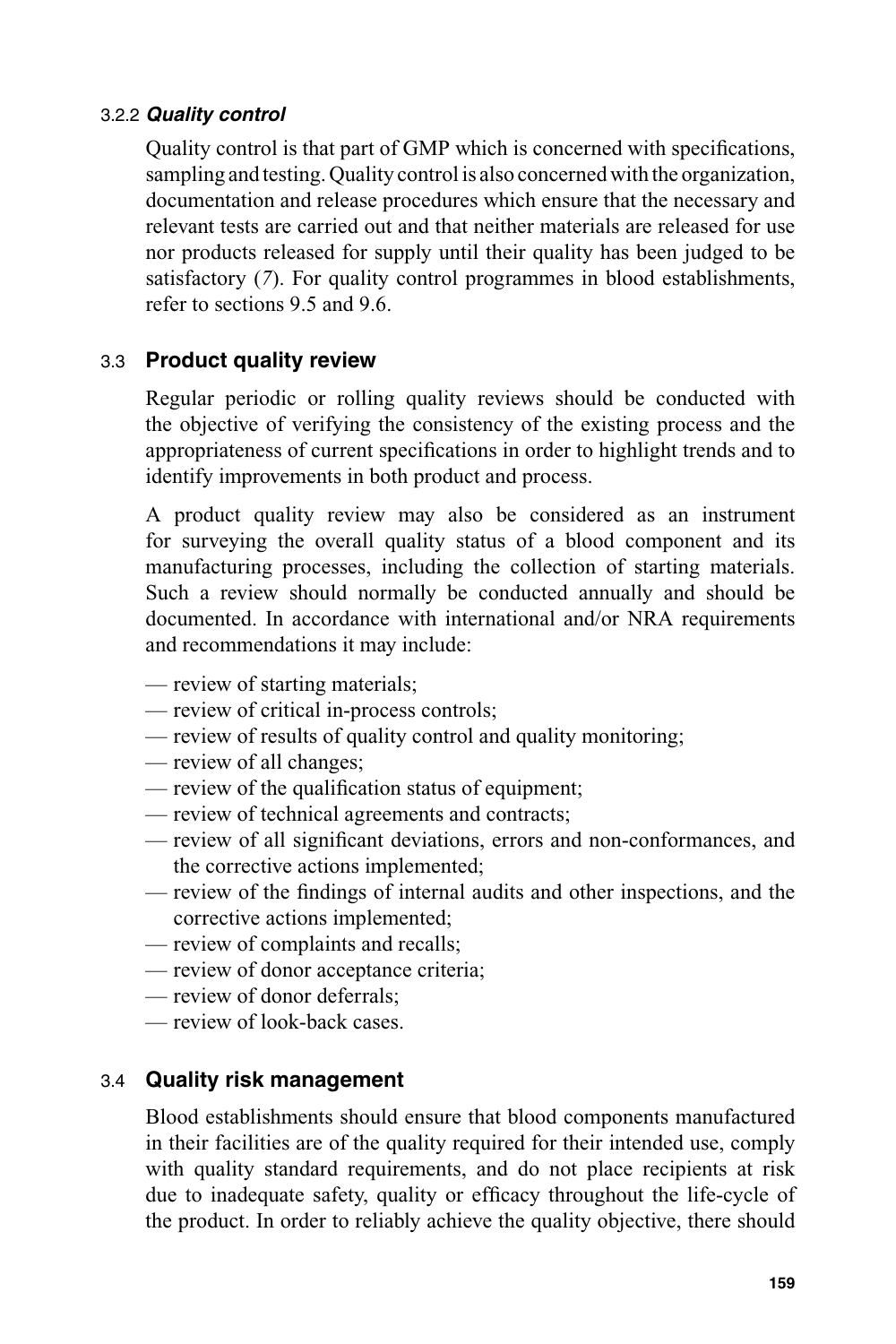be a comprehensively designed and correctly implemented system of quality assurance that incorporates GMP, quality control and quality risk management (QRM).

An effective QRM approach can ensure the quality of a product by providing proactive means to identify and control potential quality issues. It can also facilitate and improve the decision-making process in cases when quality problems or deviations from standard processes and specifications have to be assessed or planned changes need to be evaluated.

The two primary principles of QRM are:

- The evaluation of the risk to quality and safety should be based on scientific knowledge and ultimately linked to the protection of the donor and/or recipient.
- The level of effort, formality and documentation of the QRM process should be commensurate with the level of risk.

Examples of the QRM processes and applications can be found in guidelines on QRM, such as the Q9 guideline of the International Conference on Harmonisation of Technical Requirements for Registration of Pharmaceuticals for Human Use (ICH) (*8*). This describes processes and offers a selection of methods and tools for applying the QRM principles.

#### 3.5 **Change control**

A formal change control system should be in place to plan, evaluate and document all changes that may affect the quality, traceability and availability of blood or blood components or that might have an impact on the safety of blood, blood components, donors or recipients. The change control system should guarantee a formal approval of a change before it is implemented. Furthermore it should ensure that the impact of the proposed change is assessed and that all necessary measures  $-$  such as qualification and validation, training of personnel, adoption of working instructions, revision of contracts, definition of maintenance tasks, information for third parties and authorities — are defined and completed at the time the change is put into force. The need for additional testing and validation should be determined on a scientific basis. A risk analysis may be appropriate as part of the QRM.

After the implementation of a change, a post-implementation evaluation should be carried out in order to determine whether the introduction of the change has been successful and effective.

The introduction of new equipment, processes and methods should be treated as a change.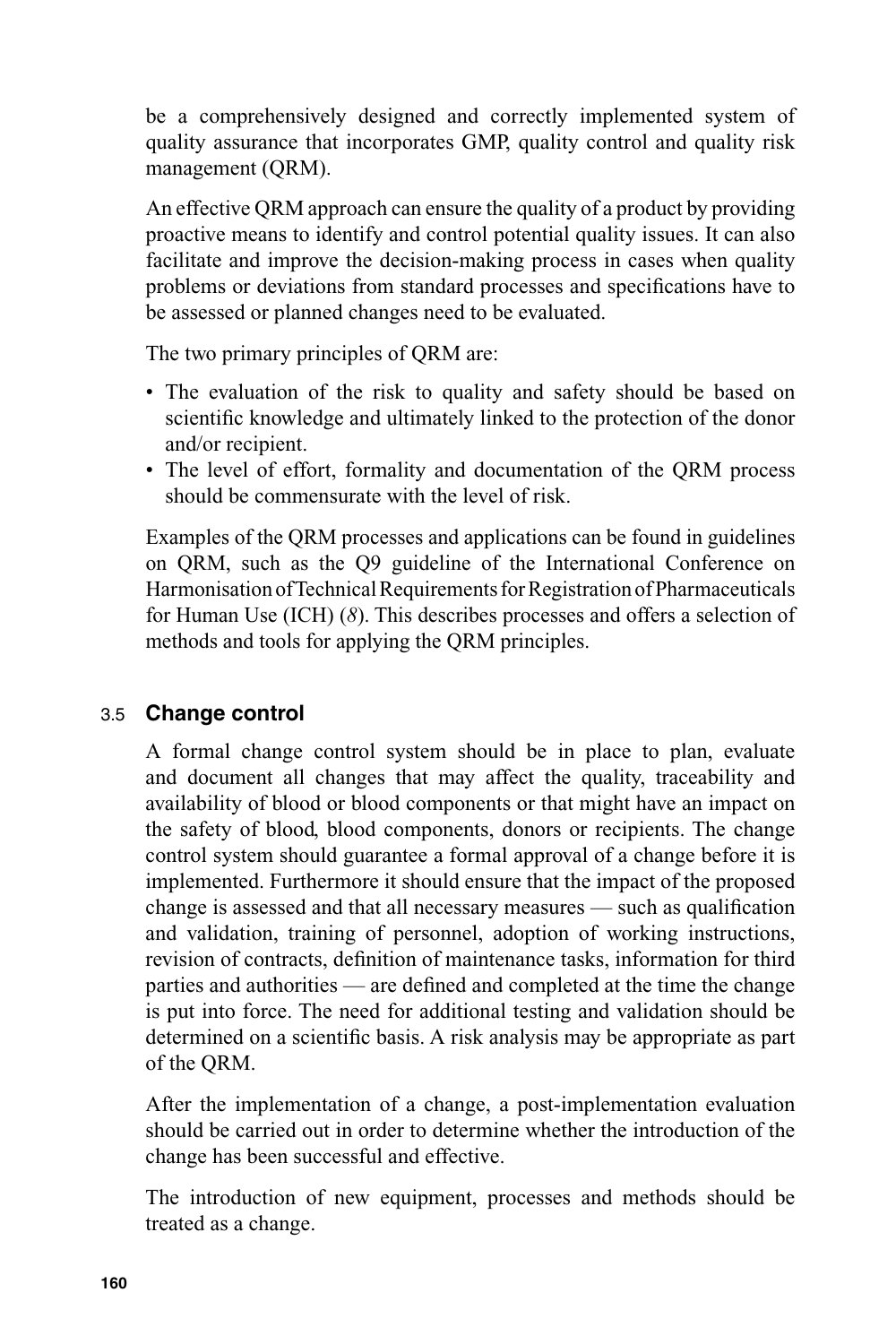## 3.6 **Deviation evaluation and reporting**

Any deviation from standard operating procedures, validated processes, or non-conformances with specifications or other quality-related requirements should be recorded and investigated. The potential impact on the quality of the product in question, or on other products, should be evaluated.

The evaluation of the cause of the deviation and of related processes that may also be implicated in the deviation should be documented. Review and approval of the investigation as completed should be documented by the quality assurance and/or quality control department as appropriate.

All deviations and non-conformances should be logged in a system that allows for appropriate data review. A data review should be carried out periodically in a manner that allows for tracking and trending of data and that facilitates process improvement.

The handling of deviations and non-conformances should be defined in writing. Actions should be taken within a reasonable time frame in order to avoid any impact on other products manufactured within the same establishment.

Under certain circumstances a product may be accepted after evaluation of a deviation. The documentation should include the justification or rationale for accepting a product manufactured in deviation from a specified requirement, and should be signed by the responsible person.

## 3.7 **Corrective and preventive actions**

A corrective and preventive action system should be established, implemented and maintained to ensure that there is continuous improvement at the blood establishment. The procedures should include the management of deviations and non-conformances, complaints, events and findings of the quality system management review, inspections and audits, and should ensure the proper recording of all corrective and preventive actions taken.

The corrective and preventive action system should ensure that each quality problem is addressed and corrected and that recurrence of the problem is prevented. Actions should be carried out within a reasonable predefined time frame. The management of the blood establishment should be involved in the review of corrective and preventive actions.

The blood establishment should have methods and procedures in place to collect, document and evaluate data on quality. Product or quality problems should be entered into the corrective and preventive action system. Quality data include all errors, deviations, non-conformances, accidents, near-miss events and complaints. Quality data also include the results of quality control tests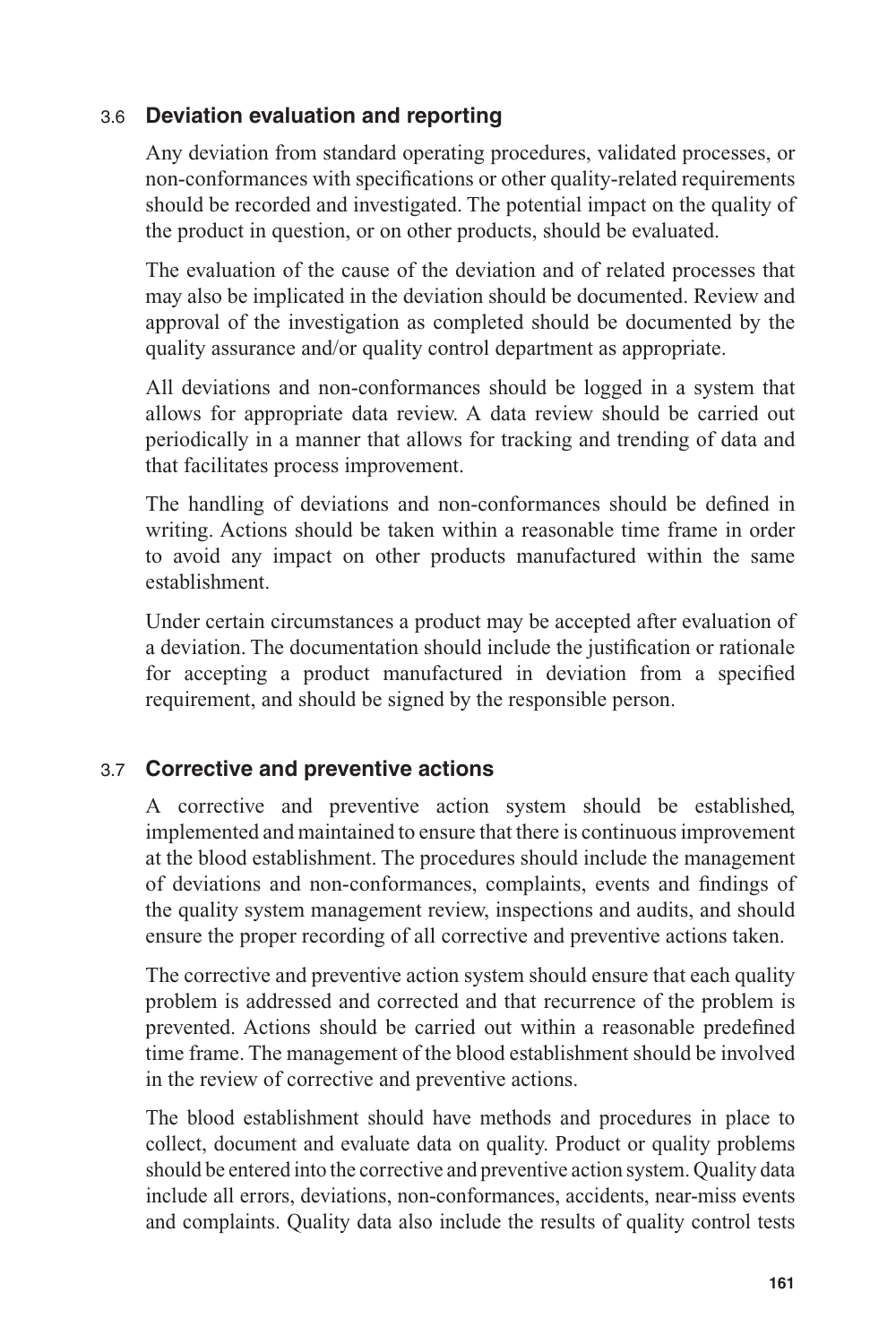and monitoring activities. Quality data should be reviewed at defined intervals in order to identify product and quality problems that may require corrective action and to identify unfavourable trends that may require preventive action.

#### 3.8 **Internal audits**

In order to monitor implementation and compliance with the quality management system, regular internal audits should be performed according to an established procedure. Internal audits should be conducted by trained, independent and competent persons under the responsibility of the organization's quality assurance unit.

Internal audits should be arranged according to a schedule and should cover all parts of the operations, including data processing systems. Each audit should be carried out according to an approved audit plan that assesses compliance with internal requirements and applicable national and/or international regulations.

All audit results should be documented and reported to the management. Appropriate corrective and preventive actions should be taken in a timely and effective manner and should be assessed for effectiveness after implementation.

The quality assurance department, where the internal audit function resides, should not audit itself but should be subject to an independent audit.

Internal audits are not a substitute for official inspections performed by the competent national authorities who check compliance with national regulations.

#### 3.9 **Complaints and product recall**

#### 3.9.1 *Complaints*

There should be a system in place to ensure that all complaints are handled according to written — and approved — standard operating procedures. The review of the complaint should take account of whether the complaint relates to a quality defect in a blood component. The blood establishment should determine whether a recall should be initiated. The process should be defined in a standard operating procedure. Complaints, adverse events or reactions, as well as any information concerning potentially defective products, should be carefully reviewed and thoroughly investigated in order to find the root cause of the problem. Consideration should be given to determining whether other products are also affected. All investigations and actions should be carried out in a timely manner to ensure that the safety of the recipient is not compromised and that other products manufactured within the same establishment are not affected.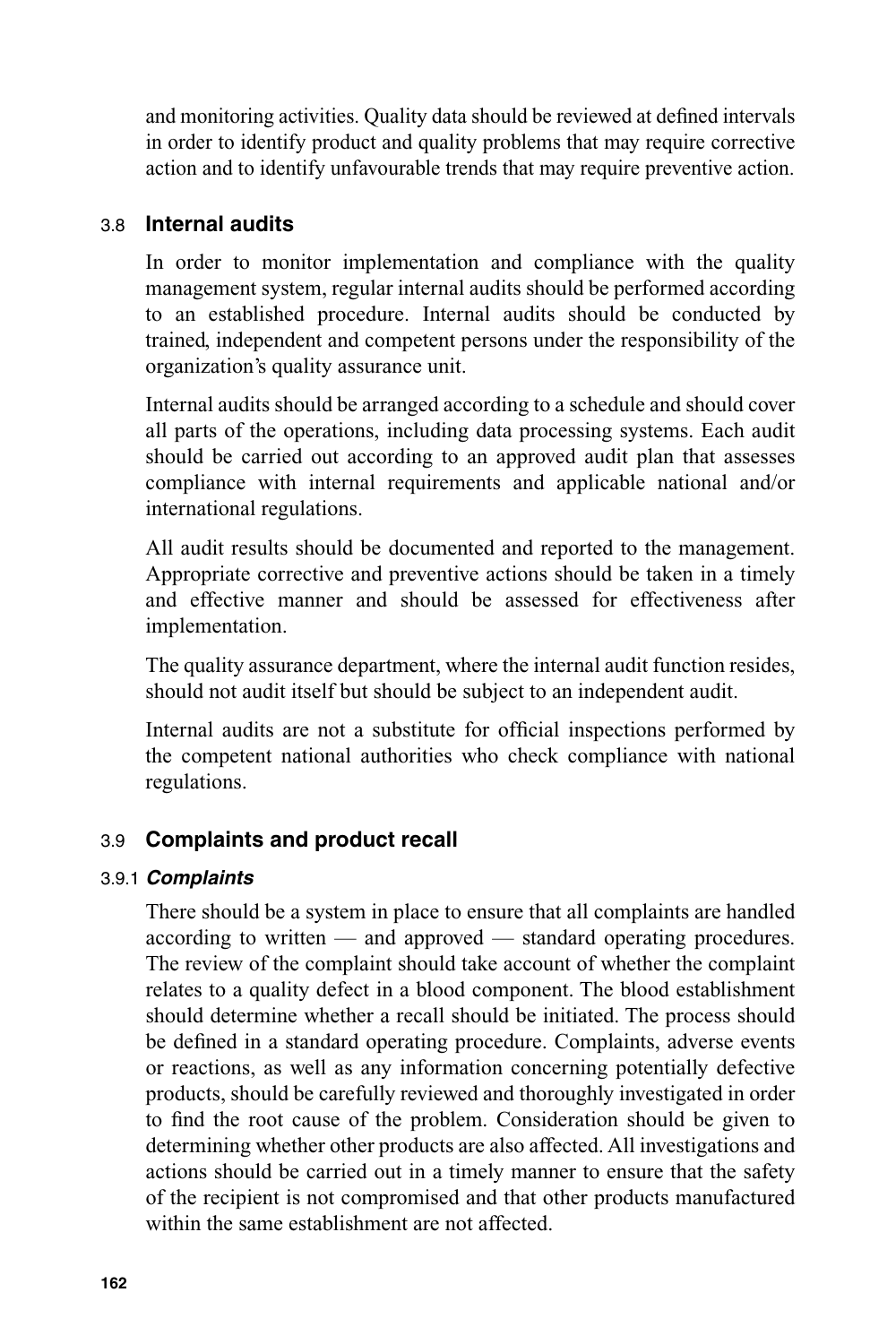Immediate corrective actions should be taken to address the root cause of the problem, and actions should be taken to prevent it from recurring. There should be active follow-up of the implementation of corrective actions (see section 3.7).

Designated personnel should be responsible for managing complaints and coordinating investigations, actions and measures to be taken within a defined time frame. The unit responsible for quality should be included in this process.

All complaints, with the original details, should be recorded. Records should be retained of all the decisions, investigations and measures taken as a result of a complaint. Complaint records should be reviewed regularly in order to check for unfavourable trends or recurring problems and to ensure continuous quality improvement.

Depending on the national requirements the NRA should be informed.

#### 3.9.2 *Recalls*

An effective written recall procedure should be in place, including a description of the responsibilities and actions to be taken. A recall should always be initiated whenever it is discovered that a product does not meet the release criteria of the blood establishment and NRA. This may happen when information is obtained subsequent to the release of a product and, had this information been known in advance, it would have prevented the blood component from being released. A recall may also be indicated when it is discovered that personnel did not follow standard operating procedures. Corrective actions should take place within predefined time periods and should include the traceability of all relevant components and, where applicable, look-back procedures (see section 3.11).

A qualified person within the blood establishment should be nominated to assess the need for product recall and to initiate, coordinate and document the necessary actions.

Recall operations should be initiated promptly and at any time. Therefore the standard operating procedures should include emergency and "out of hours" contact details. Depending on the national requirements the NRA should be informed.

Recalled products should be destroyed. If recalled products are not destroyed, they should be clearly identified and stored separately in a secure area.

#### 3.10 **Process improvement**

Ideas for potential improvements to any of the systems may come from research, development, brainstorming, or from the management of non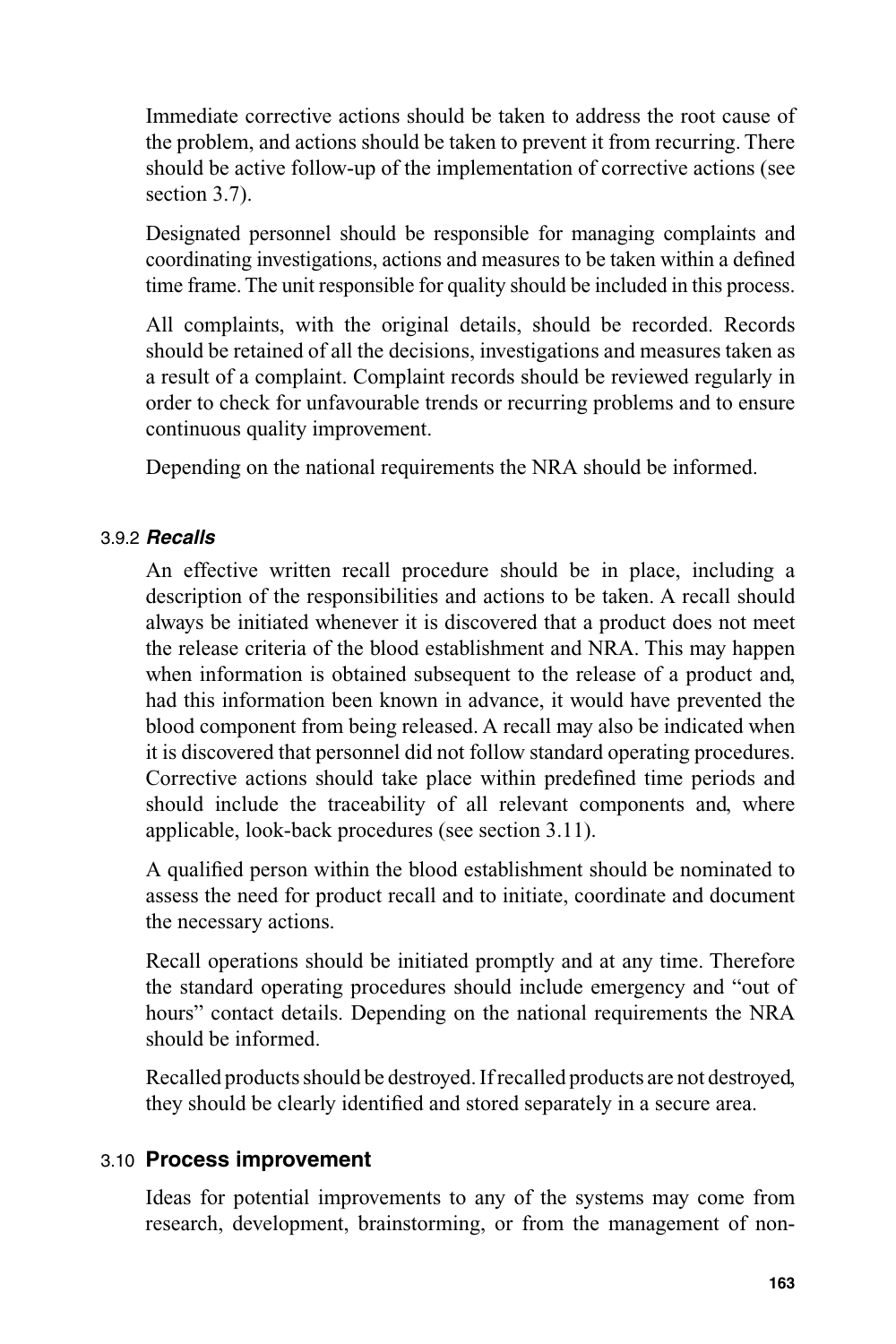conformances, events and complaints, from internal or external audit or inspection findings, and from deviations detected during quality monitoring activities.

The process should track corrective or preventive actions that are developed and implemented. An effectiveness check should be in place to determine the impact or effectiveness of any changes. These activities should be documented and reported at least annually to the executive management (in the quality management review report).

## 3.11 **Look-back**

A written system should be in place for carrying out a look-back procedure. This process should be able to trace the products collected from a donor to the final recipients and from the recipient back to the donor, preferably by means of a computer database.

This standard operating procedure should be followed when it is determined retrospectively that a blood or plasma donation should have been excluded from processing — for instance, because the unit was collected from a donor who was subsequently rejected for reactive viral marker, high-risk behaviour, exposure to CJD/vCJD or other risks related to infectious diseases (*donor look-back*) (*3*).

If a donor is confirmed to have a disease that is transmissible by blood products or has high-risk behaviour, the donor should be permanently excluded from further donation. All donations from such a donor should be traced and prevented from being used or further manufactured unless they have expired and therefore have already been destroyed. If donations have been used or further processed, procedures should be in place to define appropriate actions. Donor notification and counselling is recommended for purposes of donor health and for the safety of the blood supply.

There should be a process in place for investigating a report of a suspected transfusion-associated reaction in a recipient, in order to identify a potentially implicated donor (*recipient look-back*). The donor of products implicated in transmitting disease or causing recipient harm should be excluded from further donations. All other donations from the implicated donor should be traced and blood components removed from the inventory and recalled, if within the expiry date.

All post-donation information should be recorded and maintained. There should be a system in place to react accordingly and in time to remove unexpired products from distribution in order to assure the safety of recipients.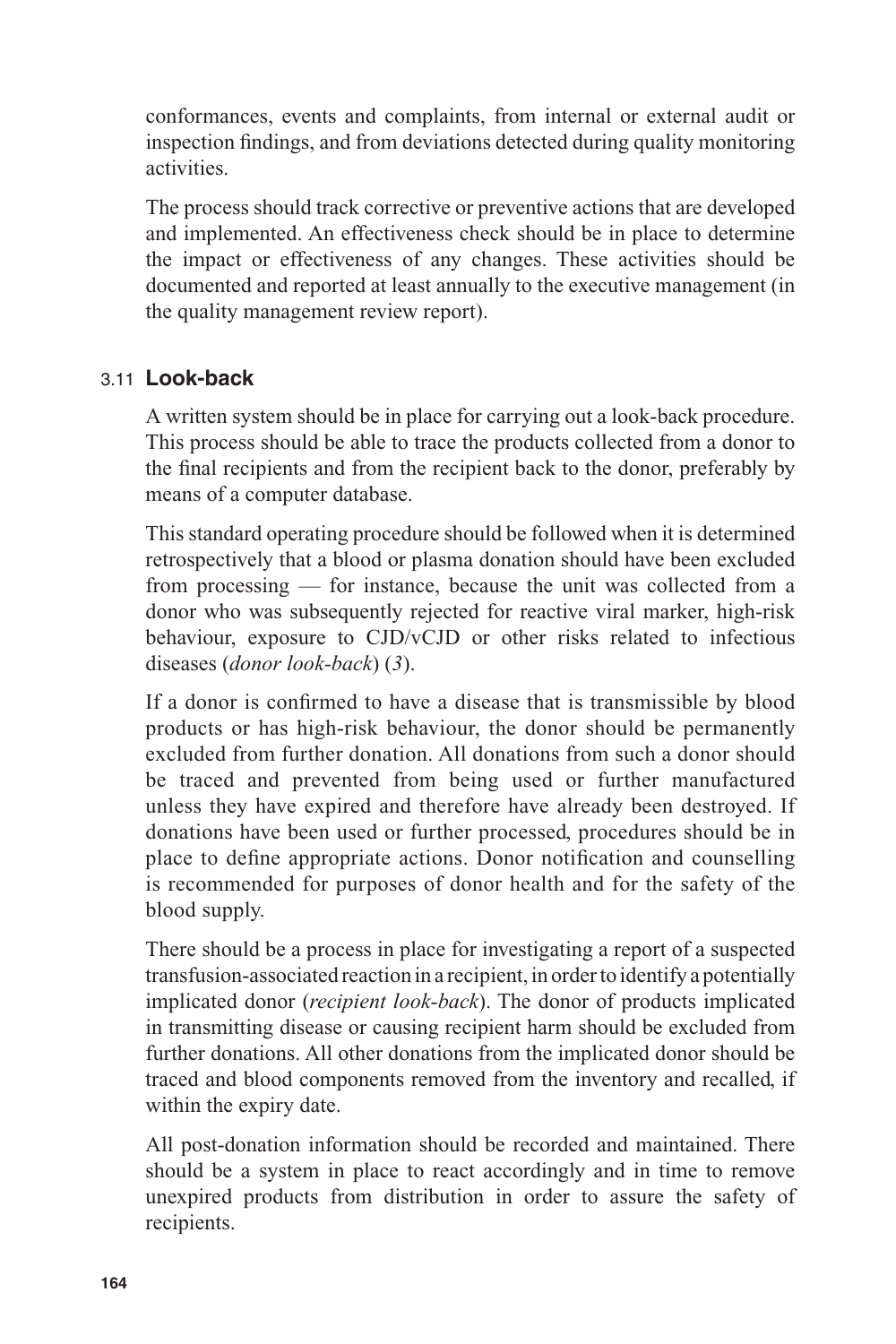The recipients of any products identified in the look-back process should be counselled about the risk of having contracted a disease from the potentially contaminated products and should be offered disease marker testing, consultation and medical treatment if indicated. For plasma used for fractionation, the manufacturer of the medicinal product should be notified in case of a look-back (*3*).

# 4. **Personnel**

Sufficient personnel should be available and should be qualified to perform their tasks. They should have the appropriate qualifications and experience and should be given initial and continuous training in order to assure the quality and safety of blood and blood components.

Only persons who are competent in the manufacturing process and have read and understood all relevant standard operating procedures should be involved in the manufacturing and distribution processes, including collection, quality control and quality assurance.

## 4.1 **Organization and responsibilities**

Tasks and responsibilities should be clearly documented and understood. Personnel should have clear, current and written job descriptions. There should be an organizational chart showing the hierarchical structure of the blood establishment with clear delineation of lines of responsibility and reporting.

Key personnel include the following functions and their substitutes:

- $\frac{1}{2}$   $\frac{1}{2}$   $\frac{1}{2}$   $\frac{1}{2}$   $\frac{1}{2}$   $\frac{1}{2}$   $\frac{1}{2}$   $\frac{1}{2}$   $\frac{1}{2}$   $\frac{1}{2}$   $\frac{1}{2}$   $\frac{1}{2}$   $\frac{1}{2}$   $\frac{1}{2}$   $\frac{1}{2}$   $\frac{1}{2}$   $\frac{1}{2}$   $\frac{1}{2}$   $\frac{1}{2}$   $\frac{1}{2}$   $\frac{1}{2}$   $\frac{1}{2}$
- a processing or operations manager, responsible for all processing and operations activities;
- a quality control manager, responsible for all quality control activities;
- $-\alpha$  quality assurance manager, reporting findings or quality issues directly to the responsible person and empowered to discontinue operations if quality and safety expectations are not being fulfilled;
- a physician with the responsibility to ensure the safety of donors and the safety of the distributed blood components.

The blood establishment should nominate a "responsible person" who will be responsible for:

- ensuring that approved donor selection criteria are followed;
- ensuring that every unit of blood or blood components has been collected, tested, processed, stored and distributed in compliance with the national regulations in force;
- providing information to the competent national authority;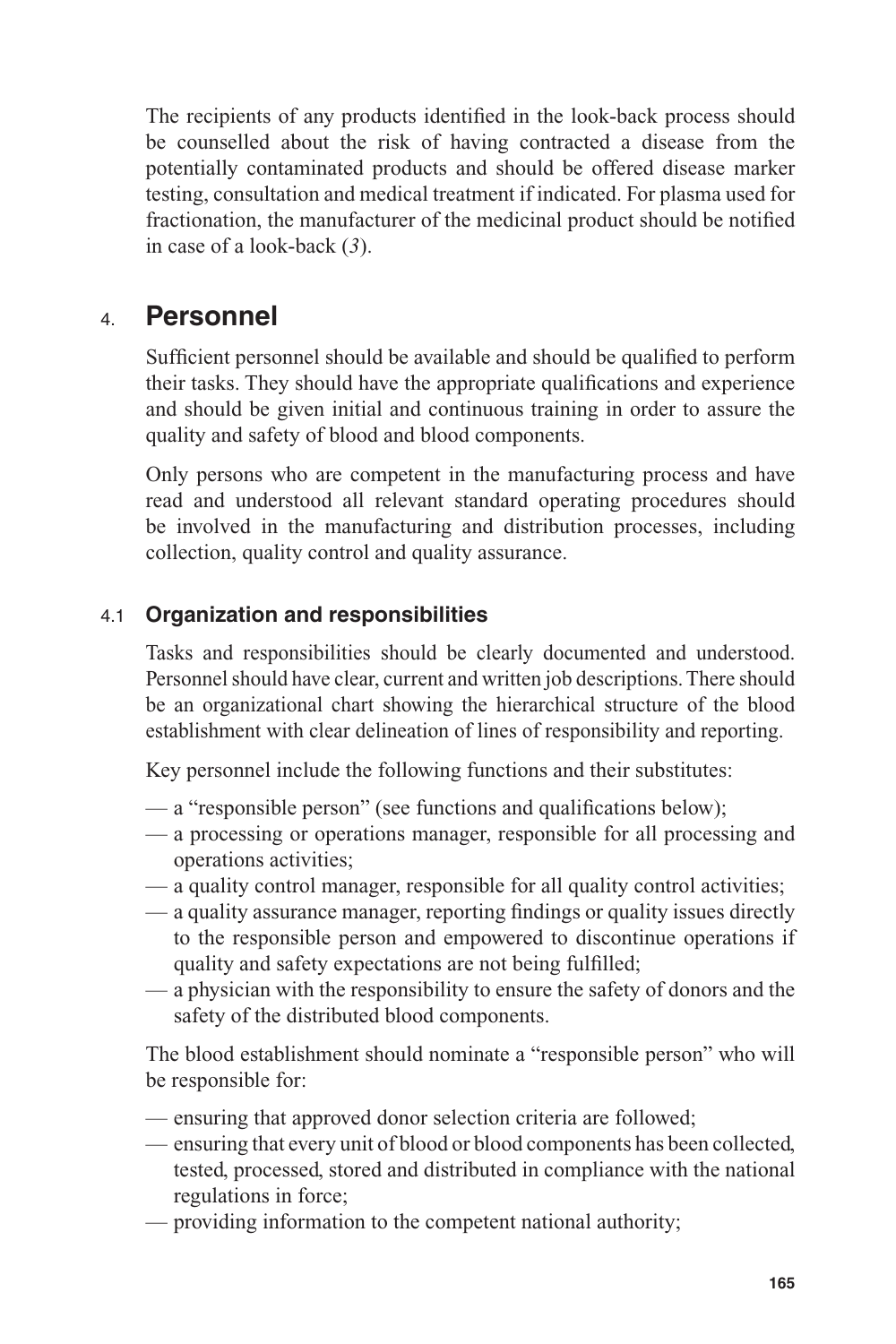- ensuring that the required initial and ongoing training of personnel is carried out;
- ensuring that a quality management system and a haemovigilance system (ensuring traceability as well as notification of serious adverse events and reactions) is in place in the blood establishment.

The responsible person should fulfil the qualification requirements according to the national regulations, or should fulfil the following minimum conditions of qualification:

- He/she should hold a diploma, certificate or other evidence of formal qualification in the field of medical or biological sciences awarded on completion of a university course of study or a course recognized as equivalent.
- He/she should have practical experience in relevant areas, preferably for at least two years, in one or more establishments which are authorized to undertake activities related to collection, testing, preparation, storage and distribution of blood and blood components.

Depending on the national legislation, the name of the responsible person may need to be communicated to the NRA.

The quality assurance manager and the processing or operations manager should be different persons, functioning independently. The quality assurance manager is responsible for ensuring that there are appropriate quality systems and protocols in place for the safe and secure release of all materials, equipment, reagents and blood and blood components.

The processing or operations manager is responsible for ensuring that there are appropriate manufacturing and technical processes and procedures in place for the production of blood or blood components.

The physician should hold a relevant medical degree awarded on completion of a university course of study and should hold any registration or licensure that is required by the national authority.

Responsibilities should be delegated only to individuals who have been trained for the task. Delegation should be in written form and should be reviewed regularly.

## 4.2 **Training**

Personnel should receive initial and continuous training that is appropriate to their specific tasks. This training should be carried out by qualified personnel or trainers and should follow prearranged written programmes. Approved training programmes should be in place and should also include: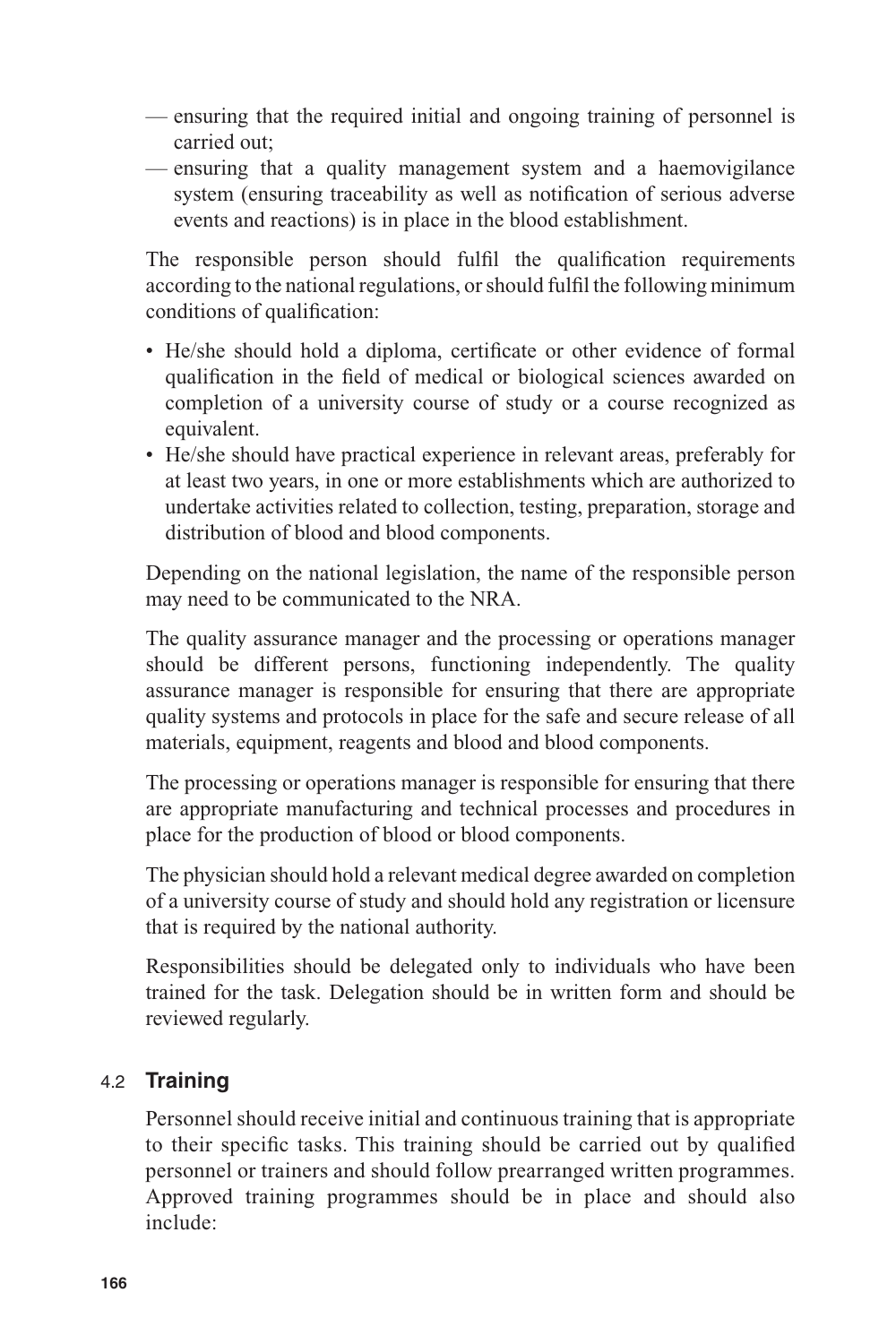- relevant principles of transfusion medicine;
- $\equiv$  GMP:
- relevant knowledge in microbiology and hygiene.

Training should be documented and training records should be retained.

## 4.2.1 *Initial training*

Programmes for the initial training of newly recruited personnel or personnel taking over new functions should take into account all relevant tasks and procedures, including general topics such as quality assurance, GMP and computerized systems. The same topics and principles apply to training aimed to reintroduce personnel after a longer absence from the workplace. The time frames should be defined.

The training records should identify at least the trainer, all the specified tasks (including the relevant standard operating procedures) and when the training was completed. The records should be signed by both the trainee and the trainer. Upon completing the training, the personnel should be competent in the tasks in which they have been trained. If a database is used the personnel training profile should be updated annually.

## 4.2.2 *Continuous training*

Continuous training programmes (theoretical and/or practical training) should be in place to ensure that personnel keep up the skills to carry out their assigned tasks. Such training programmes should take technical and scientific developments into account. Training should also include any changes to standard operating procedures and personnel requirements. Both internal and external training courses may be useful here.

## 4.2.3 *Competency*

The overall competency of personnel is a result of education, experience and training. As a key factor for the quality and safety of blood and blood products, competency has to be carefully evaluated and continuously monitored.

Upon completion of the initial training, the competency of the personnel should be evaluated and documented. After the initial competency is determined, there should be periodic assessment of competency. The contents of training programmes and their effectiveness should be periodically reviewed and assessed.

## 4.3 **Personal hygiene**

All personnel, prior to being hired and during employment, as appropriate, should undergo health examinations. Any person shown at any time to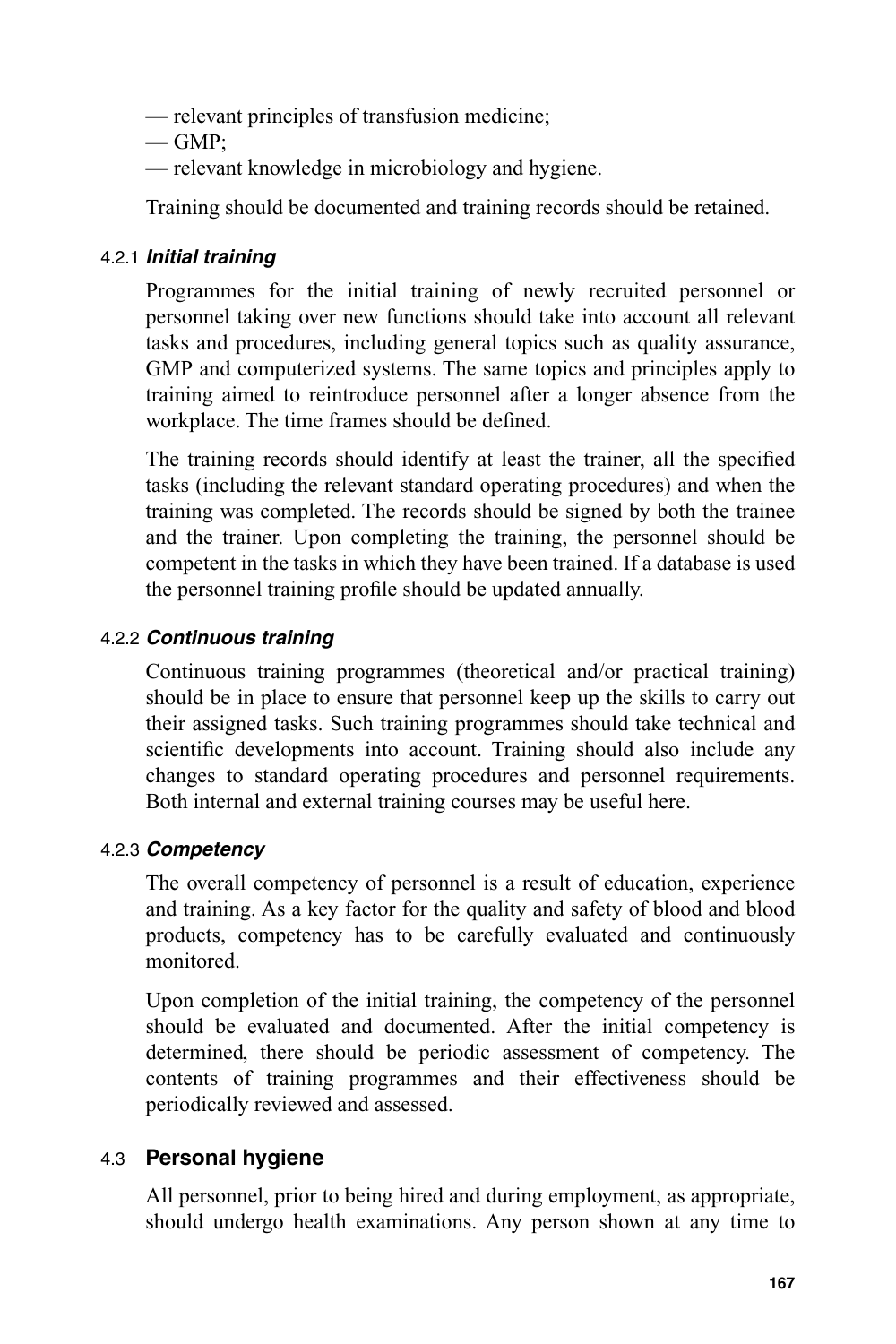have an illness or open lesions that may adversely affect the quality of the products and/or the safety of the donors should be excluded from the establishment's manufacturing processes until that person's condition is no longer judged to be a risk.

All personnel should be trained in personal hygiene. In particular, personnel should be instructed to wash and disinfect their hands before, during and after activities such as blood collection and production.

Special attention should be drawn to the need to protect donors, employees and products from contamination — especially with blood and any other material of human origin.

To ensure protection of products, donors and employees from contamination, personnel should wear clean protective clothing appropriate for the duties they perform. Soiled protective clothing, if reusable, should be stored in a separate closed container until properly laundered and, if necessary, disinfected or sterilized. Where appropriate, disposable or sterile gloves should be worn when handling items that may come in contact with any blood or blood components.

Smoking, eating, drinking, chewing, and keeping plants, food, drinks, smoking material and personal medicines should not be permitted in areas used for production, testing, storage or distribution, or in other areas where they might adversely affect product quality. Personal hygiene procedures, including the use of appropriate protective clothing and equipment, should apply to all persons entering production areas.

# 5. **Documentation**

The documentation of procedures and records is essential to the quality assurance system. It ensures that work is performed in a standardized and uniform manner and ensures the traceability of all steps. Written instructions should include all applicable methods and procedures and should be accessible to all authorized personnel.

## 5.1 **Standard operating procedures and records**

#### 5.1.1 *Standard operating procedures*

All critical procedures — such as purchase and receipt of starting materials, selection of donors, collection of blood, preparation of blood components, laboratory testing and associated quality control testing, product labelling, storage, release, dispatch, shipping, and recall of final products  $-$  should be specified in appropriate written instructions in accordance with the principles of GMP and relevant national regulations. Quality assurance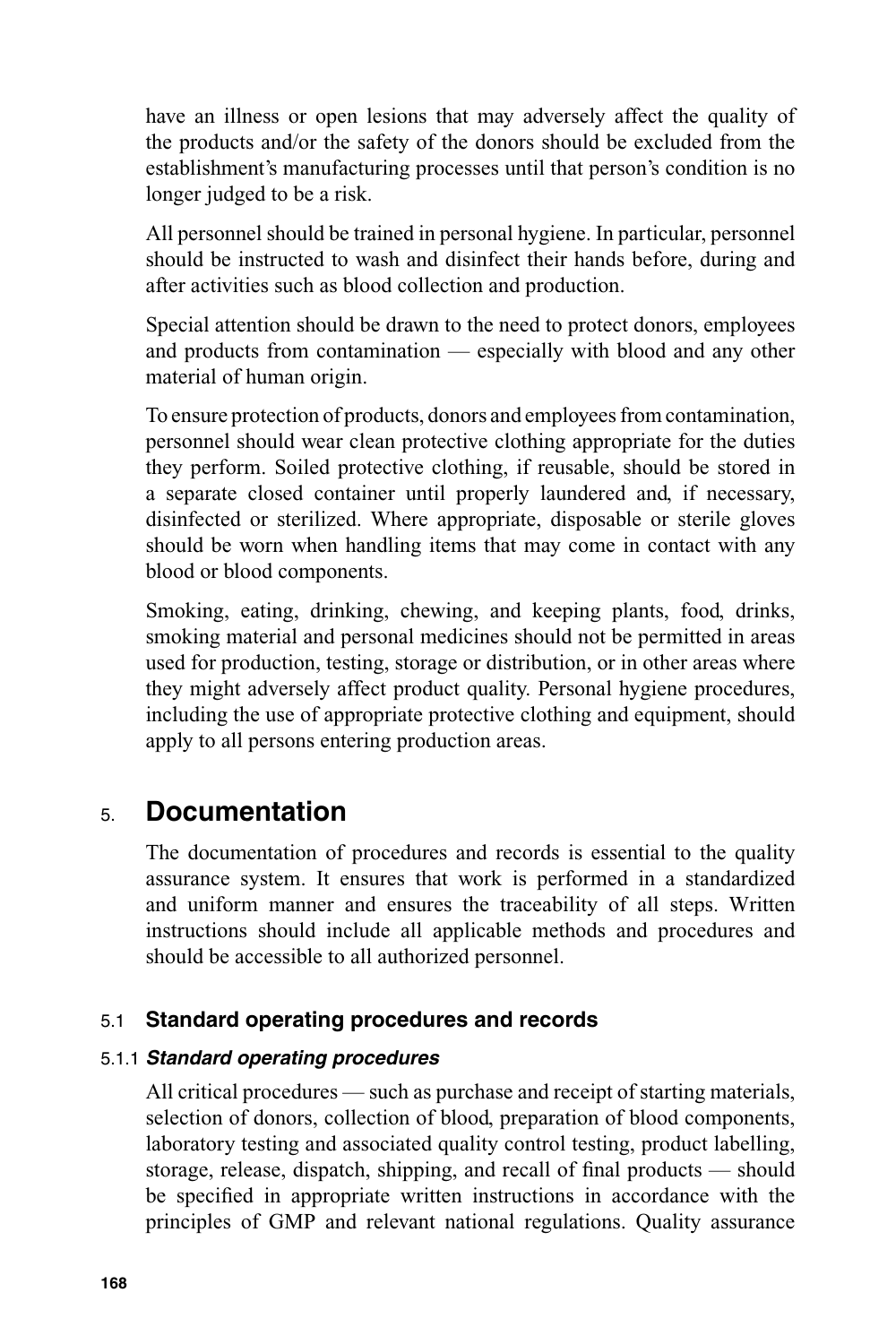procedures such as complaint investigations, deviation management, recall of non-conforming products, change control and document control should also be specified in written instructions.

All activities should be carried out according to the standard operating procedures. The standard operating procedures and the processes should be regularly reviewed and updated as necessary in order to improve the quality of products and services delivered. The document review process should itself be documented.

#### 5.1.2 *Records*

Each activity that may affect the quality of blood and blood components should be documented and recorded at the time it takes place. Critical activities should be double-checked, either by a second person or electronically. There should be documentation to ensure that work is performed in a standardized manner according to standard operating procedures and that all critical steps in the process are traceable — especially those that have the potential to affect the quality of the product. The documentation should allow all steps and all data to be confirmed by independent review. All documentation should indicate the person performing the action, the date of the action and the equipment used in the action, where applicable.

Records should be legible, accurate, reliable and a true representation of the results and entries. The legibility of records is of great importance. Handwritten entry of data should be clear. Corrections to any records should be made in a manner that permits the reading and review of the previous entry, the correction, the date of correction and the person responsible for the correction.

Critical manufacturing and laboratory testing records should be reviewed frequently for completeness, legibility and, when appropriate, accuracy by the manager or other designated person.

#### 5.2 **Document control**

All documents should be laid out in an orderly manner with a unique title and reference number, and should indicate the version and the effective date. The content of the document should be clear and should not include superfluous information. Title, nature, purpose and scope should be clearly outlined. Documents should be reviewed, approved, signed and dated by authorized persons. An audit trail should indicate the person responsible for each step of document control.

#### 5.2.1 *Document management*

A document management system should be in place. Documents that outline specific manufacturing steps or other critical steps should be readily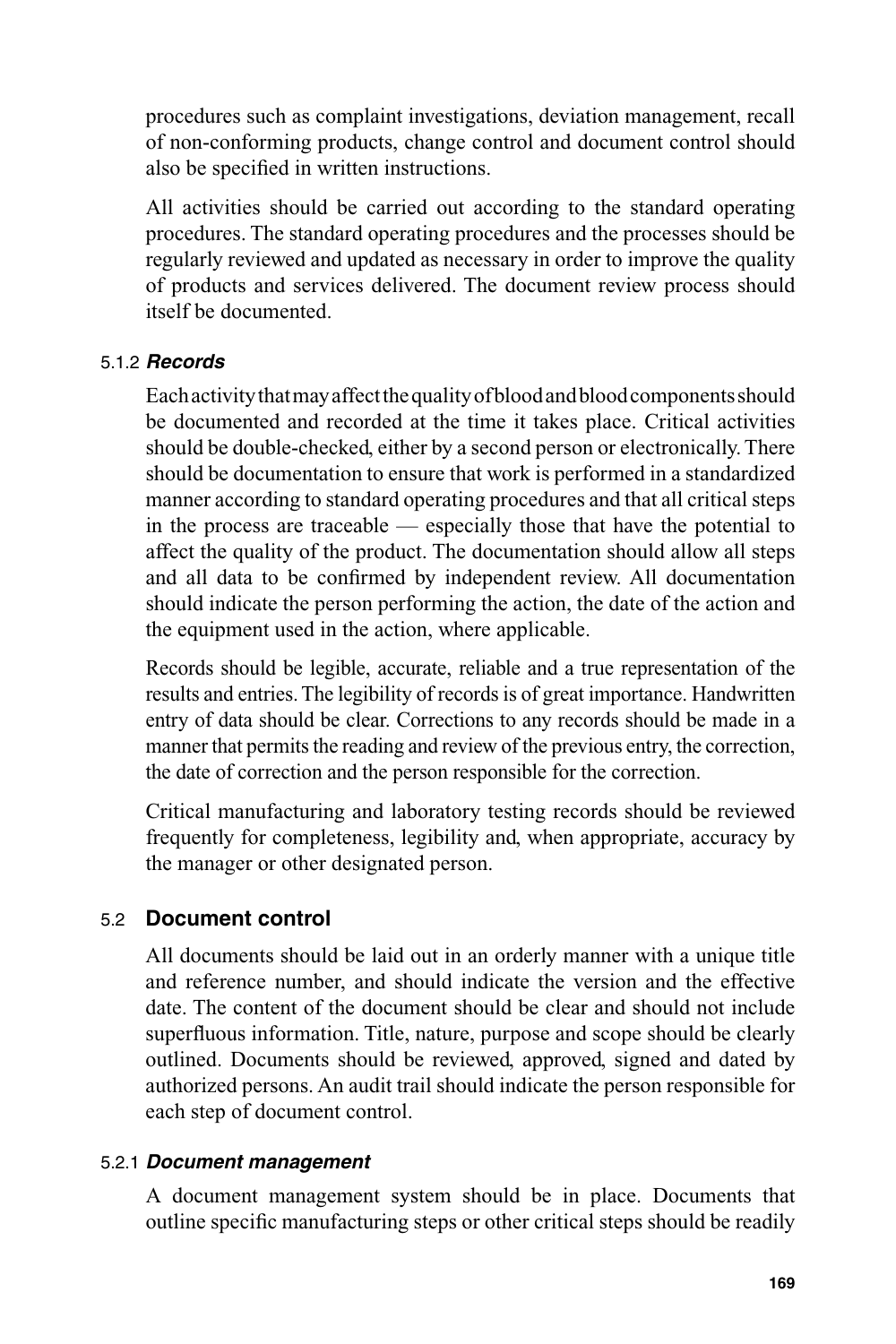available to the personnel performing these tasks. A document control standard operating procedure should be established for the development, review, approval, distribution, implementation, revision and archival of documents. When a document has been revised, the document management system should function in such a way as to prevent the inadvertent use of documents that have been superseded.

There should be a record of the distribution of each document which also shows at least the work areas or tasks affected by the document. All changes to documents should be acted upon promptly and should be reviewed, dated and signed by a person authorized to do so. Standard operating procedures should be designed, developed and approved, and personnel trained in a consistent manner, prior to implementation.

#### 5.2.2 *Record retention and archiving*

All records, including raw data, which are critical to the safety and quality of blood or blood components, should be kept in a secured storage area according to national regulations, or preferably for at least 10 years. A longer period for retention of records may be required by NRAs, international requirements or by specific contractual agreements. Records of permanently deferred donors should be kept indefinitely.

Outdated standard operating procedures should also be kept in a historic file system. Documents should be archived in a secured area and should be readily accessible for retrieval by authorized personnel if required. The archival and retrieval process, especially if computerized systems are used, should be validated to ensure that all information can be retrieved and read at any time until the end of the required period of retention.

# 6. **Premises and equipment**

#### 6.1 **Premises**

#### 6.1.1 *Design and construction*

Premises should be located, constructed, adapted and maintained to suit the operations that are to be carried out in them. Premises should be designed to permit effective cleaning and maintenance to minimize risk of contamination. The workflow should be designed and arranged to allow for a logical flow of staff, donors and products in order to minimize the risk of errors. Working areas should not be used as passageways or storage areas.

Ancillary areas should be separated from the donor evaluation area, and from the screening, collection and manufacturing areas. Washing and toilet facilities and, if required, facilities for changing or eating should be maintained in a hygienic and tidy condition.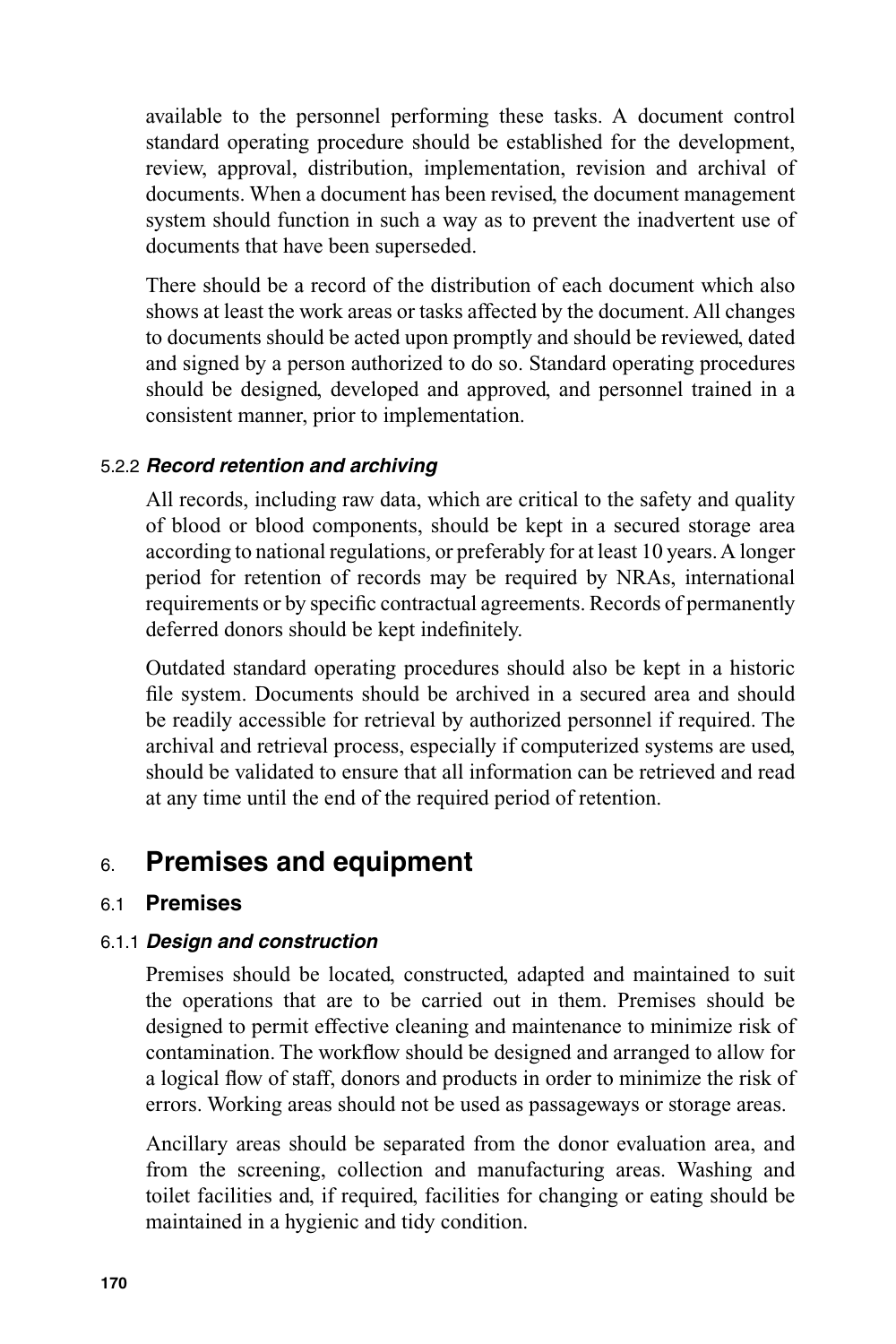Production, testing and storage areas should be secured against entry by unauthorized persons.

Lighting, temperature, humidity and ventilation should be appropriate and should not adversely affect production or storage. Premises should be designed and equipped so as to afford maximum protection against the entry of animals, including insects.

Premises should be carefully maintained and cleaned (see sections 6.2.2 and 6.2.3) and where appropriate disinfected according to detailed written standard operating procedures. Cleaning records should be retained.

#### 6.1.2 *Donor areas*

The area for blood donors should be separated from all production and testing areas.

The design of premises should be adequate for the conduct of operations and should allow for the logical flow of donors, in one direction if possible, so that donors who have passed reception, screening and donation do not have to return to a previous area.

The area for donor selection should permit confidential personal interviews to take place with due consideration for the safety of donors and personnel.

Rest and refreshment rooms for donors should be separated from donation or storage areas.

#### 6.1.3 *Production areas*

Blood processing should be carried out in adequate facilities that are suitable for the purpose. The donor area, and production and testing areas should be separated from each other.

Whenever possible, closed systems should be used. Using a validated sterile connecting device creates a functionally closed system.

When the use of a closed system is not possible or not appropriate, the risk of contamination or cross-contamination needs to be minimized. Therefore, the premises used for the processing of blood components in an open process should be designed and qualified as a grade A environment with a grade B background, as defined in the WHO GMP for sterile pharmaceutical products (*12*). A less stringent environment may be acceptable if the preparation of the product is directly combined with additional safety measures — such as immediate transfusion within a defined and limited time period after processing, or placing the product immediately into storage conditions that prohibit microbial growth. Personnel performing open processing should wear appropriate clothing (i.e. suitable coats, masks or gloves) and should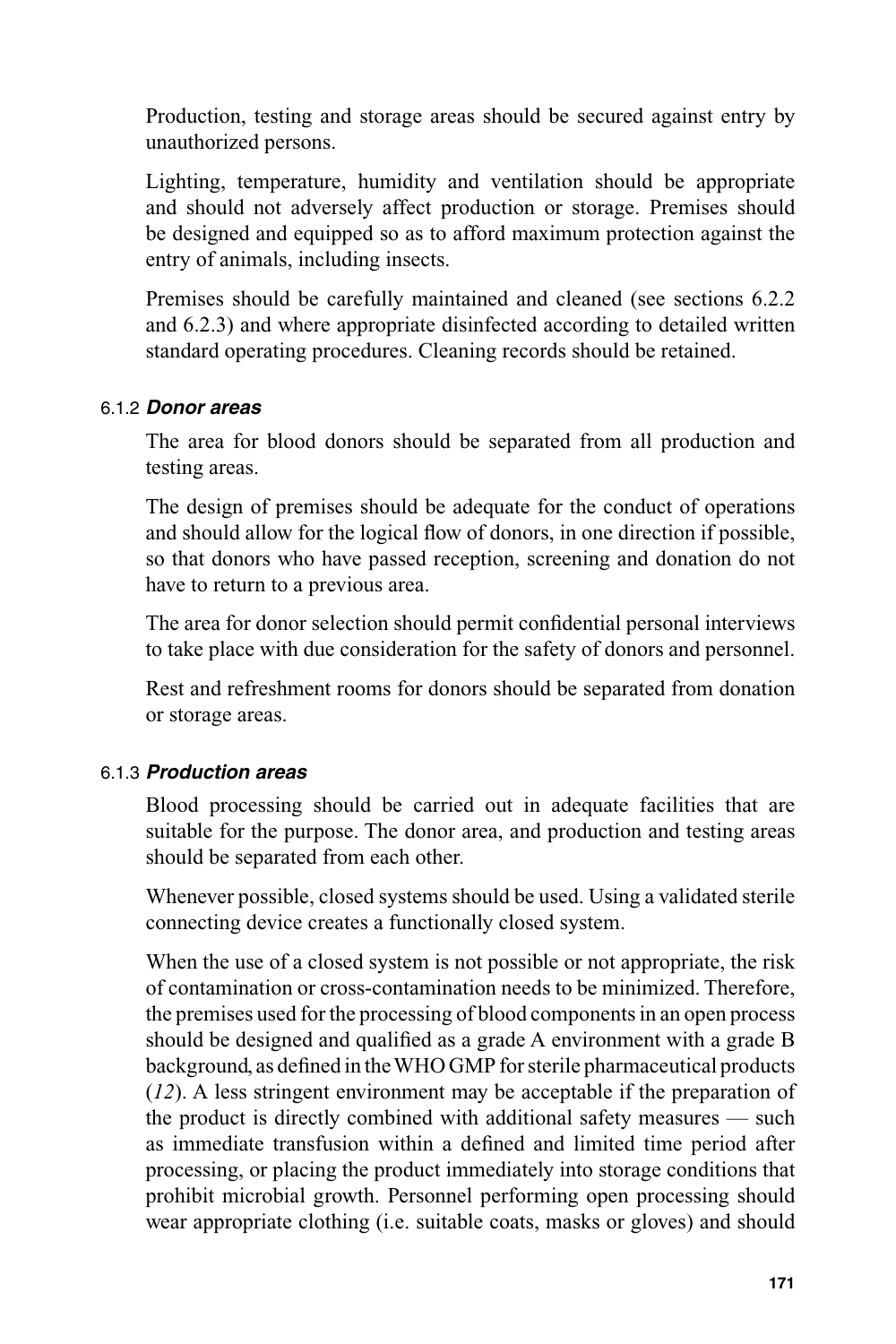receive regular training in aseptic manipulations. Aseptic processing should be validated. Environmental monitoring protocols should be applied and evaluated by the quality assurance unit.

The premises used for processing blood components should be kept in a clean and hygienic condition. Monitoring of the microbiological contamination load should be considered for critical equipment surfaces and environments where appropriate, according to a risk-based assessment of the process. Records should be available.

Each area of processing and storage should be secured against entry by unauthorized persons and should be used only for the intended purpose.

#### 6.1.4 *Storage areas*

Storage areas should provide adequate space and should be arranged in a way that allows for dry and orderly placement of stored materials.

Storage conditions should be controlled, monitored and documented to show compliance with the specifications. Equal distribution of temperature throughout the storage facility should be guaranteed and documented. This is particularly important for the critical materials used in processing blood and blood components. Temperature checks should be carried out and recorded at least daily. Appropriate alarms at upper and lower temperature limits should be present and should be regularly checked; the checks should be recorded. Appropriate actions to be taken when there is an alarm should be defined in writing.

Intermediate storage and transport should be carried out under defined conditions to ensure that specifications are met.

Storage areas should provide effective segregation of quarantined and released materials or components. There should be a separate area for rejected components and materials.

#### 6.1.5 *Laboratories*

Testing laboratories should be designed and constructed so as to minimize the risk of errors and contamination. Laboratory areas should be separated from the processing and final product storage areas. Where nucleic acid amplification testing (NAT) technology warrants, separate premises (rooms) and air handling systems should be considered for performing NAT. Consideration should be given to constructing a separate room for specimen sampling and another room for amplification and nucleic acid detection in order to minimize the risk of contamination or false-positive test results.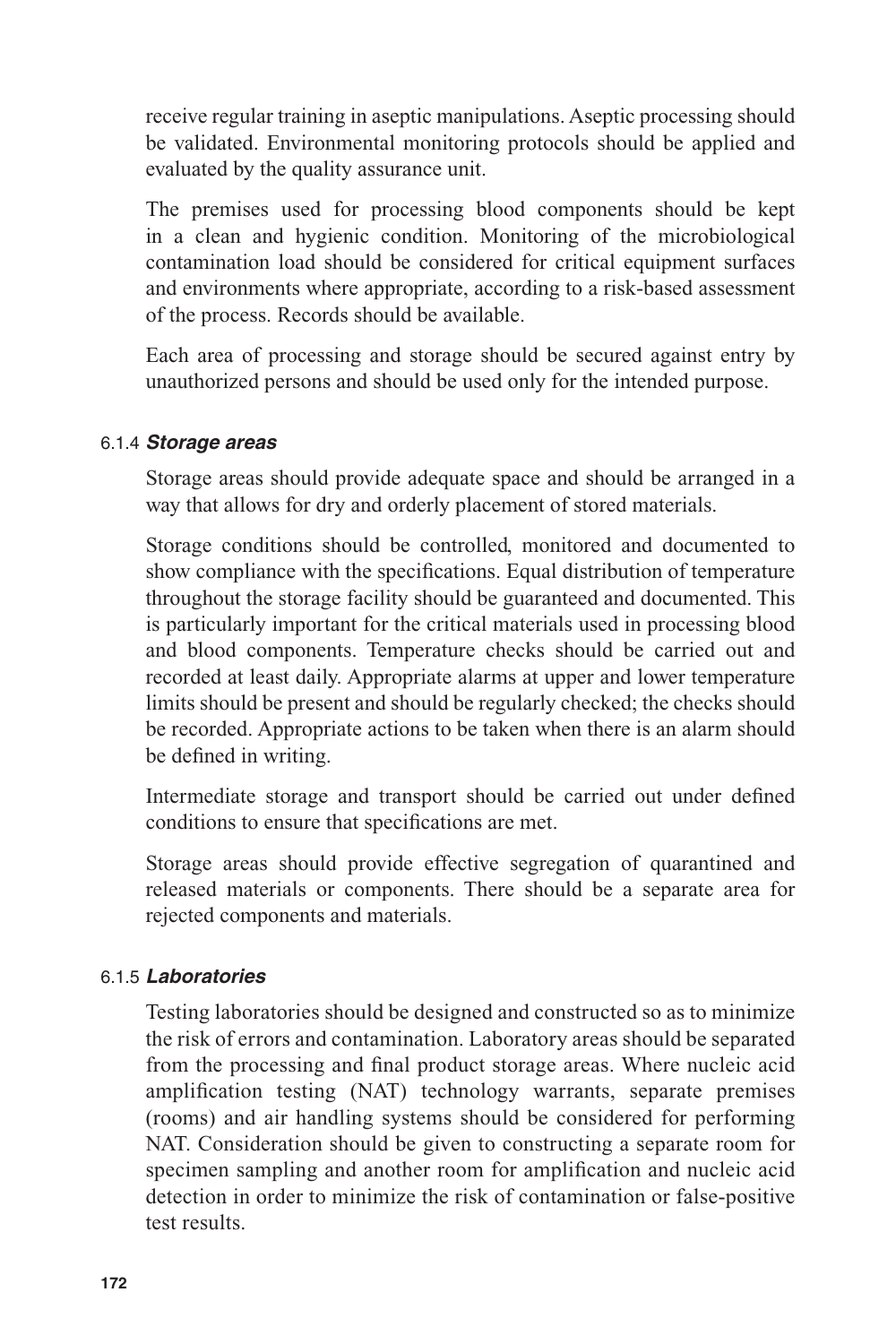#### 6.1.6 *Mobile collection sites*

Premises for mobile collection sites should be adequate in design for the conduct of operations and should allow for the logical flow of staff, donors and products in order to minimize the risk of errors. The blood collection at mobile sites should be planned thoroughly. Ancillary areas (rest and refreshment rooms) should be separated from donation or storage areas, but observation of donors during post-donation refreshment should still be ensured.

Before premises are accepted for mobile donor sessions their suitability should be assessed against the following criteria:

- sufficient size to allow proper operation and ensure donor privacy;
- safety for staff and donors;
- ventilation, electrical supply, lighting, hand-washing facilities, reliable communication, sufficient space for blood storage and transport, and suitable temperature conditions.

Each site should have an approved plan that details the site layout. The set-up of the mobile collection site should be carried out according to the approved plan.

## 6.2 **Equipment**

#### 6.2.1 *Design and construction*

All equipment should be designed and installed to suit its intended purpose and should not present any hazard to donors, personnel or blood components. It should allow for effective cleaning, and disinfection is recommended for all surfaces in direct contact with the bag system.

Equipment should be located in a suitable position (e.g. a balance should be positioned on a suitable even surface) where there is no negative impact from the surrounding environment (e.g. direct sunlight may have an impact on optical instruments such as apheresis systems or balances).

#### 6.2.2 *Maintenance*

Maintenance, cleaning and calibration should be performed regularly and should be recorded. Maintenance of equipment should be carried out at intervals according to a documented schedule.

The maintenance programmes should be established on the basis of qualification activities. The intervals should be defined according to the instructions of the manufacturer of the equipment. Where intervals are not defined by the equipment manufacturer, maintenance should be carried out at least annually. Different intervals may be defined on the basis of a risk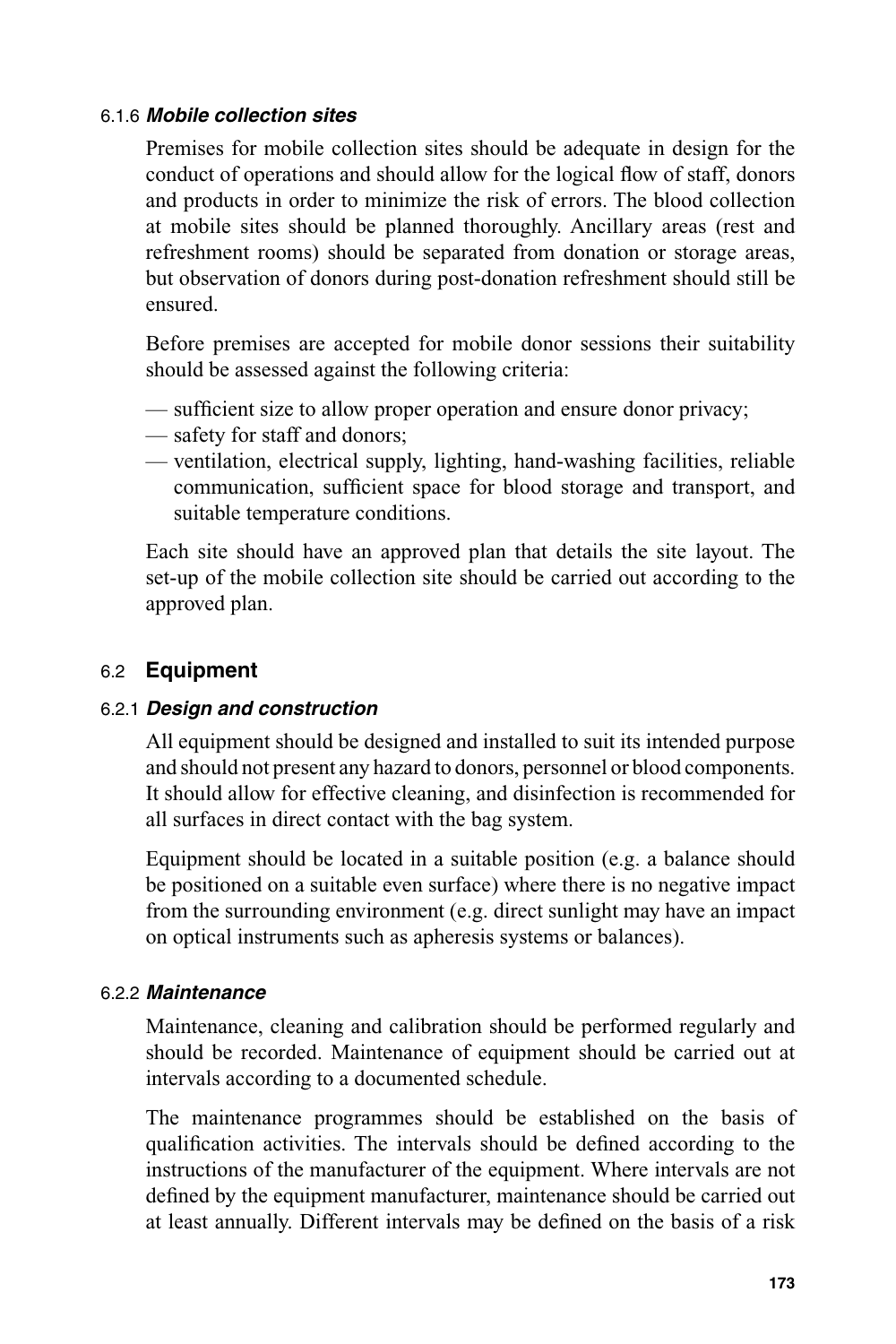assessment. If no regular maintenance activities are recommended by the manufacturer, at least a functional control should be performed according to documented procedures. All maintenance activities should be documented. The maintenance reports of external technical services should be checked and countersigned by the staff of the blood establishment in order to decide if action needs to be taken as a result of the maintenance outcome. The maintenance documents should include sufficient information to determine what types of checks have been performed.

Maintenance should also be carried out on equipment that is not in regular use, including back-up systems.

Instructions for use, maintenance, service, cleaning and sanitization should be available in a language that is understood by the user. There should be written procedures for each type of equipment, detailing the actions to be taken when malfunctions or failures occur. Defective equipment, or equipment that is not in service, should be clearly labelled and if possible removed from the working area.

The maintenance of sterile connecting devices should include a check of the tensile strength. Furthermore, as it is a very critical piece of equipment, there should be regular functional checks of the integrity of the tubing weld.

In general, functional tests should also be considered for other pieces of equipment — such as for balances before use after they have been moved or transported to a mobile site.

A regular maintenance programme, including appropriate intervals, should be in place for all critical laboratory equipment or systems. A procedure should be implemented for releasing equipment after maintenance or intervention.

If the maintenance is contracted out (e.g. to the supplier) the work should be documented. Equipment should be evaluated to determine if it is still capable of expected performance prior to returning it to service for manufacturing blood components.

#### 6.2.3 *Cleaning*

Cleaning procedures should be established and described in a standard operating procedure. Cleaning of equipment should take into consideration the instructions of the manufacturer. A schedule for regular cleaning and disinfection, if necessary, is recommended for all surfaces with direct contact with the bag system (e.g. centrifuge, separator, storage shelves).

Disinfectant solutions with sufficient and approved antimicrobial activity should be used. A cleaning plan should be established that specifies the cleaning intervals and methods to be used for the different equipment and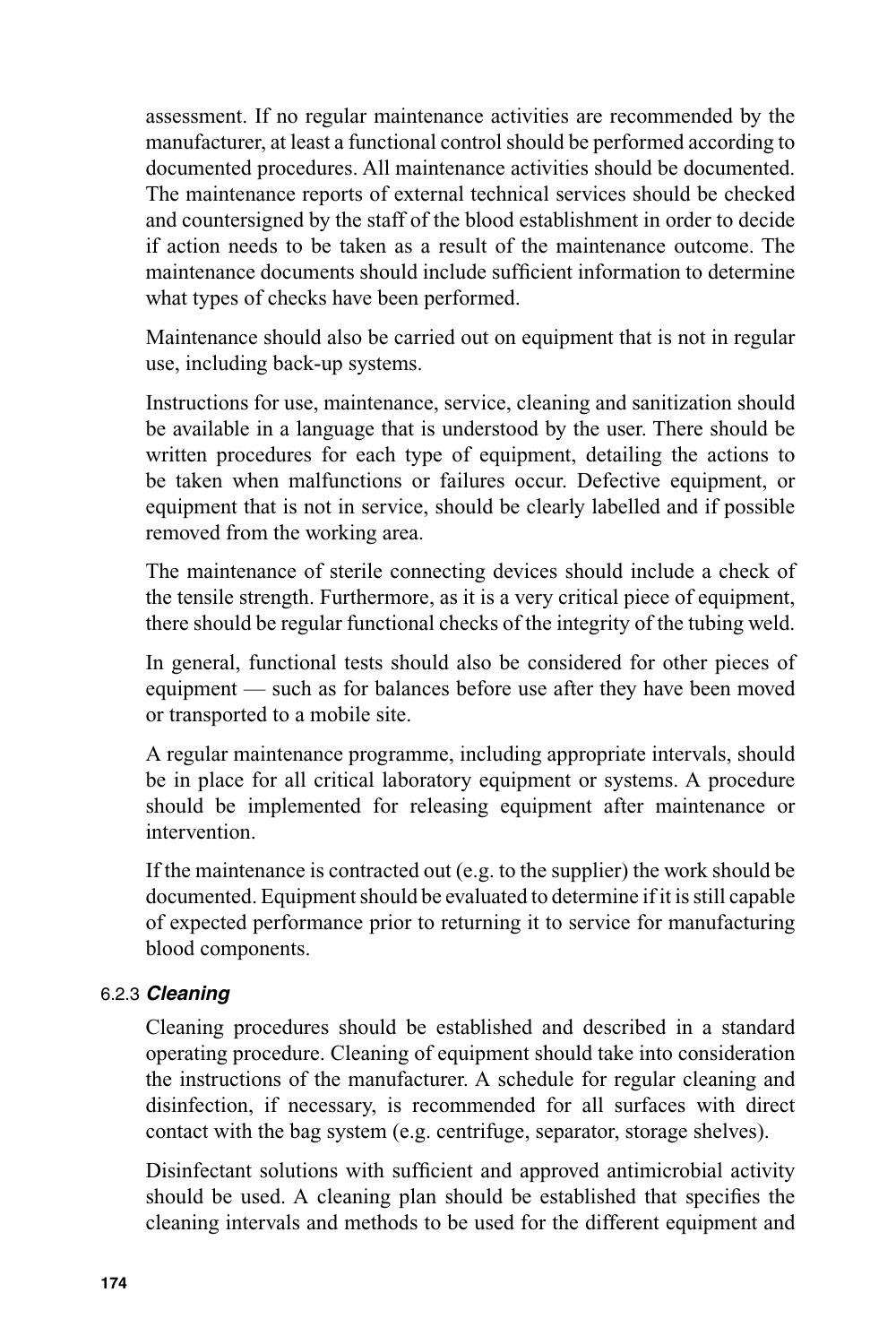premises. The cleaning procedures should not impact negatively on the equipment or blood components. Cleaning activities should be documented.

#### 6.2.4 *Calibration*

Measuring instruments and measuring systems used for the collection and further separation of blood and for quality control testing should be calibrated regularly according to the instructions of the manufacturer. Calibration should be carried out and documented according to established standard operating procedures and national regulations. Regular calibration is necessary for temperature probes (e.g. in refrigerators), pipettes, balances, timing devices and haemoglobinometer devices (using control blood and/or cuvettes from the manufacturer). The devices used for calibration, such as the control weight used for the calibration of balances, should be certified for accuracy (by testing against a known standard). If the calibration consists of using a comparison measurement approach with a second device, then the maximum allowed deviation between the two measurements should be defined.

#### 6.3 **Computerized systems**

A computerized system may be described as a functional unit consisting of one or more computers and associated peripheral input and output devices, and associated software that uses common storage for all or part of a programme and for all parts of the data necessary for the execution of the programme (*9*). A computerized system executes user-written or user-designated programmes, performs user-designated data manipulation (including arithmetic operations and logic operations), and it can execute programmes that modify themselves during their execution. A computer system may be a stand-alone unit or may consist of several interconnected units.

Hardware and software should be protected against unauthorized use or changes.

Critical computerized systems should be validated before use. The system is considered critical if:

- it is directly linked to the decision-making process for blood product manufacturing, blood or blood product testing (donor/recipient), labelling and release;
- it is used to handle or manipulate the related information;
- it has an impact on product quality, information management, storage, or tools for operational decision-making and control.

Periodic revalidation or annual checks to ensure reliability should be performed on the basis of a risk assessment.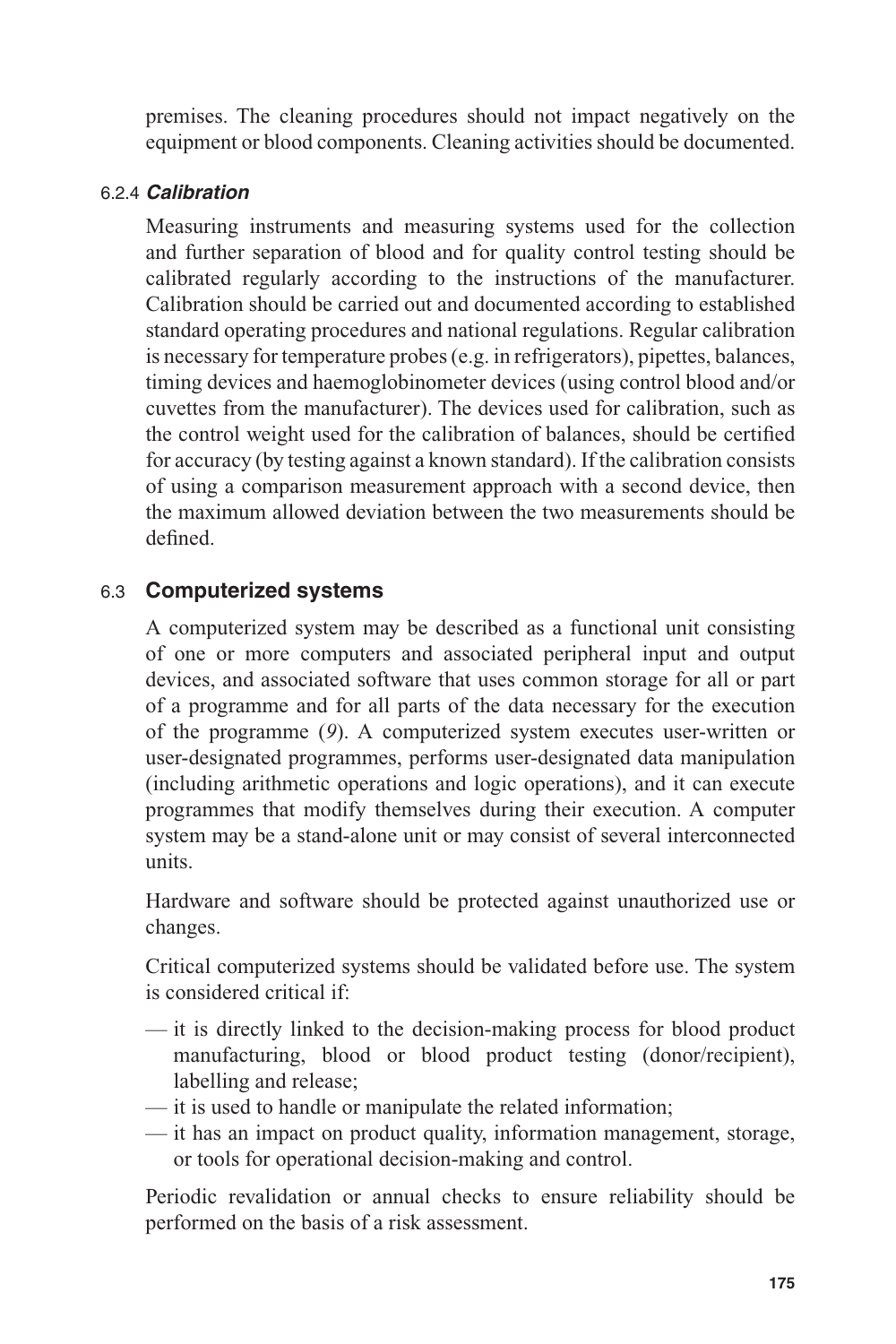There should be procedures for each type of software and hardware, detailing the action to be taken when malfunctions or failures occur. A back-up procedure should be in place to prevent loss of records in case of expected or unexpected downtime or function failures. The archival and retrieval process should be validated to ensure the accuracy of the stored and retrieved data.

Once in routine operation, critical computer systems should be maintained in a validated state. Any change should be handled through the formal change control system which includes qualification and/or validation activities. Applicable documentation should be revised and personnel should be trained before the change is introduced into routine use. Any software updates should be evaluated in advance and there should be procedures to validate or verify the acceptability of the update installation.

The manual entry of critical data, such as laboratory test results, should require independent verification and release by a second person. When a computerized system is used, an audit trail should be guaranteed.

# 7. **Qualifi cation and validation**

## 7.1 **Qualification of equipment**

All equipment should be qualified and used in accordance with validated procedures.

New and repaired equipment should meet qualification requirements when installed and should be authorized before use. Qualification results should be documented.

The extent of qualification depends on the critical nature and complexity of the equipment. For some equipment, installation qualification and calibration may be sufficient. More complex equipment may need a more thorough approach to qualification and validation and should include the instruments, the associated operation(s) and the software involved.

Further guidance on qualification and validation is given in the WHO guidelines on validation (*10*) and in the Pharmaceutical Inspection Cooperation Scheme (PIC/S) *Recommendations on validation master plan,*  installation and operational qualification, non-sterile process validation, *cleaning validation* (*11*).

## 7.2 **Validation of manufacturing processes**

All critical processes in the manufacture of blood and blood components should be validated before implementation according to a predefined protocol of tests and acceptance criteria. Critical processes include donor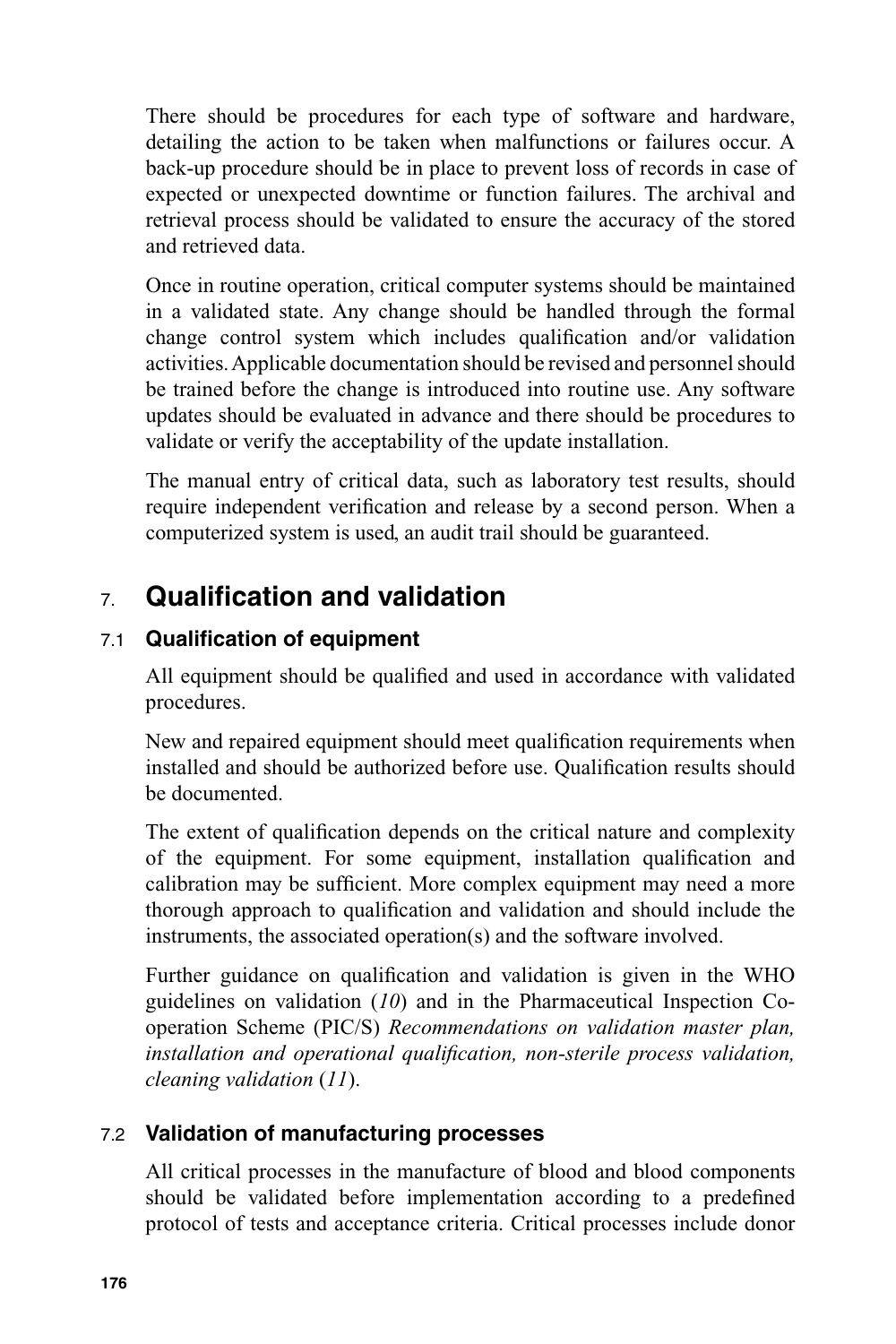selection and determination of suitability, component preparations, donor testing for infectious diseases (see also section 7.3), ABO blood typing and antibody screening where applicable (e.g. for red-cell concentrates), labelling, storage and distribution.

Validation studies, including statistically based sampling where feasible, should be conducted to ensure that products are produced with consistent quality characteristics. Acceptance criteria should be based on a defined set of specifications for each blood component, including a set of quality control tests — such as measurement of weight respective to volume, residual blood cells (depending on product specifications), haemoglobin, and relevant coagulation factors (e.g. Factor VIII) and/or total protein/IgG content where applicable — established by the blood establishment or the NRA (see also sections 9.4.3 and 9.6). Data should be available to ensure that the final product is able to meet specifications.

Likewise, apheresis systems, including software, should be qualified and maintained. Apheresis procedures should be validated. Validation criteria with regard to the quality of blood components may, depending on the product, include weight, yield, content of residual white blood cells, haemoglobin and relevant coagulation factors. Validation studies of new apheresis procedures should also evaluate possible risks of activation of the coagulation, fibrinolysis, and complement systems potentially induced by the material in contact with blood. Such studies are usually performed by the manufacturer of the apheresis systems to support the licensing by the regulatory authorities.

## 7.3 **Choosing an appropriate test system to screen for infectious disease**

The quality of the screening of blood donations for markers of infection depends on a number of conditions being fulfilled:

- Only test systems designed and validated for blood donor screening should be used. Other systems, such as tests validated for diagnostic purposes only, should not be used.
- All test systems should be validated by the manufacturer.
- Before implementing a test system for routine analysis, the laboratory should prove by validation that the manufacturer's specifications are met (in principle this also applies if in-house tests are used).
- The laboratory should show that, on routine application of test systems, specified performance is reached and is consistently maintained.

Screening of blood donations generally requires such test systems to aim for high sensitivity even though this may be achieved at the expense of specificity. Although this may result in an increased proportion of false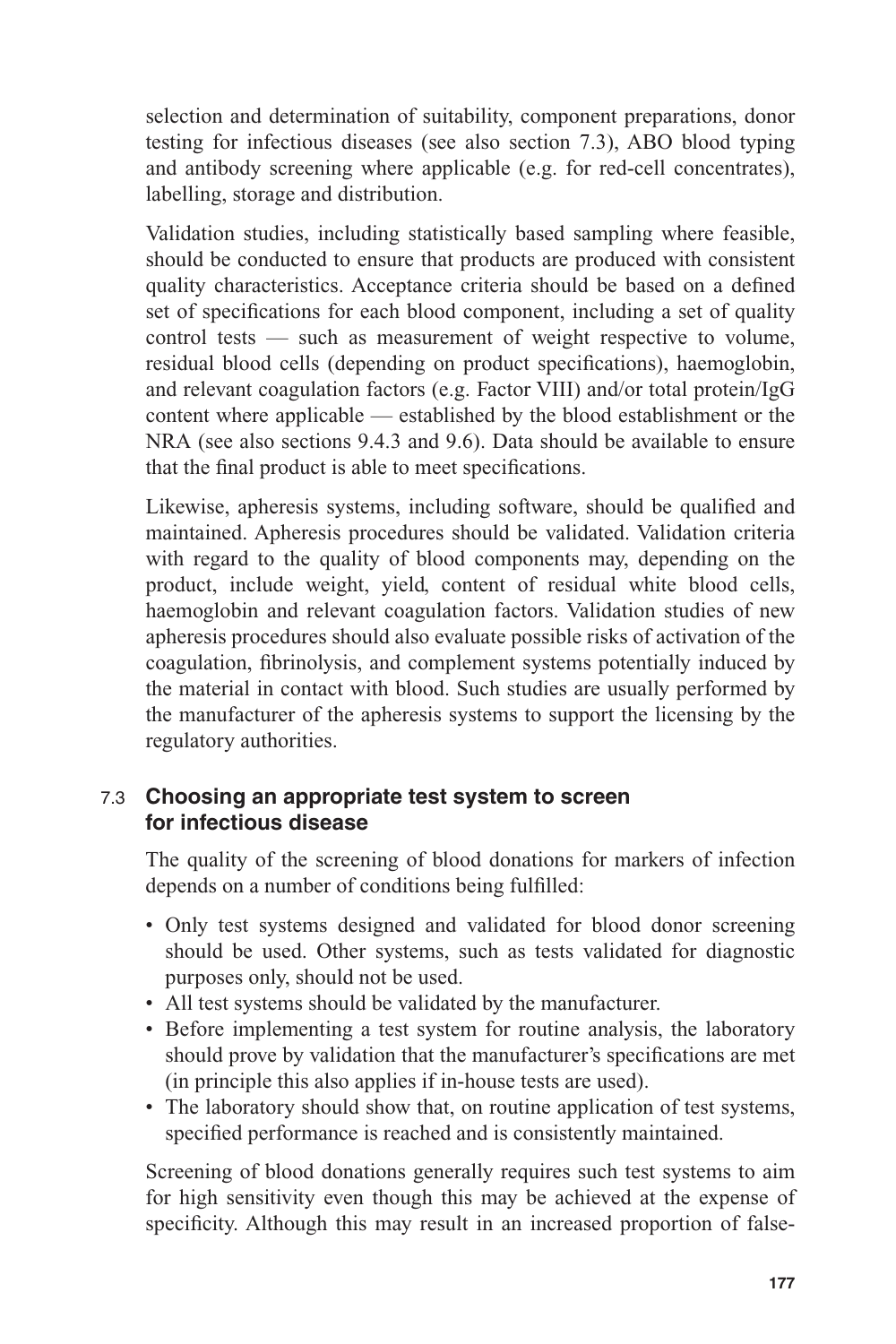positive results, it is important in ensuring that all components with truepositive test results are detected and not released. In case of new assays or techniques, precise specifications must be established by testing samples of appropriate populations (e.g. donors, recipients, seroconverted recipients) and by comparing the results generated by the existing test system and by the new one.

Validation of a test system involves four main elements:

- assay reagents which should include quality control material (e.g. positive quality control sample, negative quality control sample, calibrators);
- equipment;
- software, if applicable;
- procedure and handling (test method).

Validation records should not only present proof that the scope and desired specifications are met, but should also provide precise descriptions of all key material, key equipment and conditions of processing (e.g. temperature and time of incubation, rounds per minute in centrifugation). In addition, instructions for handling and processing, by which assay specifications are met, should be put in writing and should be provided with the test system.

Test system specifications that need to be established and/or met by the manufacturer are:

- $-$  specificity;
- sensitivity;
- accuracy (degree of closeness of measurements to the true value);
- repeatability (replicates of series);
- reproducibility (replicates of series, variation by operator, by day or by lot of reagents);
- known interferences (e.g. haemolytic sera, lipemic sera);
- lower and upper limits of detection (serial dilution).

Apart from testing appropriate donor/recipient populations, appropriate reference materials should be used to define the performance specifications of a test system. These reference materials should be traceable to the WHO international standard or reference reagents, when available for a specific marker.

The necessary documentation should be available for each test system and should include at least the following information:

- a description of the test system (reagents, controls, devices etc.), equipment and diluents (if applicable);
- safety instructions;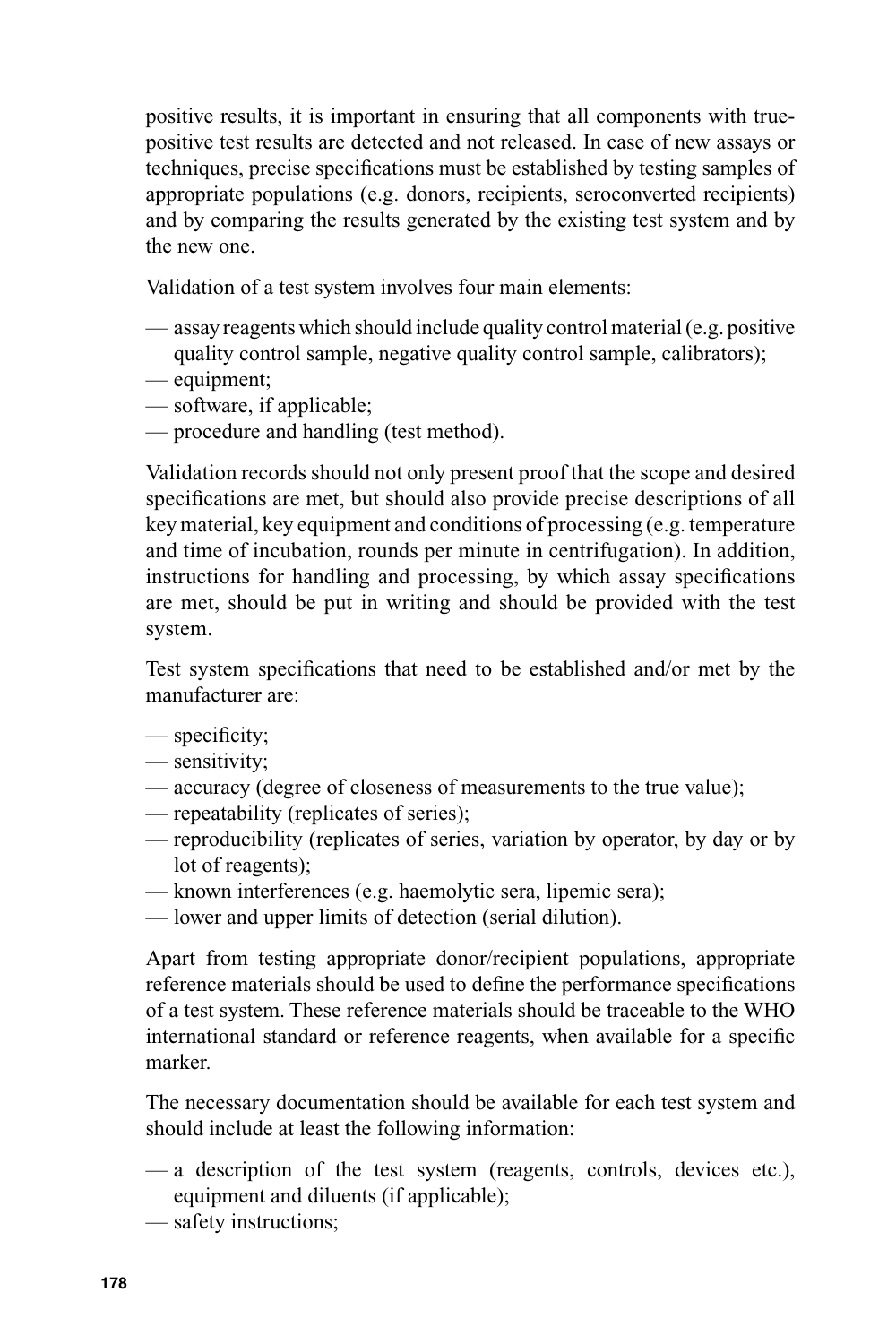- a description of the assay principle;
- specifications;
- a description of the sampling procedure, sampling plan, sample handling and test procedure;
- internal quality controls (positive and negative), run with every series of donor samples;
- recommended calibration material and calibration frequency (e.g. change of reagent lot);
- primary reading of measurement (format e.g. optical density);
- interpretation of the measurement and/or conversion to result;
- acceptance criteria, cut-off, reference values, limits, pro-zone, grey zone.

Where feasible, the test system should be approved for blood screening by the NRA.

## 7.4 **Assay performance validation**

In addition to the validation of the test system by the manufacturer, an onsite validation of the test system in the laboratory is required prior to its use in routine testing. This validation should demonstrate, that:

- the performance specifications of the system established by the kit manufacturer are met by the laboratory;
- laboratory personnel are thoroughly instructed, trained and competent to operate the test system.

Prior to first-time use, critical equipment, including related computer systems, should be thoroughly qualified. Installation qualification, operational qualification and performance qualification should be carried out and fully documented. This work may involve suppliers and/or third parties. It is strongly recommended that any performance qualification should be performed by the end-user (and not by a third party) since this is intended to demonstrate that the process works as designed.

In addition, a demonstration showing that the test system performance specifications are constantly met in routine donor testing is required. The means by which this may be achieved are:

- inclusion of internal and external quality control materials with every test series;
- previously tested samples collected for use as an internal panel for periodical in-process quality control;
- monitoring measurements of controls (for instance, graphically by using a Levi-Jennings diagram);
- statistically establishing the standard deviation of control measurements;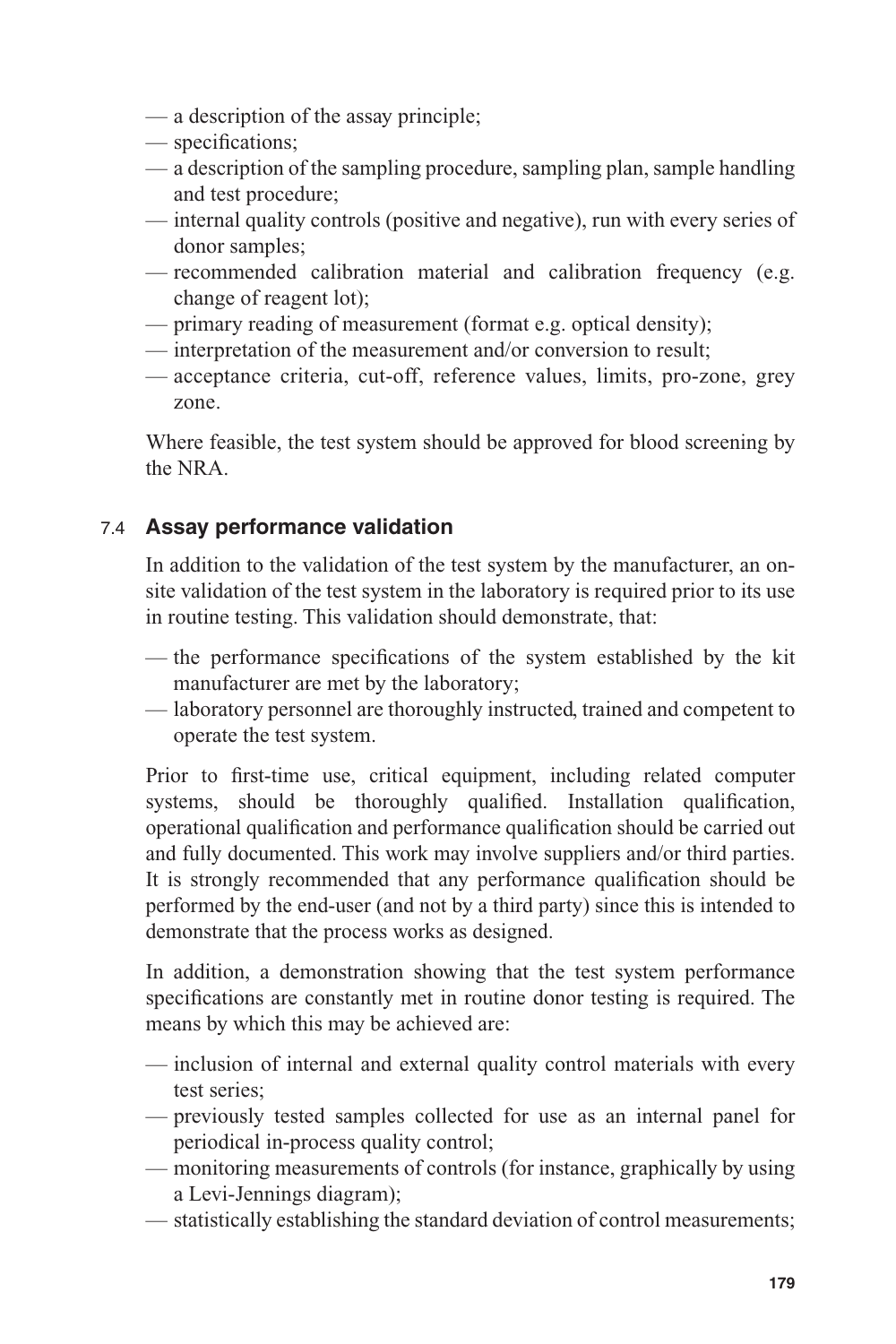- implementation of deviation rules (warning range, control range, Westgard rules) to govern corrective actions;
- monitoring trends in control measurements on external standard or reference material;
- successful participation in external quality assessment schemes (proficiency testing) by all qualified members of staff.

# 8. **Management of materials and reagents**

## 8.1 **Materials and reagents**

Only reagents and materials from approved suppliers that meet documented requirements and specifications should be used. Materials and reagents should meet the legal requirements for medical devices. The management procedures for materials, reagents and supplies should define the specifications for acceptance of any elements that may influence the quality of the final blood component. Receipt logs or records for these critical materials should indicate their acceptability on the basis of the defined specifications and should identify the person accepting them.

## 8.2 **Receipt and quarantine**

Appropriate checks (e.g. attached certificates, expiry date, lot number, defects) should be performed on received goods in order to confirm that they correspond to the order and meet the specifications. Damaged containers should be carefully checked to detect possibly affected materials. Incoming critical materials (such as sterile solutions, blood bag systems and testing reagents) should be physically or administratively quarantined immediately after receipt and until they are released for use. Where the quarantine status is ensured by storage in separate areas, these areas should be clearly marked and their access restricted to authorized personnel. When labels are applied to the containers to indicate their status, the use of different colours may be helpful. Any system replacing physical quarantine (e.g. a computerized system) should provide equivalent security.

#### 8.3 **Release of incoming production material and test reagents**

Critical material should be received under quarantine and then evaluated for acceptability. After acceptability has been determined, the materials should be released by an authorized person for use in manufacture. The actual release may be performed by an authorized person or under the guidance of a validated computer system. The minimum criteria for the release should be the availability — and check of — certificates or other acceptability records generated by the manufacturer and containing sufficient information to determine product acceptance.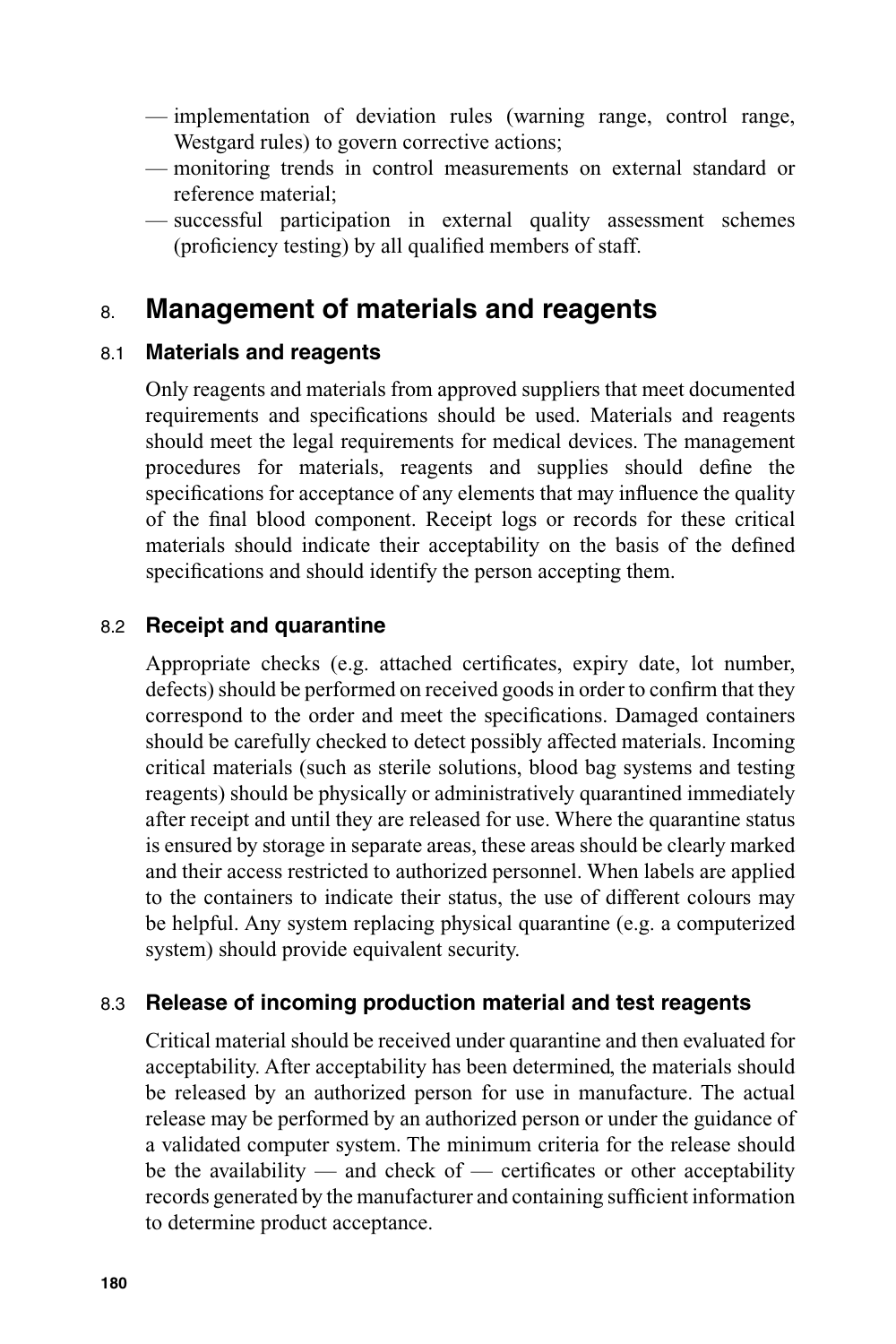Similarly, each new lot of testing kits should be evaluated by the laboratory to check compliance with predetermined performance standards before release for routine analysis.

The manufacturers of sterile materials (e.g. blood bag systems, anticoagulant solutions) should provide a certificate of release for each batch. The blood establishment should define acceptance criteria for such certificates in writing, and should include at least the name of the material, the manufacturer, compliance with the relevant requirements (e.g. pharmacopoeia or medical device regulations) and confirmation that the materials are sterile and pyrogen-free.

## 8.4 **Storage**

Materials and reagents should be stored under the conditions established by the manufacturer and in an orderly manner that permits segregation by batch or lot and stock rotation. Storage and use should follow the "first-expiring" first-out" principle (i.e. the material that entered storage first should be used first). The use of the expiry date as an alternative inventory management technique is also acceptable.

Where special storage temperature conditions are required, these should be provided, checked and regularly monitored.

## 8.5 **Traceability of materials and reagents**

Inventory records should be kept for traceability. The records should document which batch or lot of materials or reagents have been used for the collection, processing or testing of the blood units or blood components. Inventory of critical supplies such as donation labels with serial numbers should be strictly controlled to avoid mix-ups or mislabelling due to uncontrolled excess labels.

#### 8.6 **Supplier/vendor management**

All materials and reagents relevant for the quality of the products should be purchased or obtained only from qualified suppliers. The relationship between the two parties (i.e. contract giver and contract acceptor) should be defined in a contract. The blood establishment as contract giver is responsible for assessing the competence of the supplier (contract acceptor).

The contracting process should include:

 $\frac{1}{x}$  a qualification review prior to awarding the contract to ensure that the supplier meets the organizational needs and complies with GMP requirements;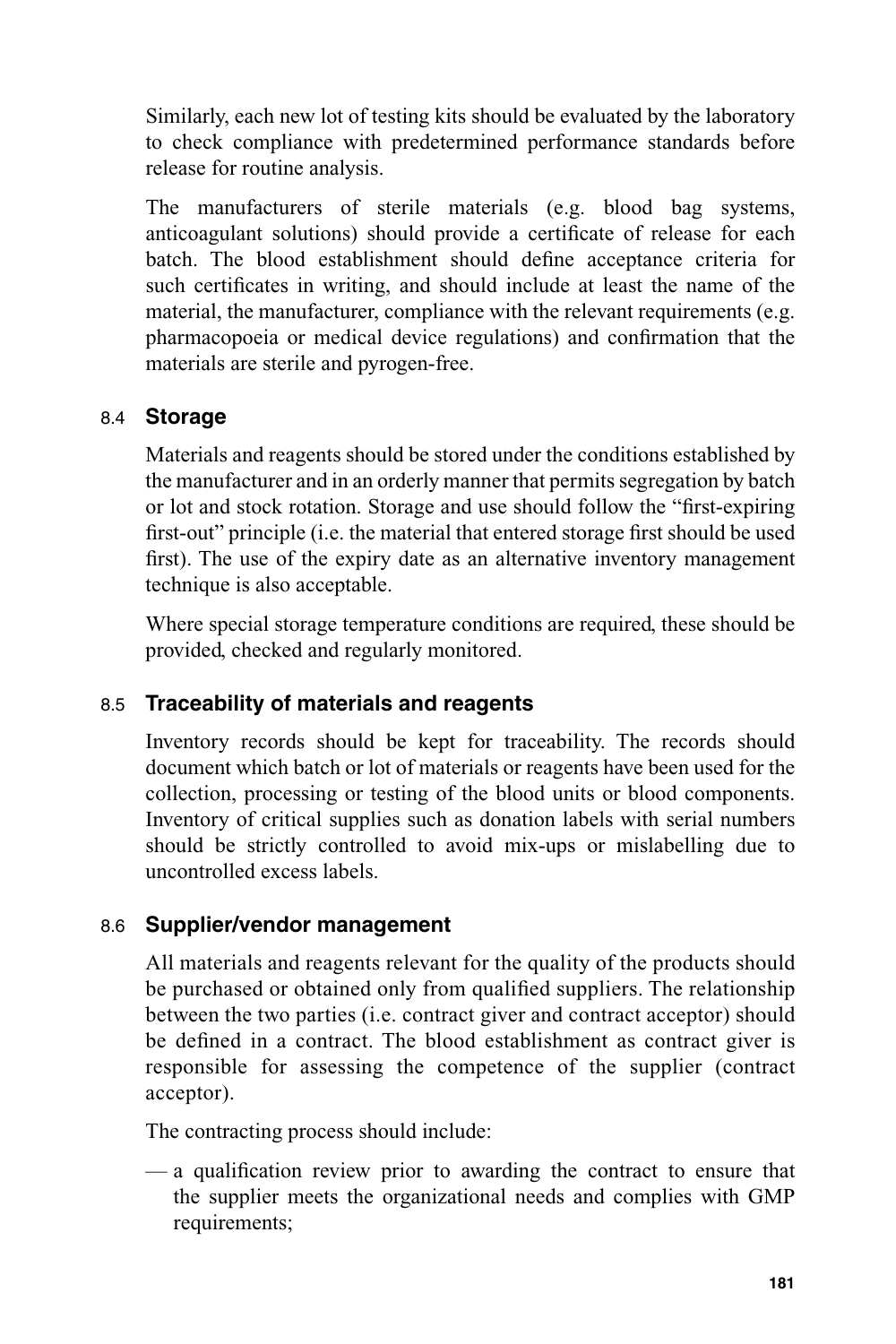- the setting of appropriate specifications that adequately define the quality of the service or goods;
- appropriate checks on received goods to confirm that they meet specifications;
- checks to ensure that goods in use continue to meet specifications;
- notification of changes to requirements from either party prior to implementing any changes that may affect the quality of the services or goods provided;
- regular contact with suppliers in order to help understand and resolve problems.

# 9. **Manufacturing**

## 9.1 **Donor registration**

Upon presentation at the blood establishment, donors should positively identify themselves by stating their full name, address and date of birth. Each donor should also provide proof of a permanent place of residence, including a telephone number where appropriate, so that they can be contacted after donation, if necessary.

Proof of identity with a photograph — such as an identity card, passport or driver's licence  $-$  should be provided, especially in the case of first-time donors. A careful check of the identity of the donor should be repeated prior to each step that is relevant to the quality of the products and the safety of donors, but at least before donor selection and venipuncture.

If electronic databases are used to maintain donor information, double checks or another validated method to confirm accuracy of information entered manually should be implemented.

#### 9.2 **Donor selection**

Blood and blood components should be obtained from healthy donors who are carefully selected using a systematic and validated process consisting of review of the donor's health assessment, social behaviour history (the donor questionnaire) and medical examination. This evaluation, along with a review of the results of the infectious disease screening laboratory test, should be used to make sure, prior to the release of any blood component, that the donor presents no increased risk for transmission of infectious agents. NRAs are pivotal in establishing a harmonized framework for donor selection criteria, taking into consideration the types of products, the relevant infectious risks, and the epidemiological data for disease prevalence in the country. The review of these combined data may be used in developing donor selection criteria. The NRA should also be part of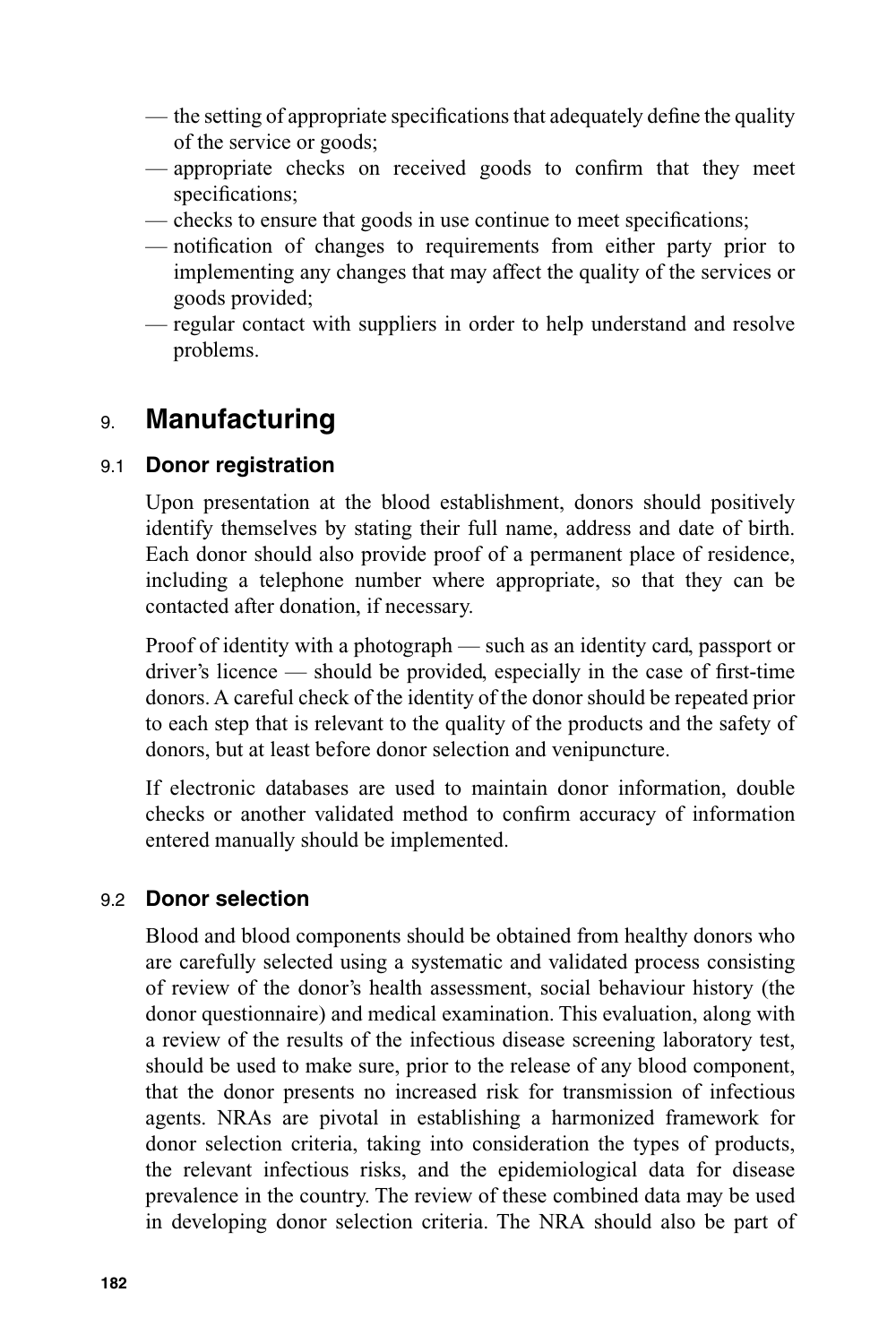any decision-making process intended to modify the donor selection and donation-testing procedures.

Regulatory agencies and professional organizations have respectively published regulations and recommendations on the criteria for the selection of donors of whole blood and blood components (see, for instance, the Council of Europe's *Guide to the preparation, use and quality assurance of blood components*) that can be used as a reference (*13*). Such guidance documents also explain critical points that should be considered when processing blood and blood components.

Whenever possible, blood donations should be collected through a donation system involving regular and repeat donors. Obtaining blood from regular and repeat donors is a major contribution to ensuring optimal historical medical information about the donors, and therefore to detecting potential risk factors.

#### 9.2.1 *Epidemiological surveillance of the donor population*

To ensure optimal long-term safety of blood components, blood establishments should maintain continuous epidemiological surveillance of the donor population. The objective of this surveillance is to know, as precisely as possible, the prevalence and incidence, and their respective trends, of infectious markers that are relevant to the safety of blood components. This enables countermeasures to be taken in a timely manner. The system should be able to gather epidemiological data not only at national/regional levels but also among donor populations that provide blood at individual blood establishments within a country or region. Consideration should be given to the travelling patterns of the donor population with respect to possible transmission of infectious diseases (i.e. malaria, Chagas disease, vCJD, etc.).

The information from epidemiological surveillance can furthermore be used:

- to detect, among donor populations of various collection centres, differences that may be associated with objective differences in viral markers within donor populations;
- to detect differences in the donor selection and screening processes at collection centres;
- to detect trends in infectious markers which may reflect either a change in the rate of viral markers in the population or a possible deviation in the donor selection or screening process at specific collection sites;
- to assess the relevance of any preventive measures such as a strengthened donor selection process, additional deferral criteria, or implementation of additional screening tests to avoid contamination of blood components.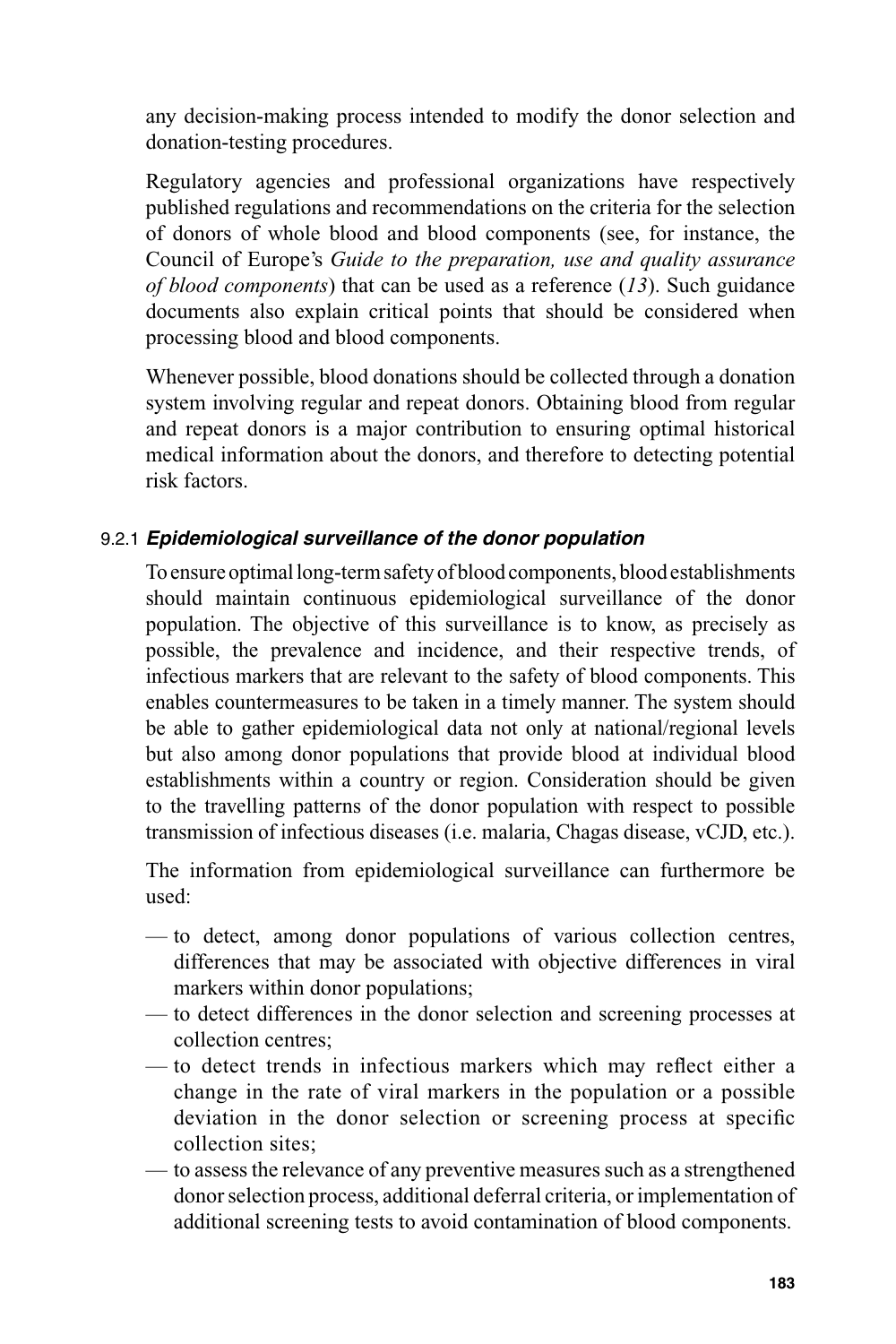When donations from first-time donors are used to prepare blood components, epidemiological data on this specific donor group should be included in the estimate of the risk for infectious diseases transmitted by blood. It has been shown that first-time donors, who may occasionally include test-seeking persons, constitute a group that in some situations is more likely to have bloodborne viral markers than regular donors who have already gone through a selection/deferral process.

It is currently advisable to collect and analyse epidemiological data at the collection sites for HIV1/HIV2, hepatitis C virus (HCV) and hepatitis B virus (HBV) since they historically represent the major pathogenic risks associated with blood components. It is the responsibility of the NRA to define whether this list should be modified or should include additional criteria such as emerging infectious agents, on the basis of local or regional epidemiology. For the current three recommended markers, only confirmed positive tests (i.e. tests which are repeatedly reactive in a screening test and positive in at least one confirmatory test) should be recorded, reported and analysed.

#### 9.2.2 *Information to donors*

Potential new donors should be informed (ideally both verbally and in writing) that it is necessary to respond to questions about their medical history and personal behaviour so that it can be determined whether they are eligible for blood donation. Written information can be a leaflet explaining infectious risks associated with blood products, and the impact of social behaviour on infectious risks or infectious risk factors. This information is usually provided by a licensed physician, or by a designated qualified person under the direct supervision of a licensed physician. The information should clearly explain the deferral criteria that exclude a donor from donating blood or plasma. It is important to ensure that the reasons for deferral are well understood by the candidate donor.

The candidate donor should be asked to sign a form of informed consent to give blood in which he/she acknowledges understanding the moral and legal responsibilities and possible risks associated with donating blood, as well as the occasional complications that may occur. The declaration of consent should also include a statement that the donor authorizes the release of his/ her blood and blood components for transfusion or further manufacturing.

Donors should be informed to contact the blood establishment if there is an unexpected event after the donation, such as illness or the discovery of new information not disclosed during the health screening.

#### 9.2.3 *Questionnaire and interview*

The interview assessment of each donor should be carried out by a qualified person who is trained in the use of donor selection criteria using a validated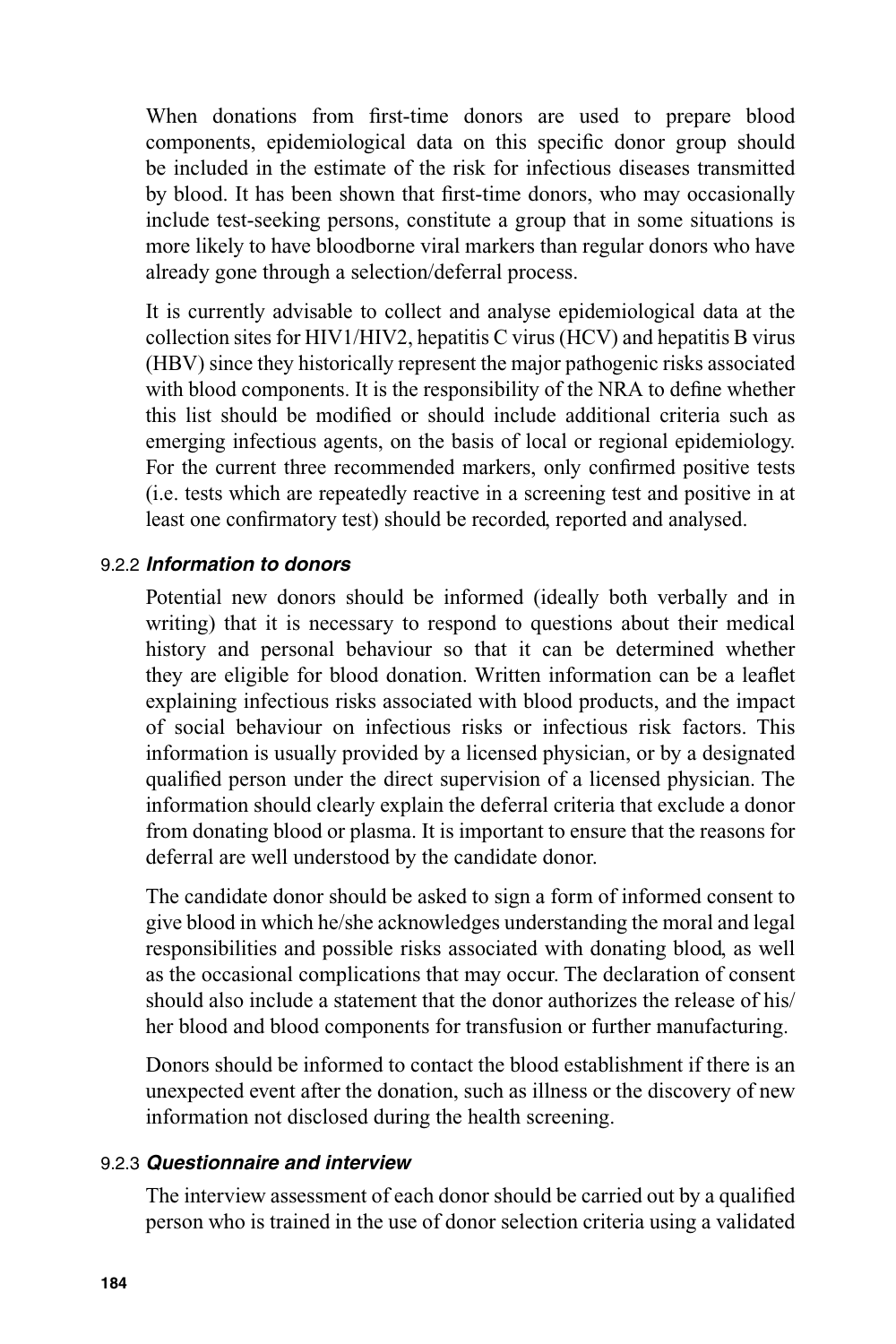written questionnaire with direct questions if necessary. In order to obtain relevant and consistent information about the donor's medical history (concerning illnesses and drug use) and general health, it is recommended that the donor should review, complete and sign a predefined questionnaire that is adapted to the type of donor (e.g. first-time donor or repeat donor). The questionnaire should cover questions about the medical history of the donor, his/her travel habits, risk behaviours, use of medication, and other medical treatment. A list of countries may be provided to assist the donor to complete the questionnaire with regard to earlier residency or travel. Similarly, a list of drugs that may pose a threat to the recipient or may be an indication of poor donor health may also be provided. The NRA may provide requirements for such lists.

The questions should be drafted in such a way that donors may easily identify whether they are in good health. The questionnaire may be administered in several ways, such as:

- by a person reading questions to the donor and recording the responses;
- by the donor reading the questions and recording the responses;
- by computerized written questions presented to the donor with the donor recording the responses;
- by the computer reading the questions to the donor and the donor recording the responses;
- by other validated methods that ensure that the donor understands the question, how to completely answer the question and how to record the response to the question.

There should be a link between the donor, the donor questionnaire and the collected products. After the donor's history has been reviewed, the collected components should be identified in a way that links the products to the history records but maintains the confidentiality of the donor. The product should be identified by a unique donation number linked to the donor name but the product information should not include the donor name except as required by the NRA in cases such as autologous donations.

After reading the donor information and/or answering the questionnaire, donors who are at risk of carrying a disease transmissible by blood should be able to exclude themselves voluntarily and confidentially. Such confidential self-exclusion should also be possible after the donation (e.g. by phone). There should be a means of documenting both the reason for self-deferral and the determination of the need for temporary or permanent deferral. These records should be retained in a similar manner to all donor screening records.

Donor identification and information, the donor selection interview and the donor assessment should all take place before each donation. The premises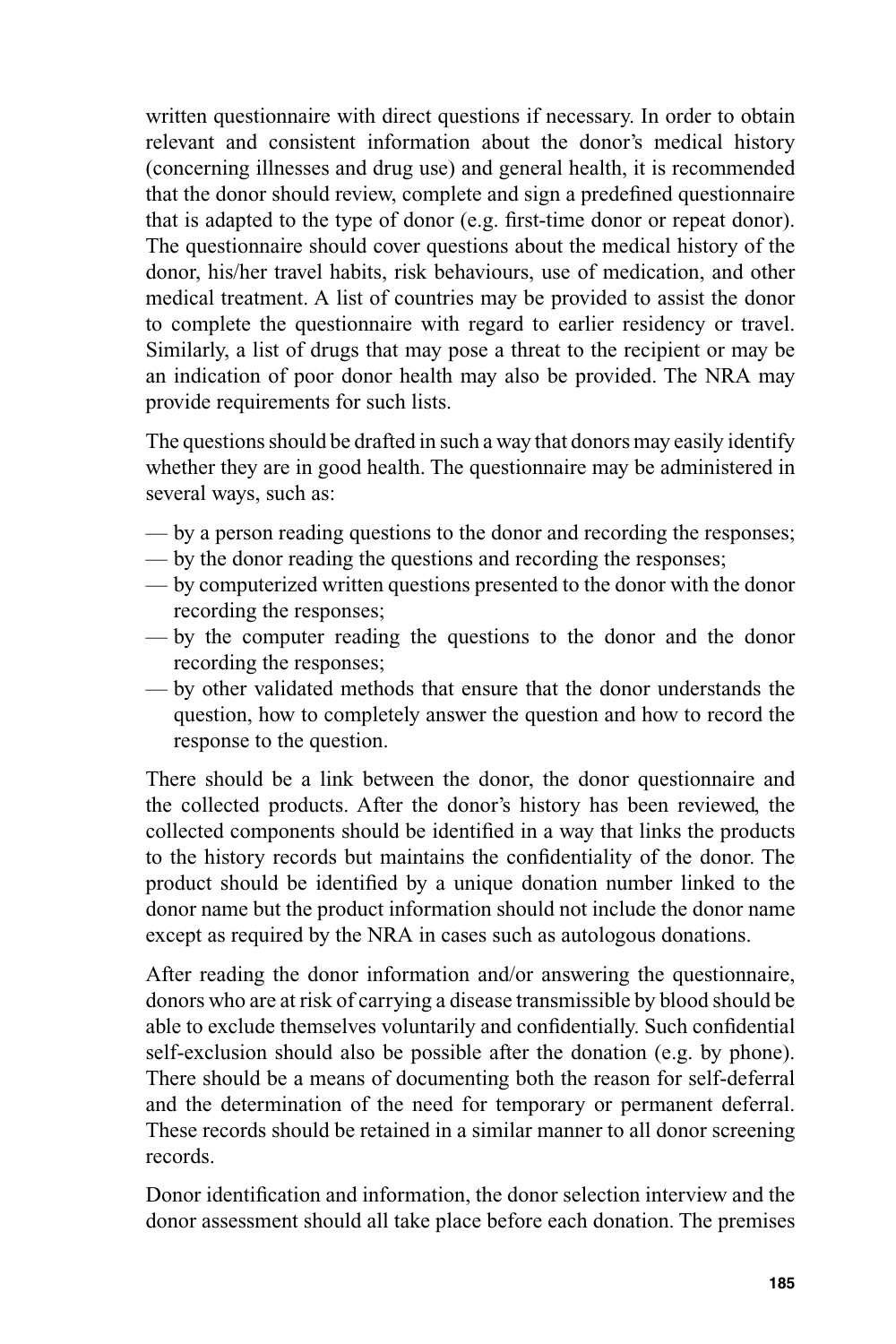and layout of the blood establishment (or the mobile collection unit) should allow for adequate confidentiality during the donor interview and selection process so as not to discourage the candidate donor from answering questions about personal or private behaviour; otherwise the safety of the blood donation could be compromised.

The minimum intervals between two donations should be defined and should then be audited or reviewed for compliance with the waiting period prior to each donation.

#### 9.2.4 *Deferral policy and deferral criteria*

As part of the blood establishment's deferral policy, a list of permanent or temporary deferral criteria used for potential donors should be clearly defined, made public, and incorporated in the educational material for donors and the establishment's procedures. It should also be determined whether the donor has previously been deferred, and reasons for any deferral should be reviewed so that a decision may be made on whether to accept the donor for current donation. A donor who is deferred should be informed of the reason for deferral, encouraged not to donate at other facilities while deferred and informed that the reason for the deferral may be shared with other health professionals or government agencies according to NRA recommendations or other legal requirements.

Both acceptance and deferral criteria for the donation of blood should be formulated by the NRA and should be national requirements that are applied nationwide. Within the scope of their role of establishing and implementing effective national regulations, NRAs should enforce such criteria.

Examples of the major permanent deferral criteria found in international guidelines include:

- clinical or laboratory evidence of bloodborne infectious diseases such as acute or chronic infection with HIV, HCV or HBV (in certain jurisdictions donors with elevated titres of anti-HBs may be acceptable);
- past or present intravenous drug use;
- persistent bacterial or protozoal infections.

Other deferral criteria, either permanent or temporary, may include:

- a sexual relationship between men;
- men or women who are engaged in prostitution;
- subjects with haemophilia or other clotting-factor defects;
- sexual partners of any of the above or of someone the donor suspects may carry the above risk factors;
- jaundice within the 12 months prior to donation, since this may be a clinical sign of hepatitis A, B or C;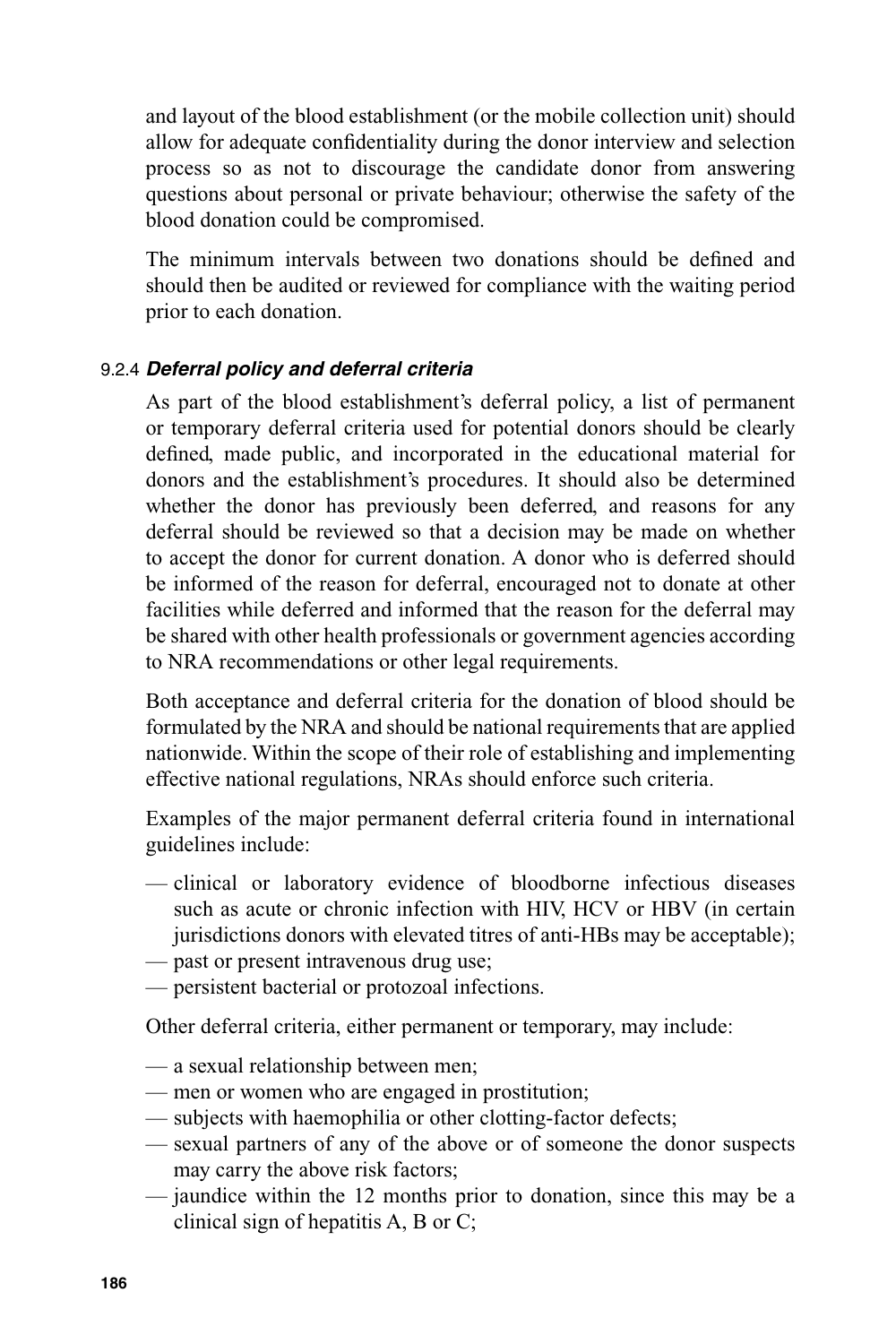- transfusion with blood, blood components, plasma products, cellular therapy products or vascularized tissue transplant in the 12 months prior to donation, as blood transfusion and transplantations are risk factors for all bloodborne infections;
- exposure to someone else's blood, including an accidental needle stick in the 12 months prior to donation;
- $-$  tattooing, scarification, ear-piercing or acupuncture in the 12 months prior to donation (since these practices may be vehicles for transmission of viral diseases) unless clear evidence is provided that it was carried out under sterile conditions;
- risk factors for Human T-cell lymphotropic virus (HTLV) infection;
- risk factors for malaria infection (e.g. travel in countries where the prevalence is high);
- $-$  a confirmed family history of CJD;
- imprisonment longer than three days within the 12 months prior to donation.

When temporary deferral criteria are used, a specific procedure involving trained personnel should be in place for the reinstatement of donors. There are deferral criteria that are temporary (as long as a risk factor has been identified) but that can be waived after additional controls have been carried out on the donor or the period of deferral has passed. NRAs may recommend or define different deferral criteria and timelines, e.g. when implementing NAT testing for the relevant viruses.

#### 9.2.5 *Physical examination, donor health criteria and donor acceptance*

A targeted physical examination should be carried out by a licensed physician according to an established procedure prior to the first donation and thereafter before subsequent blood donations, and in case of special apheresis programmes at regular intervals. Depending on national regulations established by the NRA, the physical examination may be performed by a suitably educated and trained physician substitute under the supervision of a licensed physician. NRAs should, usually after consultation with the blood establishment, determine the health criteria and the acceptable limits taken into account during the physical examination — such as measurement of haemoglobin, blood pressure, weight, age, pulse rate and temperature, or any other criteria considered to be of concern for the safety of blood components or donors.

A written standard operating procedure based on the relevant acceptance/ deferral criteria should be in place at the blood establishment to control donor acceptance and deferral criteria, in compliance with the NRA. Abnormal donor findings should be referred to the physician who has the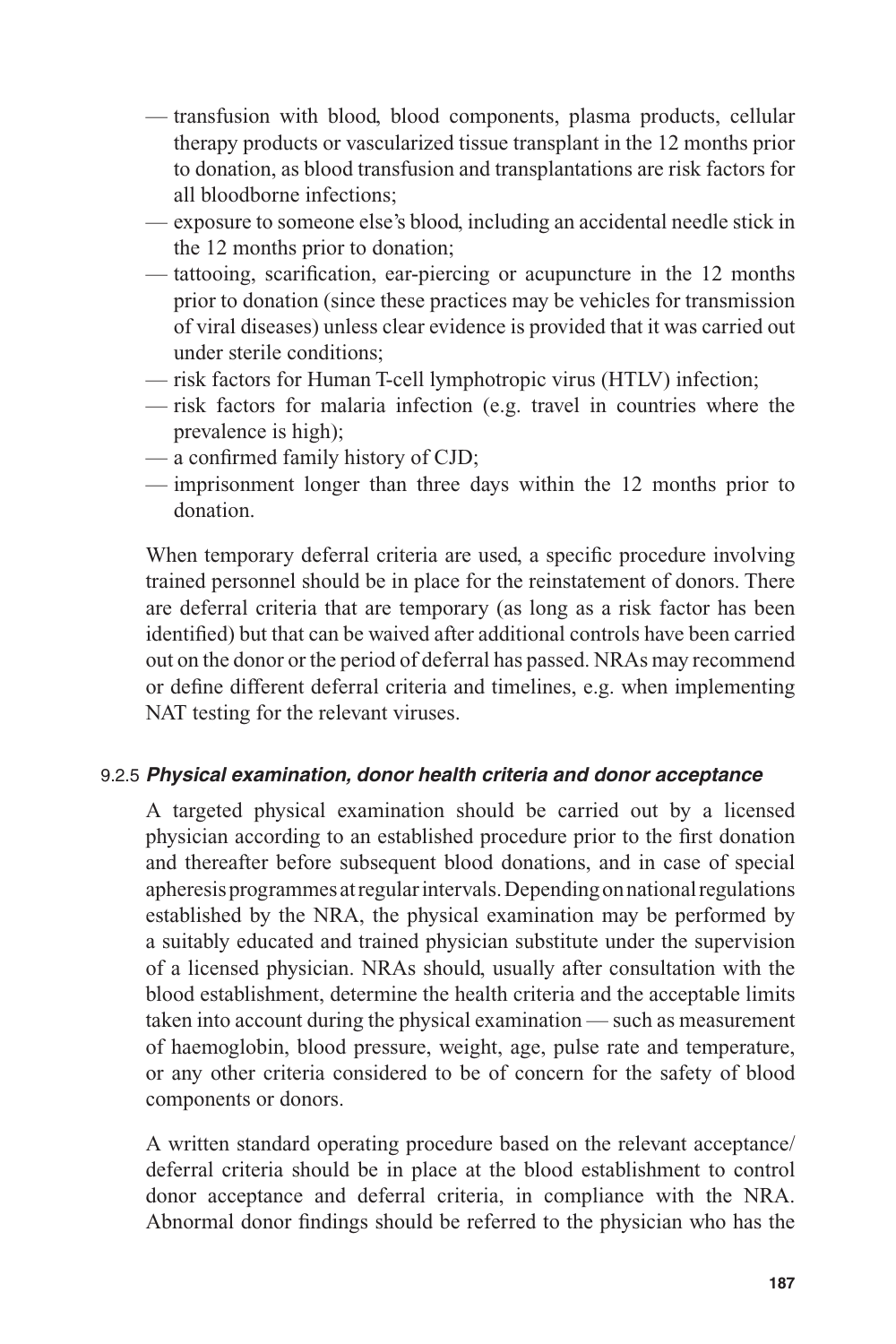responsibility of making the final decision about the donor's eligibility on the basis of current medical knowledge and national regulations. If the physician has any doubt about the donor's eligibility, the donor should be deferred.

An appropriate computerized record system (or, if that is not available, a manual system) should be in place for donor records (including their medical history and health status), and for the purpose of ensuring traceability of all donations. Such information provides historical perspective of the health status of donors, including previous temporary deferrals, and contributes to reinforcing the judgement about whether the donation would create a risk to the quality and safety of the blood components.

Records should be kept for each activity associated with the selection of the donor. The record should reflect the decision to accept the donor, taking into consideration the medical history, donor deferral history, the donation interval, the answers given in the interview or questionnaire, and the results of the physical examination. The rejection of a donor and the reason for the deferral should be recorded. An authorized interviewer should sign the donor selection records and the final assessment of the donor's suitability.

As with all other manufacturing steps under GMP, donor selection and acceptability procedures should be followed at all times using the validated methods. Any deviations from established procedures and processes may result in products not meeting specifications so such products should be considered as non-conforming products and must not be released for distribution.

#### 9.3 **Collection**

#### 9.3.1 *Whole blood collection*

Donors should confirm their identity (by a method such as stating name and date of birth) immediately prior to venipuncture. Also prior to venipuncture, a check should be made to ensure that the collection system to be used is not damaged or contaminated, and that it is appropriate for the intended collection. Any abnormal moisture or discoloration suggests a defect and in such a case the collection system should be discarded. An investigation should be conducted to evaluate the extent of the problem and appropriate corrective actions should be taken. The collection systems should be used in accordance with the instructions of the manufacturer. Appropriate hand disinfection and personal hygiene procedures should be in place and should be performed by the personnel before each donation.

A standardized and validated procedure for the preparation of the phlebotomy site should be followed using a suitable disinfection solution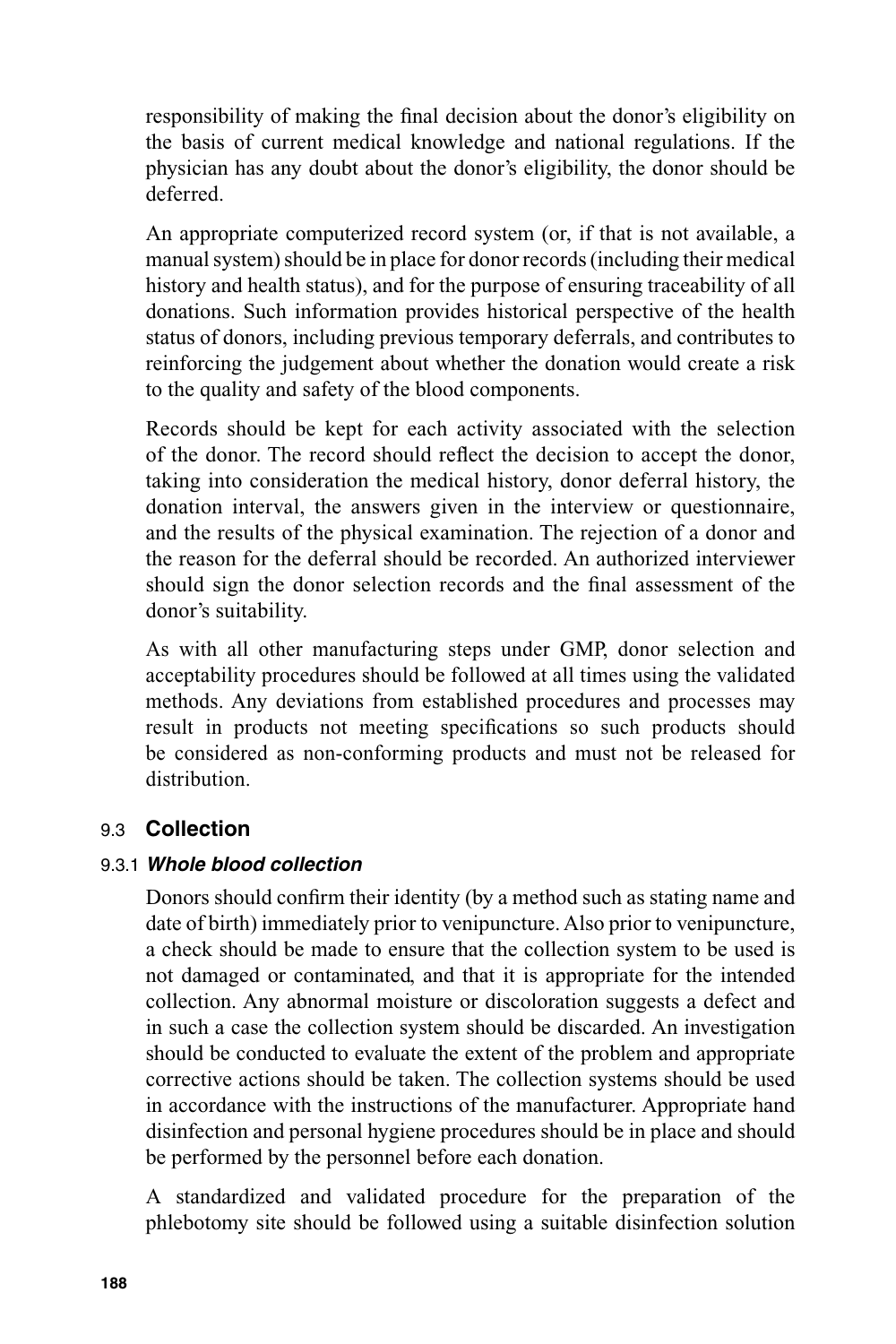which should be allowed to dry depending on the type of disinfectant. The expiry date of the disinfectant should be checked. If refillable bottles are used, they should be cleaned before being refilled. The date of manufacture and the date of opening of in-house disinfectants should be stated on the label. The prepared skin area should not be touched after the disinfection and before the needle has been inserted. Care should be taken not to lean over or speak over the disinfected skin.

For blood donations, laboratory samples should be taken at the time of donation. Procedures should be designed to minimize the risk of microbial contamination to the unit, such as diverting at least the first 10 ml collected in the tubing into test tubes for testing. Methods should be implemented to minimize the deterioration of the sample, such as refrigeration of the sample if required by the manufacturer's instructions for the sample tube or test kit. The sample labelling process should include steps (such as labelling the tubes immediately at the chair side) to prevent the misidentification of samples. The test samples should be labelled immediately in a manner that links the donor, the samples and the blood component without breaching the confidentiality of the donor.

As soon as the collection process starts, good mixing of the blood with the anticoagulant solution should be ensured to avoid risks of activation of the coagulation cascade. The collection bag should be mixed gently at regular intervals thereafter. The mixing can be done by using a continuously running automatic mixing balance or by periodic manual mixing of the unit at least every 90 seconds. Collection of one standard unit of whole blood should be achieved within 12–15 minutes (depending on the component to be prepared later on), as longer durations may result in activation of the coagulation factors and cellular components.

Records should be kept for each activity associated with the donation, including identification of the person who performed the venipuncture. Records should also show any unsuccessful donation, adverse reactions or adverse events.

The maximum collection time for acceptance of the donation for component processing should be specified and controlled. Donations that exceed the maximum time period should be recorded and discarded.

The integral blood bag collection tubing should be sealed off at the end as close as possible to the blood bag and then removed.

A system of unique donation numbers should be used to identify each donor and the related donation, all associated components, samples and records, and to link each one to the others.

When the donation is completed, all records, blood bags and laboratory samples should be checked for the donation number issued. Donation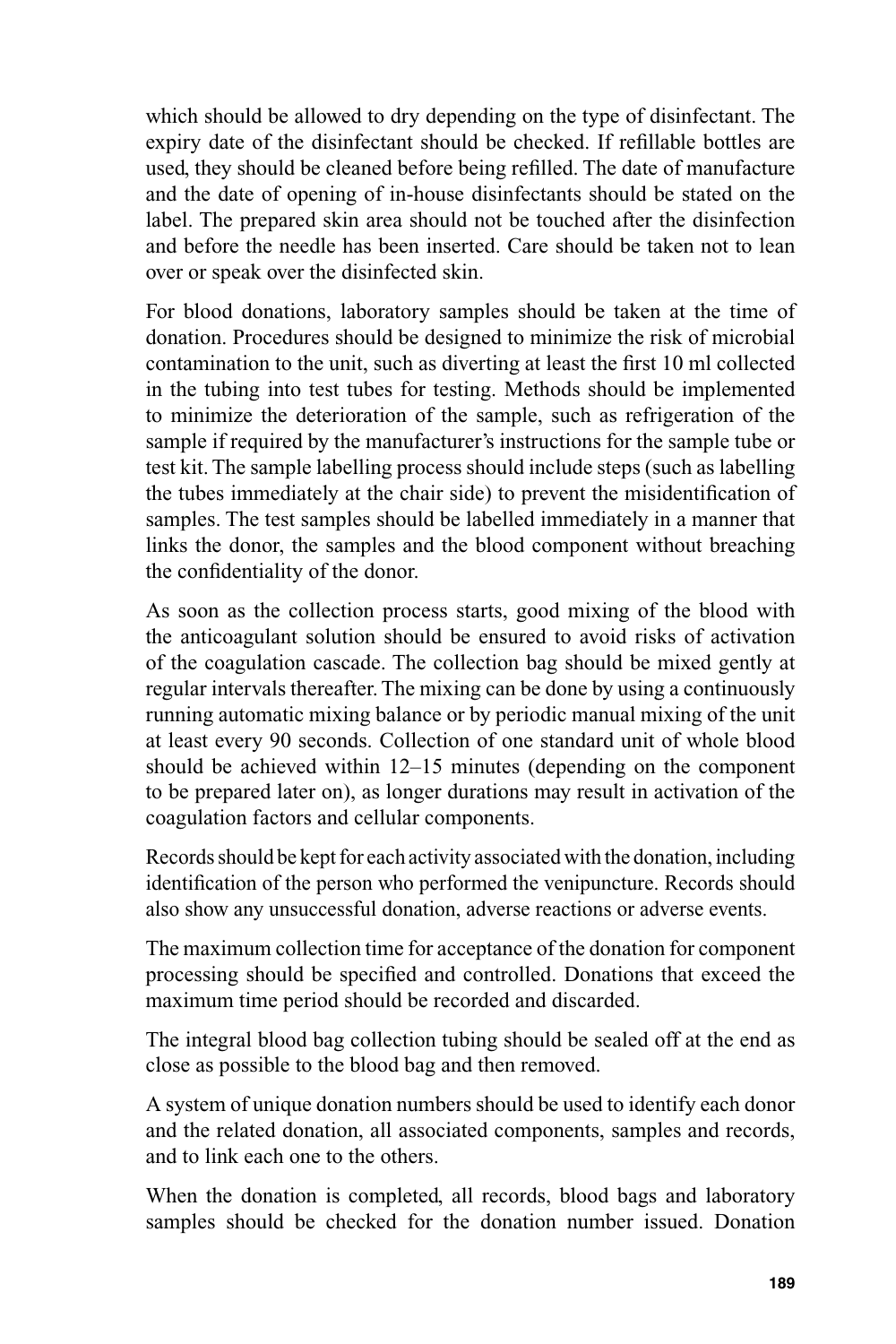number labels that have not been used should be discarded using a controlled procedure. Procedures to exclude misidentification should be in place. After blood collection, the blood bags should be handled in a way that maintains the quality of the blood (see section 9.4.3.1).

A standard operating procedure should be in place describing the actions to be taken following an unsuccessful donation. It should specify how to handle already labelled material and the circumstances under which a second venipuncture might be possible.

As with other GMP manufacturing steps, the donor product collection process should be followed at all times using the validated methods. Any deviations from these established procedures and processes may result in products not meeting specifications and therefore such products should be considered non-conforming products and should not be released for distribution.

#### 9.3.2 *Collection by apheresis*

In automated procedures, whole blood is collected from the donor, mixed with anticoagulant, and passed through an automated apheresis device. The blood component of choice is separated from the other blood components which are returned to the donor in a series of collection/separation and return cycles. The operational parameters of the apheresis system should be implemented in compliance with the instructions of the equipment manufacturer and in compliance with any specified safety requirements of the NRA. In general, the anticoagulant — often 4% sodium citrate or anticoagulant citrate dextrose solution A (ACD-A) — is delivered at a rate that will yield a specified ratio of anticoagulant to blood. The volume of the component collected from the donor during one procedure and over a period of time should be regulated by internal policies based on current medical knowledge and on national regulations set by the NRA. The number of collection/separation and return cycles for each donor depends on the total volume of the component that is to be harvested. To determine the number of cycles to be employed, the equipment requires programming with data inputs such as donor weight, height and haemoglobin values, and the pre-donation platelet count if platelets are to be collected. The amount of time required for the donation procedure depends on the number of cycles. An adequately trained physician should be available during apheresis sessions.

The donor apheresis collection process should be followed at all times using validated methods. Any deviations from the established procedures and processes may result in products not meeting specifications and therefore they should be considered non-conforming products and must not be released for distribution.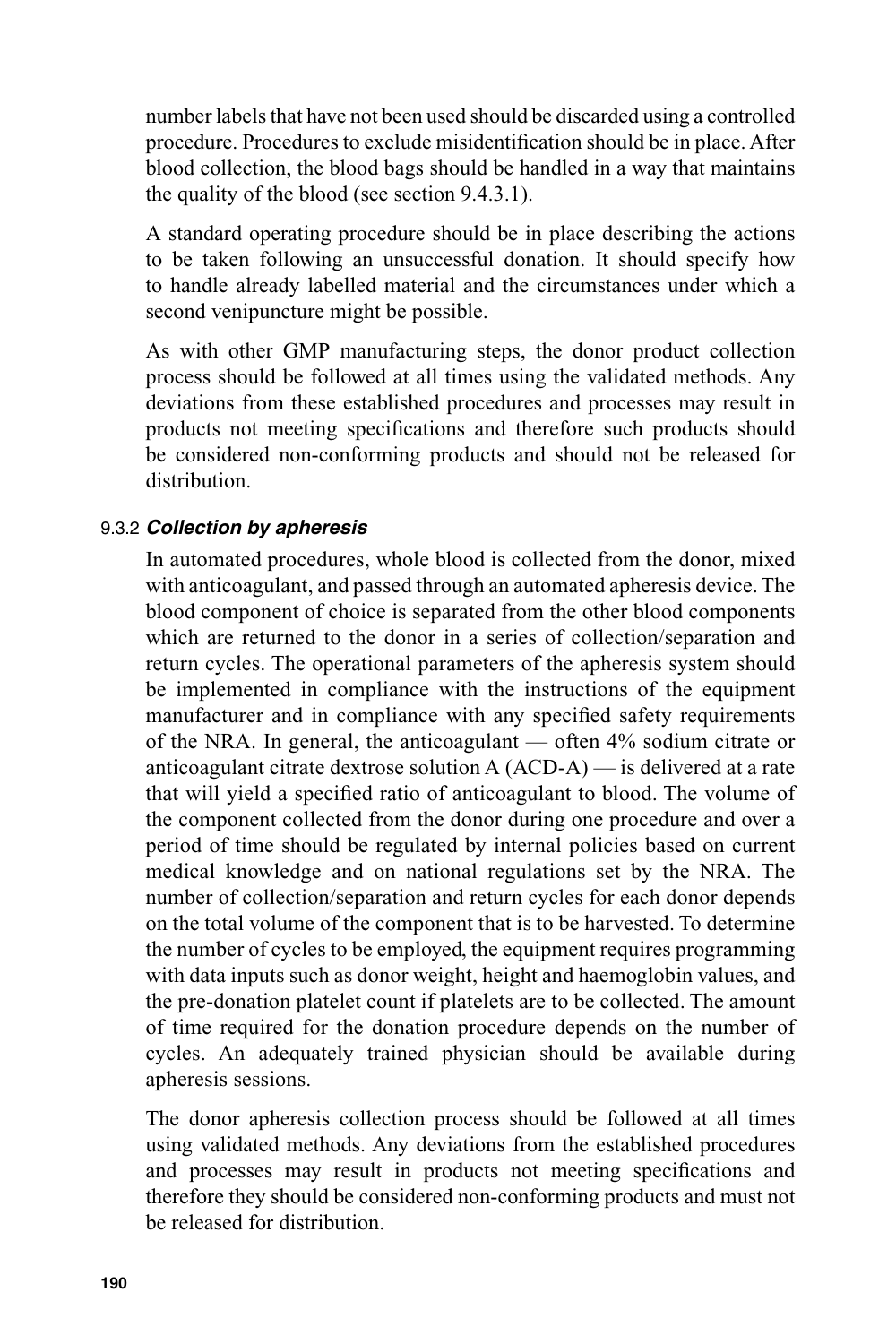#### 9.3.3 *Safety of donors*

All measures should be taken to avoid anything that could adversely affect the donor before, during and after the donation. Special attention should be drawn to the potential risk of transmission of diseases or infections during the collection and sampling processes.

Donors should be given post-donation instructions regarding a period of recovery, such as refraining from certain activities for a while, drinking more fluids than usual and making sure to eat appropriately after the donation. Donors should be advised to refrain from activities such as heavy lifting, operating large items of equipment and other strenuous activities for a period of time until their blood volume has recovered. Donors should also be provided with information on how to obtain medical advice if they experience an adverse donor reaction after leaving the blood establishment.

Throughout the procedure of withdrawal of blood or blood components, the donor should be monitored. Personnel should be educated to provide appropriate aid in case of any adverse reaction. Donors should be kept under post-donation observation (e.g. for 15 minutes or more) prior to leaving the blood establishment and should be offered refreshment to replace fluid loss. If medically required, drinks may be provided to donors during collection (e.g. apheresis). In these circumstances, a suitable container for the drink is required. Donors should remain under observation for anticipated reactions to donation until they are able to articulate that they feel well enough to leave and be unattended. Immediate care should be given to the donor if there is a donor reaction. Information regarding donor reactions and a process to track and trend reactions should be in place in order to evaluate the number, type and severity of reactions. This information should be used to improve donor safety.

## 9.4 **Component preparation**

The quality of the components is assured by control of all stages of manufacture, including donor identification, collection, separation of components, labelling, storage, packaging and dispatch. The standard operating procedures should describe the specifications for materials that will influence the quality of the final blood component. In particular, specifications should be in place for blood and blood components (intermediate and final components), starting materials, additive solutions, primary package material (bags) and equipment.

The standard operating procedures for component preparation should be followed at all times using the validated methods. Any deviations from these established procedures and processes may result in products not meeting specifications and such products should be considered as non-conforming products and must not be released for distribution.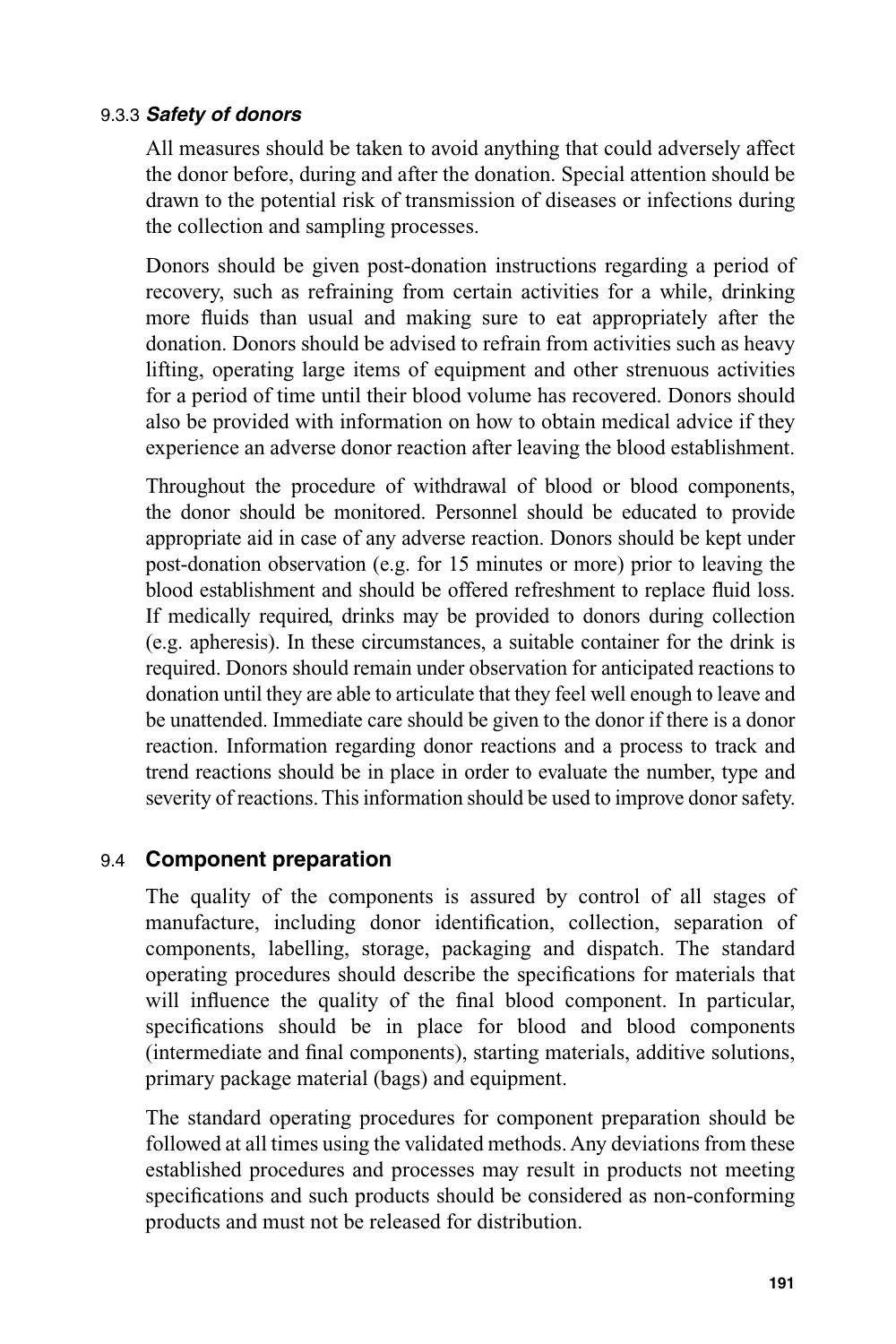#### 9.4.1 *Starting material*

The starting materials for preparation of blood components are blood donations collected from suitable donors. Conditions of storage or transport, and the time prior to processing, are contributing factors to the quality of the product. Delays in preparation or unsuitable conditions of storage or transport may adversely affect the quality of the final product. Blood and blood components should be placed in controlled and validated conditions as soon as possible after venipuncture.

Donations and samples should be transported to the processing site in accordance with procedures that ensure both a constant approved temperature and secure confinement. This is especially important when blood is transported from distant collection sites.

Product transport or shipping at appropriate temperatures and temperature monitoring are important to ensure optimal quality. One way to ensure the temperature of products is to use packaging methods validated to keep the blood within the required temperature limits. There should be validation data to demonstrate that the method of transport maintains the blood within the specified temperature range throughout the period of transportation. Alternatively, portable temperature loggers may be used to record the temperature during the transportation of blood to the processing site. Where the blood is not transported by the processing establishment itself, the responsibilities of the transport company should be clearly defined and periodic audits should be conducted to ensure compliance.

#### 9.4.2 *Methods of production*

Blood components may be prepared by using a centrifugation step with subsequent separation, by using another validated preparation method, or by apheresis technology during collection.

Although the use of closed systems is strongly recommended for all steps in component processing, open systems may exceptionally be necessary due to local constraints in an environment specifically designed to minimize the risk of bacterial contamination. When open systems are used, careful attention should be given to the use of aseptic procedures (*12*).

Where sterile connecting devices are used to maintain a functionally closed system they should be correctly used in accordance with a validated procedure. The resulting weld should be checked for satisfactory alignment and for validated integrity.

The critical equipment used for the preparation of blood components should be traceable to the corresponding manufacturing records.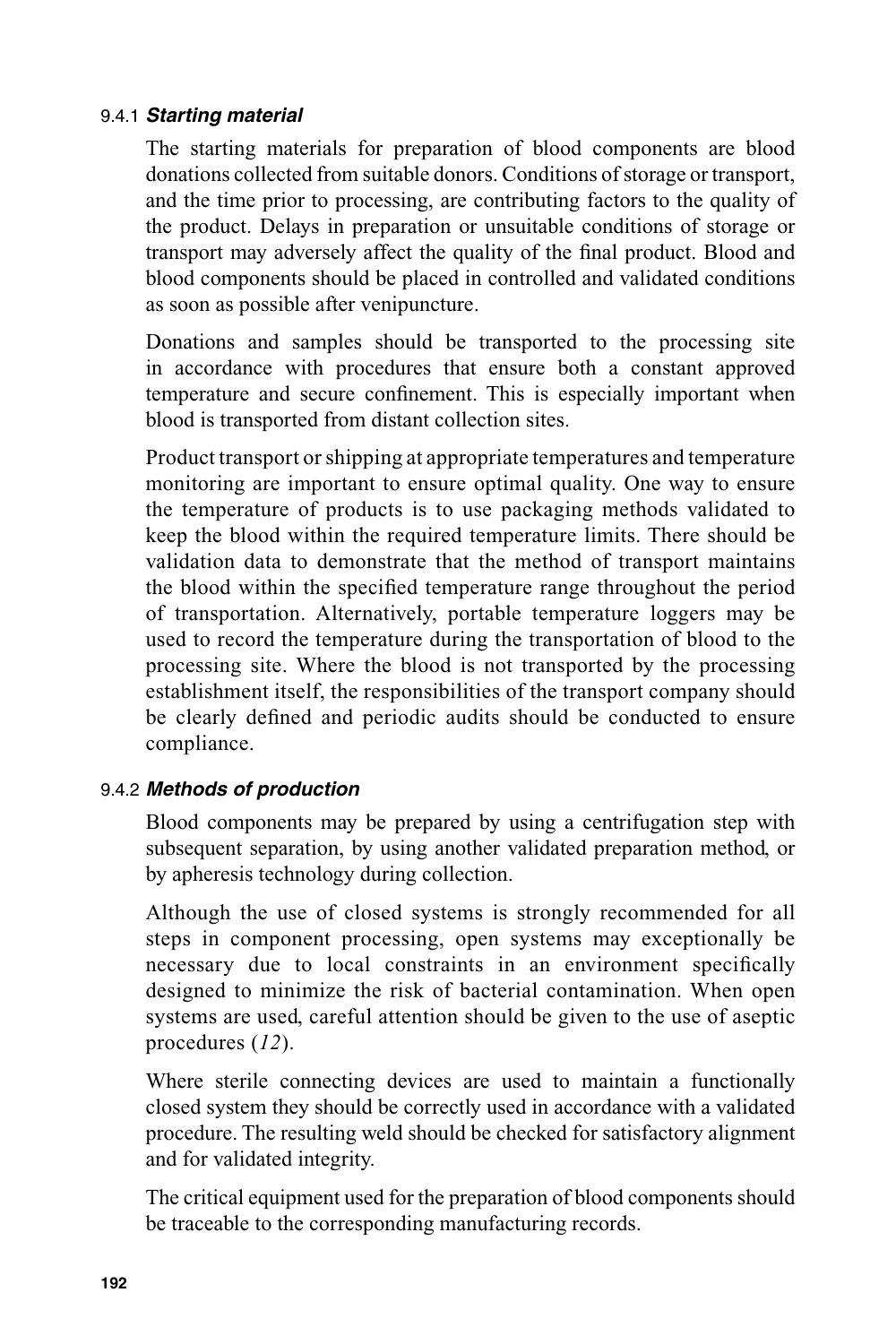#### *9.4.2.1 Centrifugation*

The centrifugation parameters (revolutions per minute, temperature, time, acceleration, deceleration) are important for the composition and characteristics of the specific components. These critical parameters should be defined on the basis of validation data that demonstrate a process that consistently produces quality products. For each run, the centrifugation records should identify the operator and confirm that the centrifugation process was performed according to specifications.

#### *9.4.2.2 Separation*

After centrifugation, the bag system should be carefully removed from the centrifuge and placed into a plasma expressor or blood separation system. The different layers of the components (red cells, platelets, plasma) should be transferred to the satellite bags within the closed systems, in a manner designed to optimize the harvest of the intended component while minimizing the carry-over of other component fractions.

Alternatively, blood components can be separated during collection by apheresis technology (see section 9.3.2.).

#### *9.4.2.3 Freezing*

Freezing is an important processing step that has an impact on quality, especially of plasma. The rate at which freezing proceeds and the core temperature are both considered to be important parameters. Rapid plasma freezing prevents or reduces the loss of critical constituents such as Factor VIII in frozen plasma that is either recovered or obtained by apheresis.

A system should be in place for ensuring that plasma is frozen to the specified core temperature within the time limit, keeping in mind that the freezing speed will be influenced by the type of plasma container, the freezing equipment and the loading pattern, as well as by the volume of plasma. The validation of the freezing process should consider worst-case scenarios that take into account both minimum and maximum loads and positions in the freezer. Recording the temperature of plasma units and the freezing time during a freezing process allows one to evaluate the freezing capacity of the equipment and ensures a standardized freezing process. Validation studies should be available and should demonstrate that the temperature of a frozen pack reaches the proposed storage temperature following the specifications. As indicated above, the aim is to achieve rapid freezing and thereafter to minimize temperature changes to the frozen plasma.

Freezing of cellular components such as red cells or cellular therapy should follow a well defined, validated procedure that ensures the recovery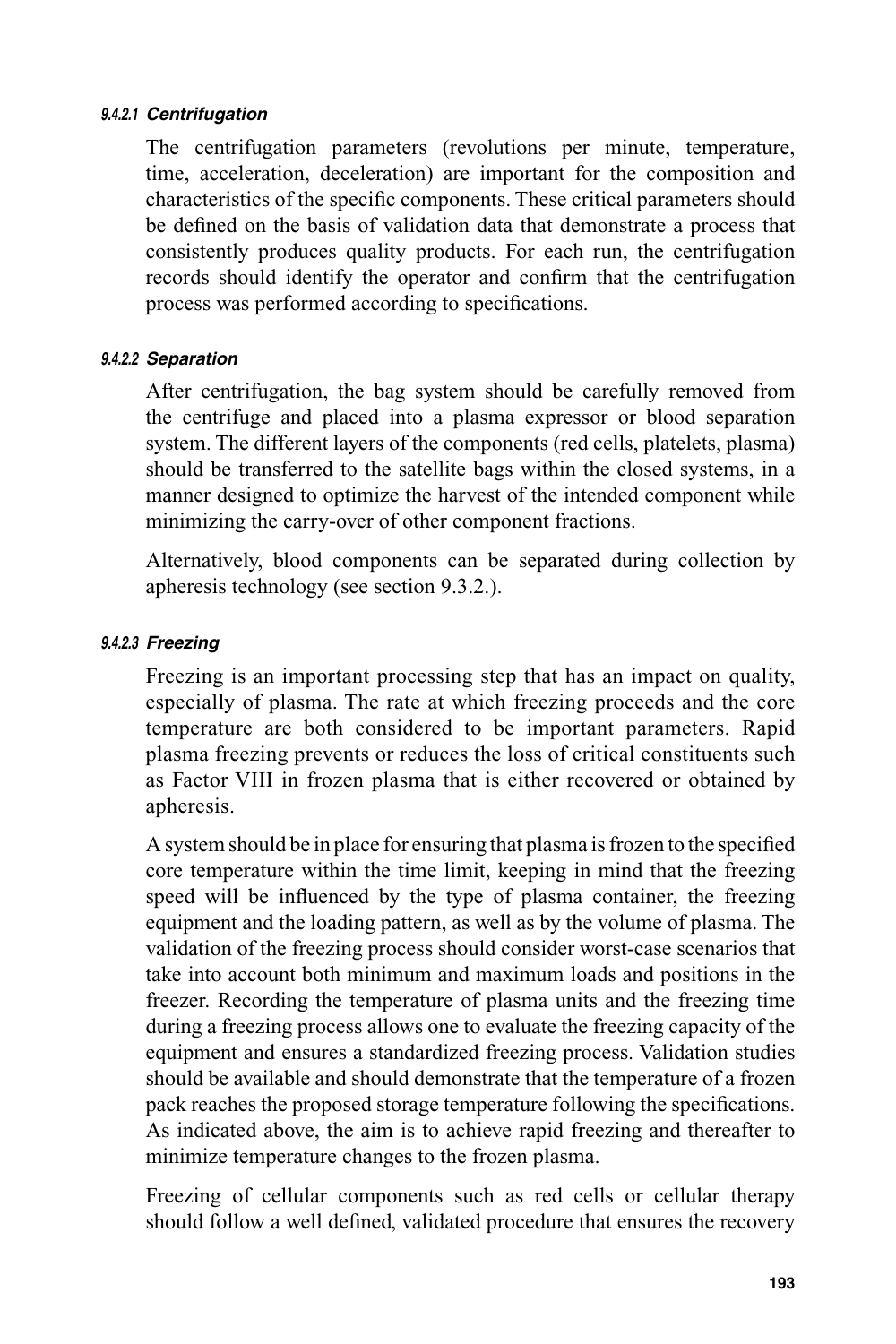and viability of the intended cellular product during thawing and final preparation steps.

#### *9.4.2.4 Leukocyte reduction*

Whole blood may be filtered for leukocyte reduction prior to centrifugation. Filtration of whole blood reduces the level of platelet and leukocyte contamination in plasma and red-cell concentrate preparations. Alternatively, components (e.g. red cells, platelets) may be filtered after separation. The introduction of any leukocyte reduction process either by filtration or special centrifugation technique requires careful validation that takes national requirements into account.

In addition to filter properties, the final result of filtration is influenced by several process parameters (e.g. flow rate, temperature, priming and rinsing) and by the properties of the component to be filtered (e.g. storage history of the component, number of leukocytes and number of platelets). The filtration procedure should incorporate manufacturing specifications such as height and temperature. The method should be fully validated under the conditions to be used. Careful attention should be given to the rate of filtration. Rapid or slow filtration may indicate process failures.

Special centrifugation or filtration techniques of leukocyte reduction are used in several apheresis systems. When a standardized procedure is established on the apheresis system, the method should be validated under the conditions to be used.

An appropriate method should be used for leukocyte counting after leukocyte reduction. The method should be validated to ensure linearity, accuracy and reproducibility.

#### *9.4.2.5 Irradiation*

Regular dose-mapping of irradiation equipment should be performed. The exposure time should be set to ensure that all blood and blood components receive the specified recommended minimum dose, with no part receiving more than the maximum recommended dose. The common recommended minimum dose is 25 Gy (2500 cGy).

Care should be taken regarding the increased potassium leakage from red cells after their irradiation, either by limiting the shelf-life of the red-cell concentrate or by further manufacturing steps such as washing.

For the radioactive source, allowance should be made at least annually for source decay. A second independent timing device should be used to monitor exposure time.

Radiation indicators should be used as aids to differentiating between irradiated and non-irradiated blood and blood components. A defined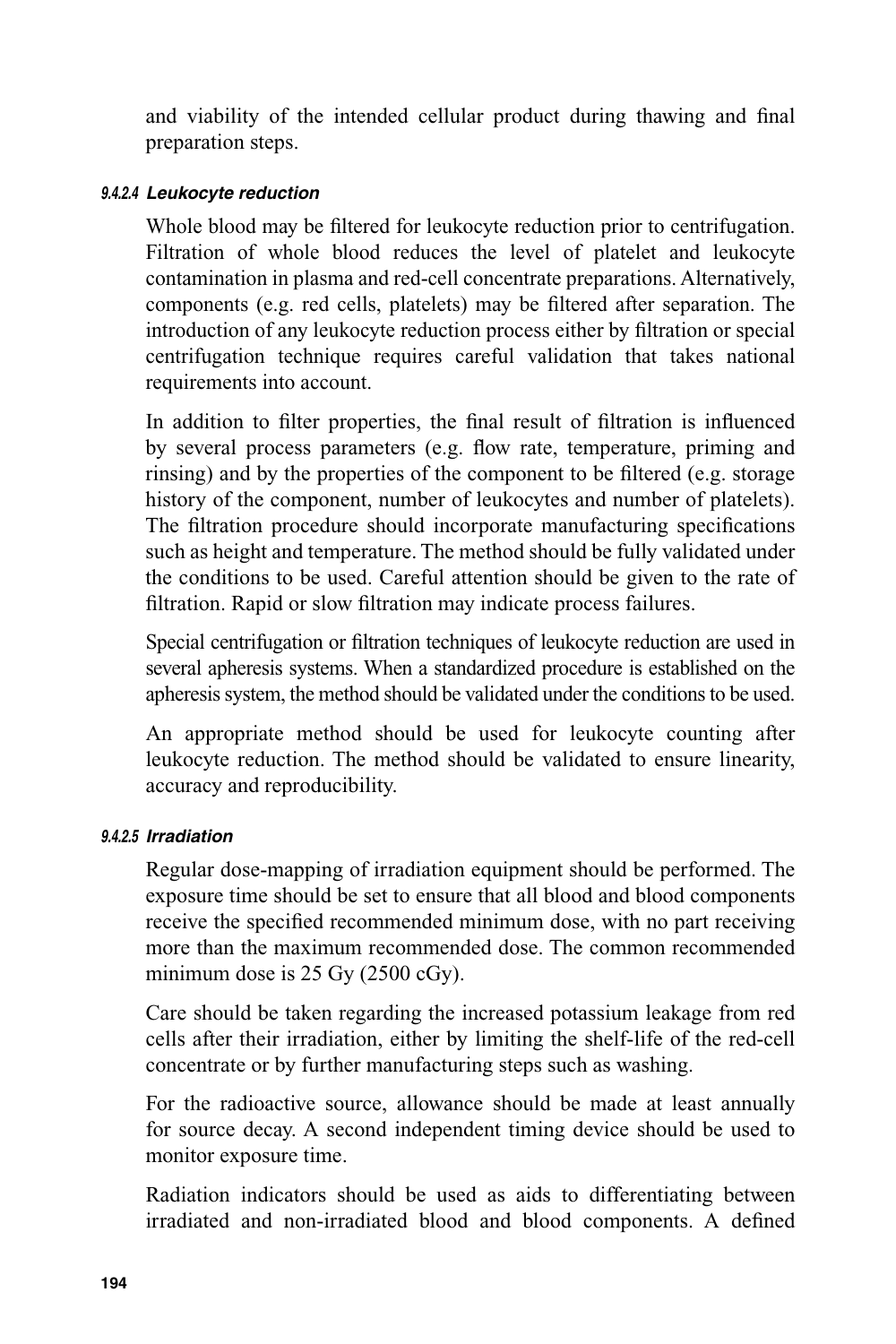procedure should ensure the separation of components that have not been irradiated from those that have been irradiated, and should ensure they have distinctive labelling.

#### 9.4.3 *Blood and blood components*

Blood components may be obtained using the methods described in section 9.4.2. However, the sequence and the combination of the methods used in the production of blood components may vary from one product to another.

The collection process itself is already crucial for the quality of blood components. Measures such as a reliable arm-cleaning and disinfection procedure, the use of closed and sterile collection systems, and appropriate microbiological controls should be implemented. Time limits should be defined for the processing of blood components.

There are detailed recommendations concerning the preparation and quality assurance of blood components. See for instance *Guide to the preparation, use and quality assurance of blood components* of the Council of Europe (*13*). In the following sections, examples of the most important blood components are described. Where NRA requirements exist, they should be followed. Specifications of a number of products are described below.

#### *9.4.3.1 Whole blood*

Whole blood for transfusion is blood that is taken from a donor who has been assessed and found suitable as meeting the blood establishment and NRA acceptance criteria. Whole blood is collected in sterile and pyrogenfree containers with a suitable anticoagulant. It may be used without further processing. In some cases, whole blood for transfusion may also be used after leukocyte reduction.

The temperature of whole blood stored for transfusion should remain controlled between  $1^{\circ}$  and  $6^{\circ}$ C or in a more stringent range defined by the NRA. The storage time depends on the anticoagulant/preservative solution used.

Periodic quality control should be performed on the final product to ensure that the manufacturing process is consistent (see 9.6). At a minimum, the following critical parameters should be checked during the quality control assays:

- volume;
- haemoglobin or haematocrit;
- haemolysis at the end of storage.

The primary use of whole blood is as a source material for the preparation of blood components. Transportation and further manufacturing processes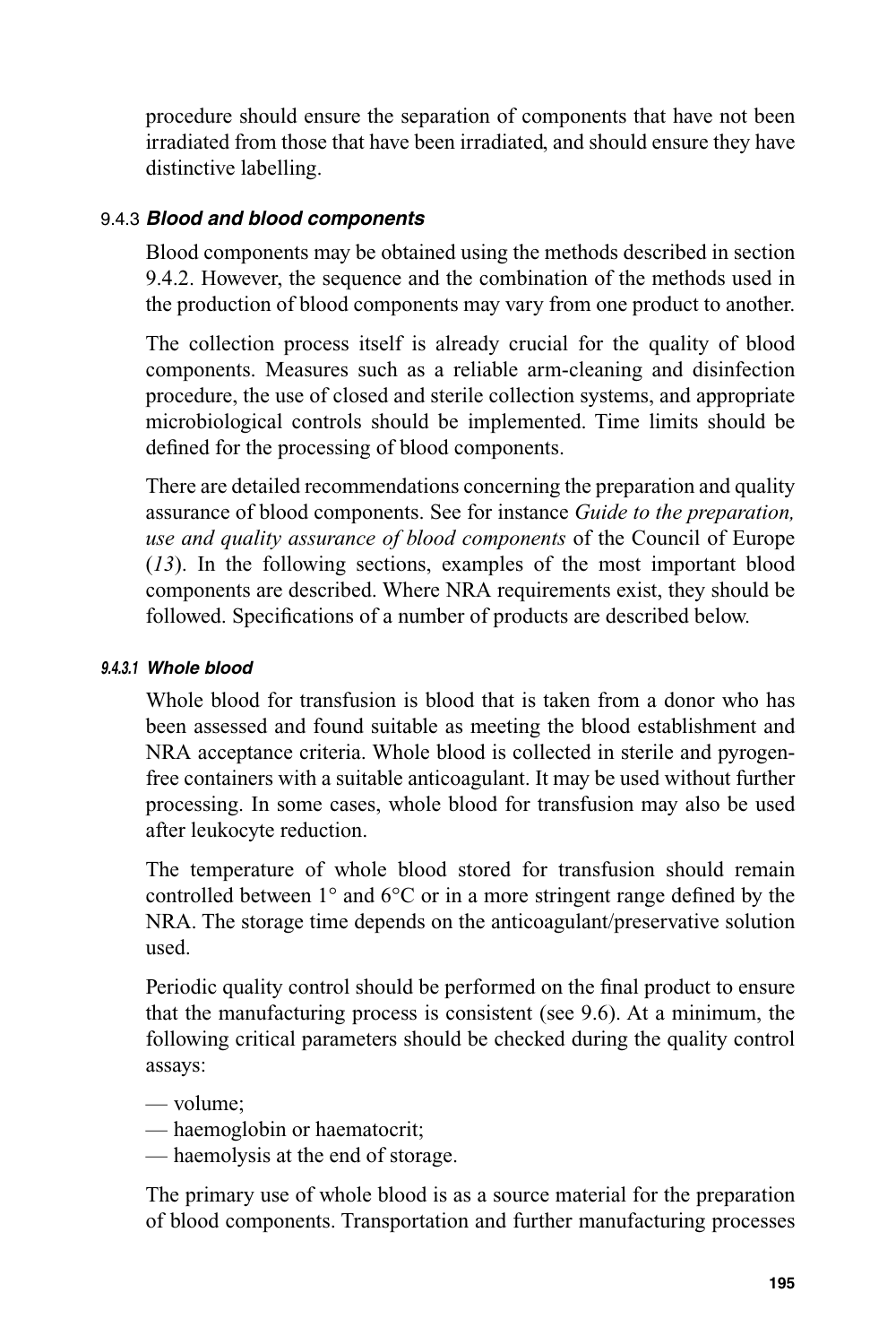should be developed to maximize the number of components that may be produced from a whole blood donation. After collection, whole blood should be kept at a controlled temperature appropriate to the intended component manufacture and should be delivered to the production site as quickly as possible. If whole blood is collected away from the production site, the validated transport systems should ensure that correct temperatures are maintained throughout the process and that the product is delivered within 24 hours. The period between collection and further processing depends on the product but should not exceed 24 hours.

The whole blood may also be filtrated to reduce leukocyte content prior to further processing.

Components should be manufactured by a method validated as meeting the predefined product specifications.

#### *9.4.3.2 Red-cell concentrate*

Red-cell concentrates are obtained from whole blood by centrifugation and removal of plasma with or without buffy coat, depending on the centrifugation parameters. After subsequent addition of an appropriate nutrient solution, the red cells should be stored at  $1-6^{\circ}$ C as soon as possible. Alternatively, red-cell concentrates may be obtained using an apheresis system and likewise stored at 1–6°C. Red-cell units that exceed 10°C after reaching the storage temperature should be discarded. The red-cell concentrate may be used for transfusion without further processing.

To obtain leukocyte-reduced red-cell concentrates, either whole blood filtration can be applied prior to separation or there can be a post-separation filtration of the red-cell concentrate. A fully validated procedure should be established to determine optimum conditions for use of a leukocyte reduction method.

Red-cell concentrates are stored under the same storage conditions as whole blood. The storage time depends on the anticoagulant/preservative solution used.

Further methods of preparation, such as irradiation or washing, are applied to obtain specific red-cell products, depending on the clinical indication.

Periodic quality control should be performed on the final product to ensure that the manufacturing process is consistent (see 9.6). Parameters measured depend on the type of red-cell concentrate product obtained. At a minimum, the following critical parameters should be checked during the quality control assays:

- volume;
- haemoglobin or haematocrit;
- haemolysis at the end of storage;
- residual leukocytes, if leukocyte reduction is performed.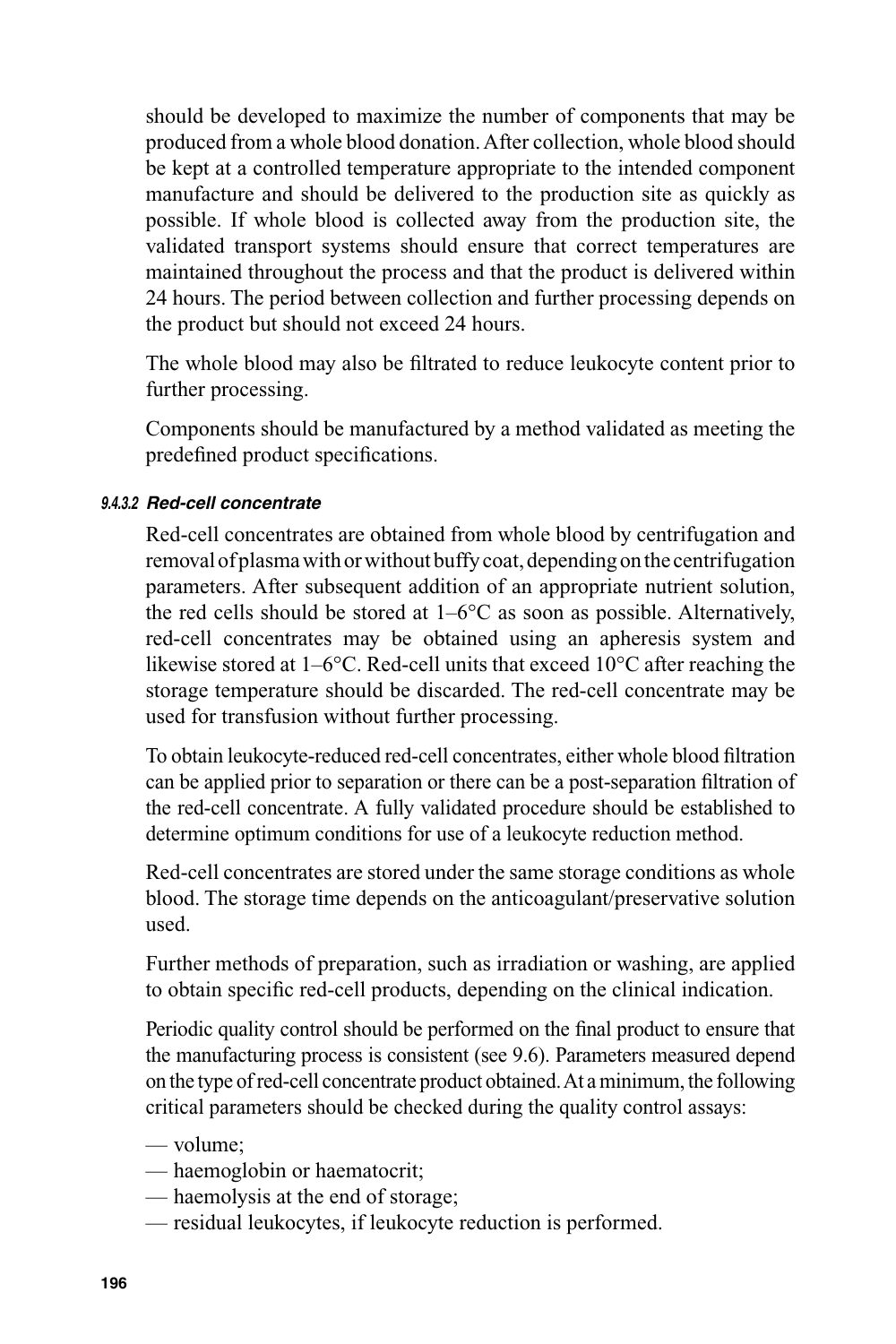#### *9.4.3.3 Platelet concentrate*

Platelet concentrates are derived from whole blood or are obtained by apheresis.

After collection, whole blood can be kept for up to 24 hours in conditions that are consistent with the preparation of plasma (see section 9.4.3.4.) and validated to maintain a temperature between 20°C and 24°C, following international or NRA recommendations. The whole blood unit is centrifuged so that an optimal number of platelets remain in plasma (platelet-rich plasma, or PRP). Platelet concentrates are then obtained by hard-spin centrifugation of PRP and are then resuspended.

However, if whole blood is centrifuged so that the blood platelets are primarily sedimented to the buffy coat layer, the buffy coat is separated and further processed to obtain a platelet concentrate. Either a single buffy coat or a pool of buffy coats is diluted with plasma or an appropriate nutrient solution, and platelets are concentrated by further centrifugation. The platelet content per unit depends on the method of preparation. Similarly, the residual leukocyte content will vary according to the centrifugation parameters.

Platelet concentrates (both from whole blood and apheresis) should be stored in conditions that guarantee that viability and haemostatic activities are optimally preserved. The storage temperature should be 20–24°C. Continuous gentle agitation of platelets during storage should be sufficient to guarantee the availability of oxygen to the platelets (but should be as gentle as possible). A storage time should be defined in accordance with national regulations set by the NRA; it should normally not exceed five days in the absence of additional measures.

In special circumstances, volume-reduced, split, washed or irradiated platelet concentrates can be prepared for specific treatments.

Periodic quality control should be performed on the final product to ensure that the manufacturing process is consistent (see 9.6). At a minimum, the following critical parameters should be checked during the quality control assays:

- volume;
- platelet content;
- residual leukocytes, if leukocyte reduction is performed;
- pH, measured at the end of the recommended shelf-life.

#### *9.4.3.4 Plasma for transfusion and Plasma for fractionation*

Plasma for transfusion is prepared either from whole blood or from plasma collected by apheresis, and is frozen within a defined period of time to a temperature that should adequately maintain the labile coagulation factors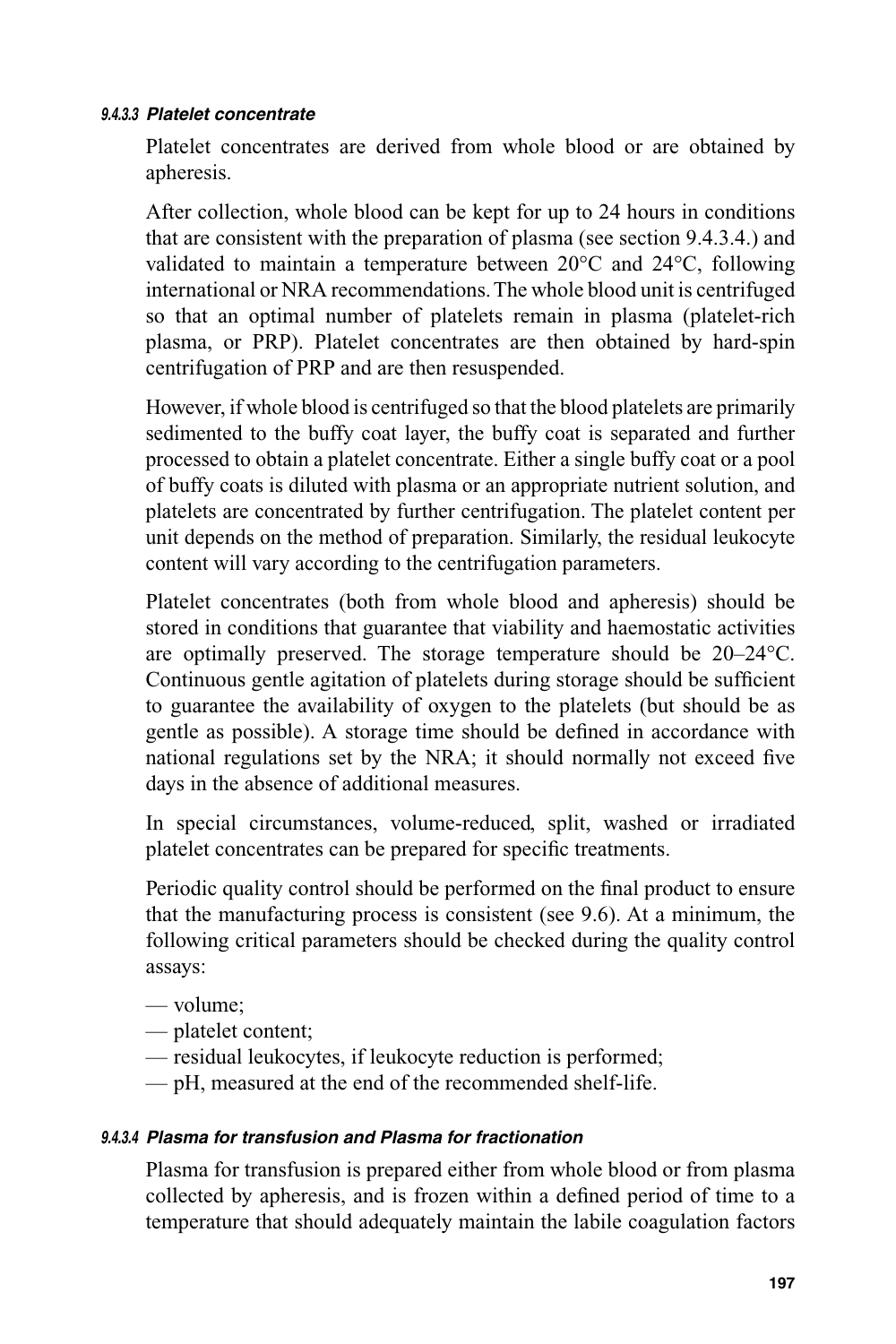in a functional state, consistent with the intended use of the plasma. In particular, Factor VIII content is critical both as a quality indicator and to assure the efficacy of cryoprecipitate.

If plasma is separated from a unit of whole blood that is refrigerated to 4°C, centrifugation should preferably take place within eight hours of collection (*14*,*15*,*16*).

If the whole blood unit is rapidly cooled to 20–24°C and maintained at this constant temperature after collection, separation can take place within 18– 20 hours because such conditions have been found to protect Factor VIII (*17*).

If plasma is collected by apheresis, the freezing process should begin as soon as possible, and ideally not later than six hours after the completion of the apheresis process. In compliance with NRA requirements, consideration should be given to the time frames of processing with respect to the anticoagulant and device used and the product to be manufactured.

The freezing process should be validated and should take place in a system that will allow complete freezing to a predefined core temperature in a predefined time (see section 9.4.2.3).

Product stability is dependent on the storage temperature. Storage temperature and shelf-life depend on the intended use of the product. For long-term storage (more than one year) the optimal storage temperature is minus 25°C or colder (*18*).

Periodic quality control should be performed on the final product to ensure that the manufacturing process is consistent (see 9.6). At a minimum, the following critical parameters should be checked during the quality control assays:

- volume;
- Factor VIII activity (especially if plasma is used to treat Factor VIII deficiencies);
- residual leukocytes, if leukocyte reduction is performed;
- leakage;
- visual changes.

Virus inactivation and/or quarantine of plasma for transfusion are applied in some countries. Further complementary guidance with respect to virus inactivation is available in *WHO guidelines on viral inactivation and removal procedures intended to assure the viral safety of human blood plasma products* (*2*), and in other publications (*19*,*20*).

Plasma for transfusion is suitable as source material for the production of fractionated products, and particularly Factor VIII concentrates or other labile factors. Plasma prepared in other ways should meet the specifications of the plasma fractionators and the requirements of the pharmacopoeia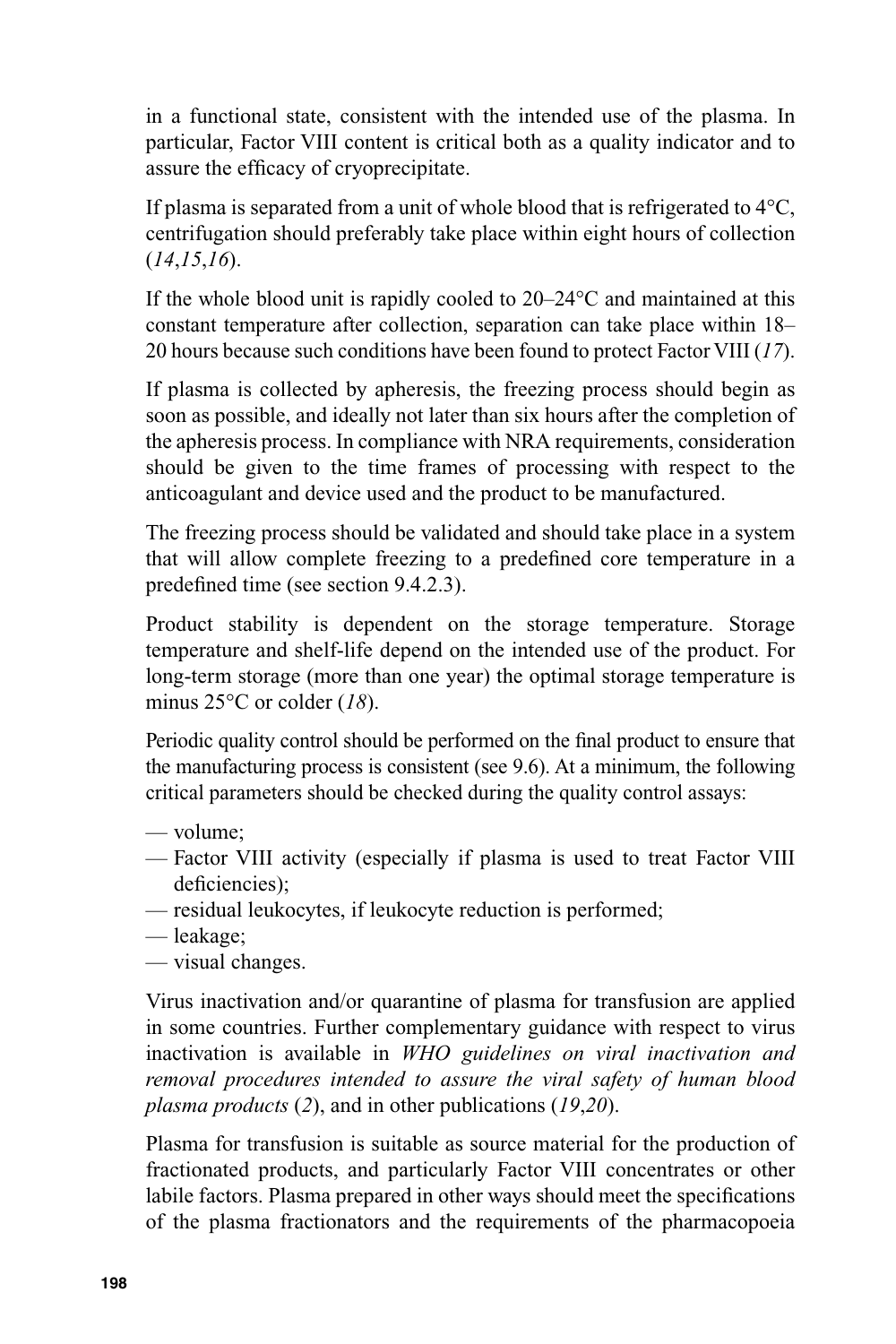and NRA. Further complementary guidance with respect to the production of plasma for fractionation is available in *WHO recommendations for the production, control and regulation of human plasma for fractionation* (*3*).

#### *9.4.3.5 Cryoprecipitate and Cryo-poor plasma*

Cryoprecipitate is the cryoglobulin fraction of plasma and contains a major portion of the Factor VIII, von Willebrand factor, fibrinogen, Factor XIII and fibronectin present in plasma. Cryoprecipitate is obtained from fresh frozen plasma that is prepared in a way that protects Factor VIII stability. Plasma is allowed to thaw either overnight at  $2-6$ °C or by a rapid-thaw technique. Following thawing, the supernatant cryo-poor plasma and the cryoprecipitate are separated by hard-spin centrifugation. The cryo-poor plasma is then expressed into a transfer bag. The two components are refrozen to the appropriate core temperature.

Stability during storage depends on the storage temperature. Storage temperature and shelf-life depend on the intended use of the product. For long-term storage (for two years or longer) the optimal storage temperature is minus 25°C or colder.

Periodic quality control should be performed on the final product to ensure that the manufacturing process is consistent (see 9.6). At a minimum, the following critical parameters should be checked during the quality control assays of cryoprecipitate:

- volume;
- Factor VIII activity;
- $-$  clottable fibrinogen;
- von Willebrand factor activity (if applicable).

Virus inactivation and/or quarantine are applied in some countries.

Under certain circumstances the use of small pool preparations of cryoprecipitate (by pooling single-donor cryoprecipitate units) may be desired.

## 9.5 **Laboratory testing**

#### 9.5.1 *Screening tests for infectious disease markers*

#### *9.5.1.1 Testing requirements*

The following tests, which are considered mandatory by all regulatory agencies, are relevant to the preparation of blood components and should be performed on each individual blood donation:

- an approved test for Hepatitis B surface antigen (HBsAg);
- an approved test for anti-HIV1/HIV2;
- an approved test for anti-HCV.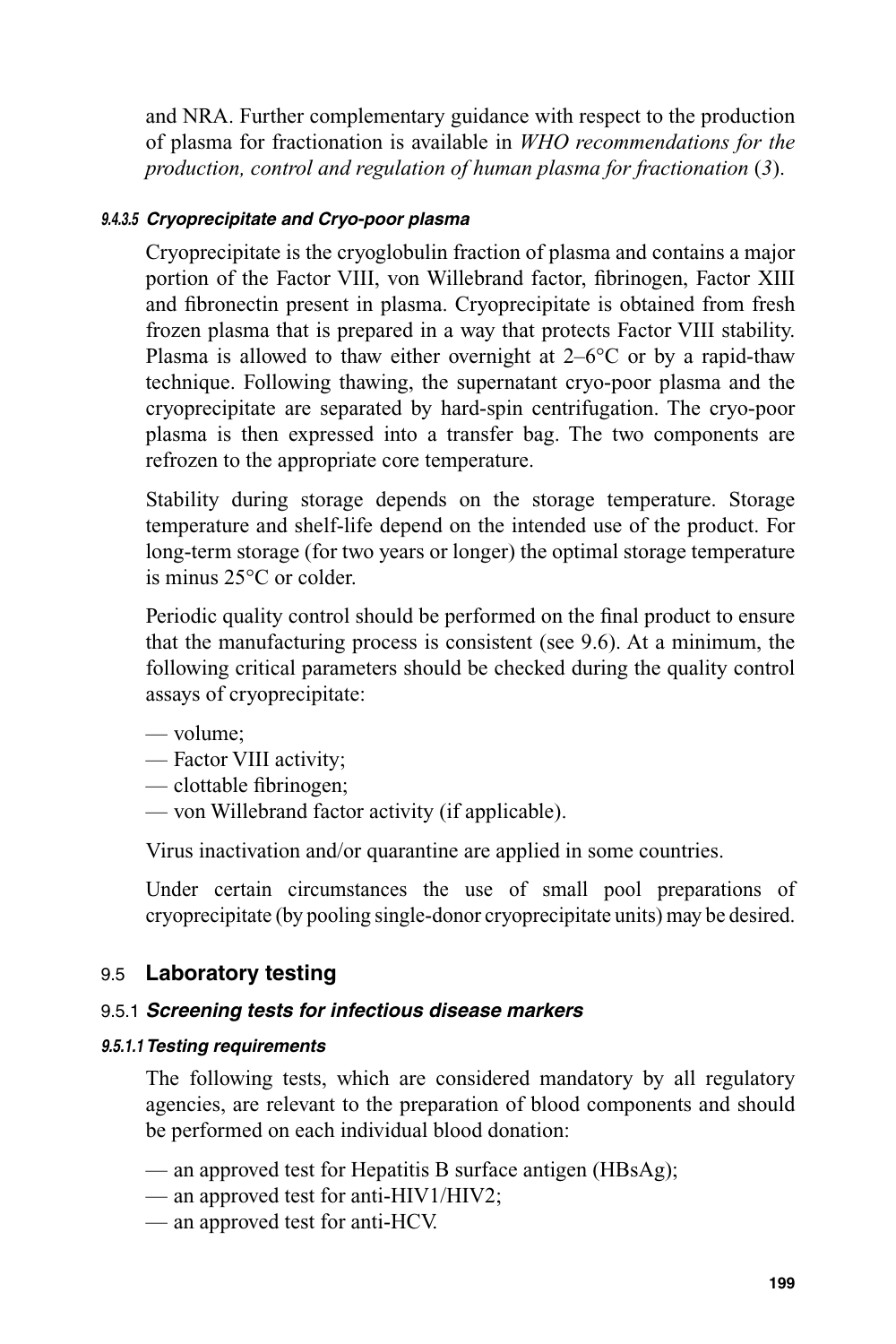All three tests have to be negative. Initially reactive donations should be retested in duplicate by the same assay. Products from a repeatedly reactive donation should not be used for therapeutic applications and should normally be destroyed unless useful for non-therapeutic purposes or investigations. A sample of the donation should be evaluated by a confirmatory test. There should be a system for notifying and counselling the donor if confirmation is positive. It is recommended that national algorithms should be developed and used to enable consistent resolution of discordant/indeterminate or unconfirmed results.

In some countries, additional serological testing is required — for instance, anti-HBc testing may be performed on whole blood donations in order to further reduce the risk of exposure of recipients to HBV by contaminated blood or blood components (*3*). Additional testing for other agents or markers — such as anti-HTLV I/II, anti-T.cruzi or West Nile Virus (WNV) — may be required by the NRA, taking into account the epidemiological situation in any given region or country or the frequency of donating blood. In addition to testing for immunochemical-serological infectious disease markers, NAT testing of blood donations for the virus genomes has been introduced in some countries to increase the chance of identifying infected donors.

During the natural course of infection, viraemia usually occurs significantly at a point earlier than that at which immunochemical markers (antibodies) can be detected in the infected serum. Thus, infection may be detected by NAT up to 50–60 days before seroconversion (i.e. to HCV) occurs. Testing for the presence of nucleic acid may be performed for viruses such as HCV, HBV, HIV, HAV, WNV (where appropriate) and/or Parvovirus B19, and the application of this technology may be extended to other transmissible microbes. NATs require a particularly sophisticated laboratory environment, special equipment and specially trained laboratory personnel. Mainly because of an extraordinary risk of false-positive results due to the so-called "carry-over" (inadvertent transfer of the amplification product DNA to neat donor samples), very stringent handling and logistics are mandatory.

In contrast to testing for the serological markers of individual donor specimens, NAT testing may be performed following current practices by assembling various samples in mini-pools. However, this requires a thoroughly validated system of sample labelling/identification, a validated strategy and pooling process, and a validated algorithm to resolve pool results to individual donors. Hence, a specific logistics system may have to be established not only in the laboratory but also at the blood establishment in order to collect and suitably label samples. Contiguously tracing samples through the whole process from the donor, through pooling (if applicable), testing and release of the donation may present a particularly demanding challenge.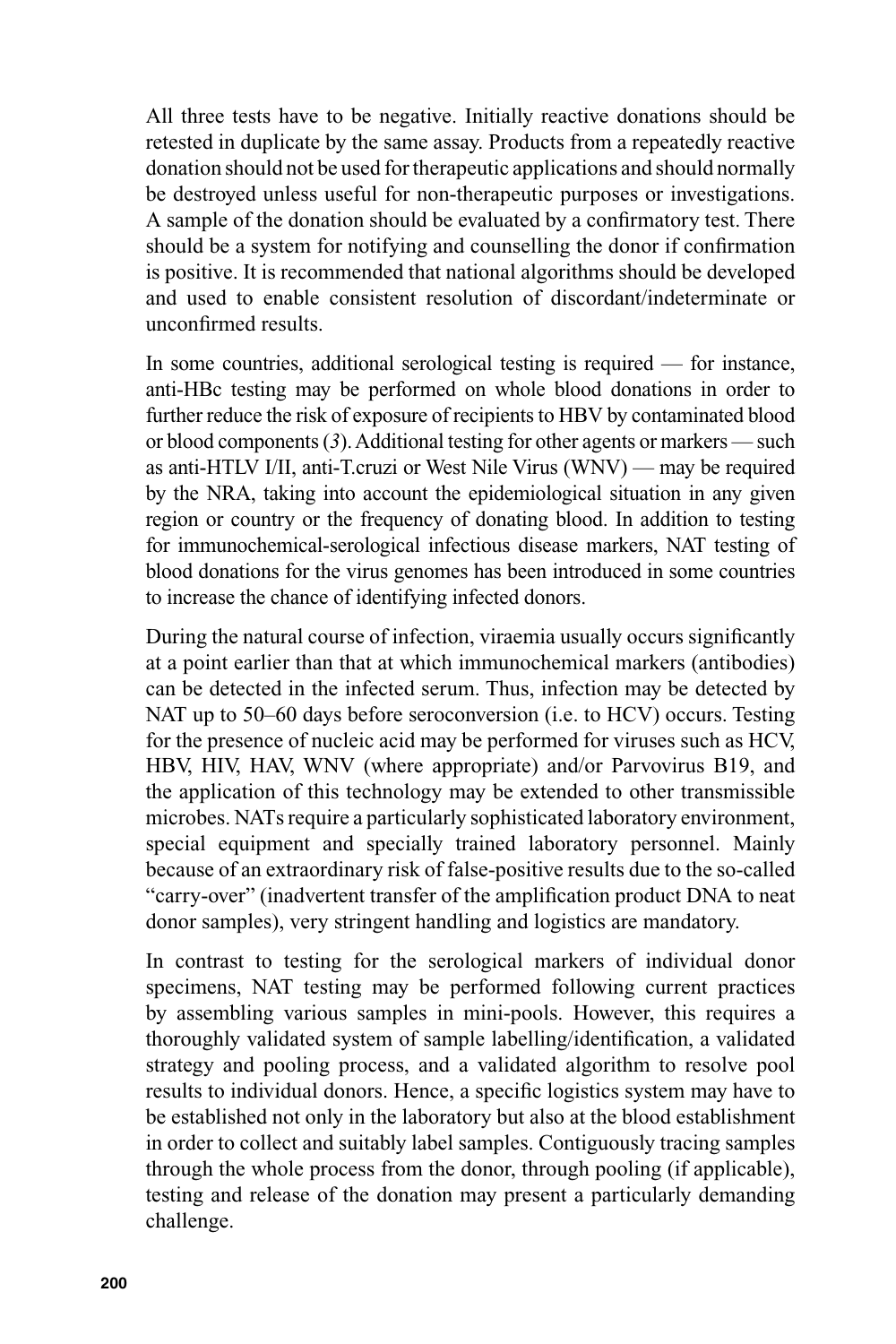A system should exist in the country or region for approval of test systems, such as an official approval system by the NRA or a delegated laboratory. The required minimal sensitivity of tests for the different antigens/antibodies or nucleic acids should be defined by the NRA.

#### *9.5.1.2 Handling of samples and data*

Multiple specimens may be collected from a donor in order to meet all testing requirements (i.e. ABO typing, viral markers, NAT testing). There should be written standard operating procedures that clearly describe the collection, transportation and labelling of donor samples (i.e. whole blood, sera, anticoagulant, container tubes etc.) and which define the sampling procedure performed on material for analysis (e.g. how and by whom it is done, transfer of samples, accountability of samples). All screening activities, handling of donor specimens, sampling, analysis and data processing should be separated from patient diagnostic testing (*21*).

Sample labelling at the site of collection and identification during all subsequent processing is critical and should be under control at all times. Each step of handling and processing should be described, as should the conditions of pre-analytical treatment of specimens (e.g. centrifugation), storage and transportation (duration, temperature, type of container, storage after testing).

Serological testing should be performed on samples transferred directly into the analyser from the original sample tube.

Secondary aliquot samples may be used for NAT testing of mini-pools of individual samples.

The following practical points should be considered in order to ensure the traceability and integrity of samples and data:

- At receipt of specimens at the laboratory, positive identification of those received versus those expected should be performed. The integrity of the sample should be checked for compliance with the recommendations made by the manufacturer of the test kit.
- Aliquot samples for analysis should be withdrawn from the donor sample preferably by automated pipetting equipment.
- To provide for positive identification of all aspects (donation, donor specimen, aliquot samples etc.) it may be advisable to use a barcode system. Hence, starting with the donation, barcodes should be used for labelling. In case of failure of the automatic barcode reader system and/or data processors, an appropriate system should be available for manual entry and tracing of data throughout the whole process until release of donations for transfusion. Manual handling of data should include independent repeat entry into the database; the data format should include a check-digit algorithm or an automated test for identity of the two sets of data.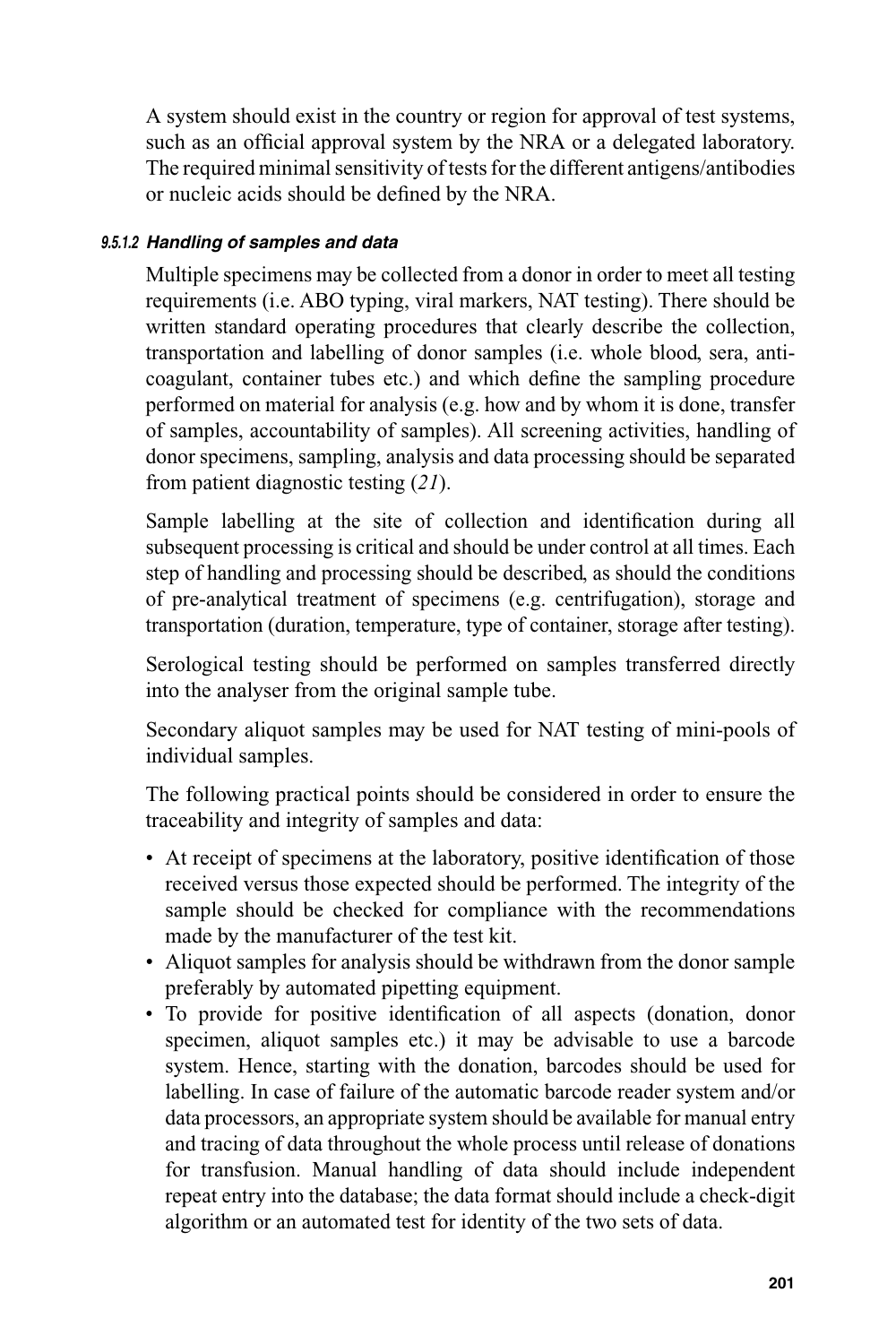- Pipetting devices and machines should be validated before routine use, and validation reports should be available.
- Calibration of the pipetting devices should be performed periodically and should be documented.

#### *9.5.1.3 Testing and post-analytical procedures*

Testing of blood components should be carried out in accordance with the recommendations of the manufacturer of reagents and test kits. Modifications to the manufacturer's instructions or reagents for donor screening tests should be validated. Where required, prior approval of the NRA should be obtained before the modified method is used for release of a blood component. Laboratory reagents intended for prolonged use should be marked with the preparation date, expiry date, specific storage conditions and signature of the person who prepared them. Instructions for use and storage should be followed.

Screening algorithms should be precisely defined in writing (i.e. standard operating procedures) to deal with initially reactive specimens and to resolve discrepancies in results after retesting. All available measures should be taken to ensure that blood and blood components that are repeat reactive upon screening for an infectious disease marker are excluded from therapeutic use. Repeat reactive material should be stored away from all other blood components in a separate dedicated storage area. Such material should eventually be destroyed to prevent inadvertent re-entry into the transfusion chain.

Test algorithms should provide details for appropriate confirmatory testing. In the case of repeatedly reactive results, clearly defined follow-up instructions should be followed. Actions include:

- notification and deferral of the donor:
- disposal of the indicated donation and of concurrent products;
- tracing and destruction of products which have not yet expired.

If products from the donor have been processed for further manufacture, there should be a procedure in place to assess both the safety of the manufactured products and whether a recall is needed.

Procedures for donor- and/or recipient-initiated look-backs should also be defined. Look-backs should be designed in such a way that the transfusion chain of donor–blood (or blood product)–recipient can be unequivocally reconstructed. The procedure should comprise notification and counselling action where indicated.

The following practical points should be considered in order to ensure that the equipment used for virology testing performs appropriately: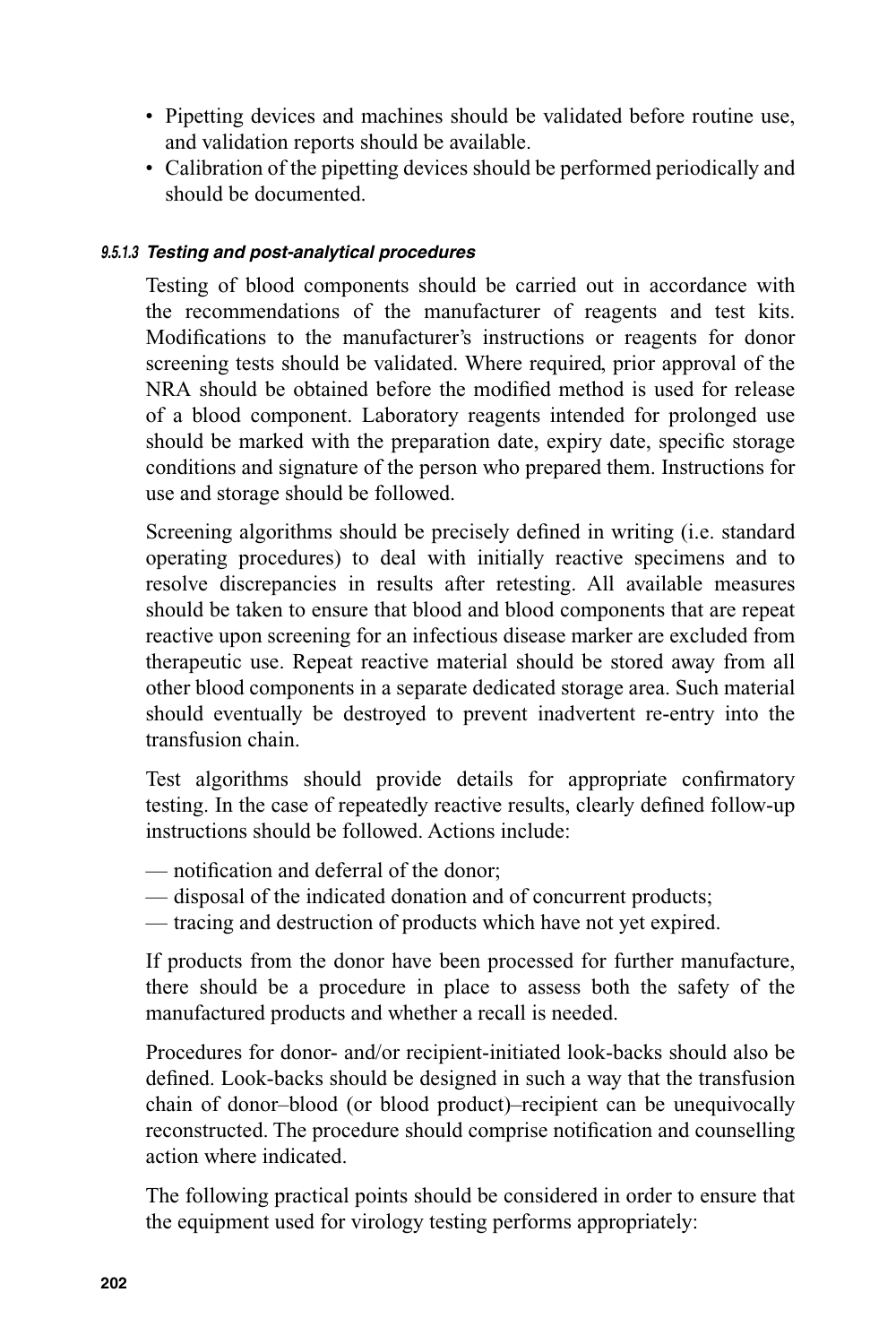- There should be a mechanism to ensure positive sample identification and linkage to the donor. The preferred method is by sample tubes with barcodes.
- Ideally, the addition of reagent and samples and the testing process should be automated, in order to minimize risk of human errors and to ensure full traceability of the testing process.
- If addition of reagents and samples or preparation of test plates are done manually, full documentation of each addition step should be kept, ensuring identification of the test plate and the location of the reaction well.

#### *9.5.1.4 Test interpretation and follow-up of reactive results*

The transfer and interpretation of raw data is a critical step and should therefore be documented and reviewed by a responsible person, as should the test parameters. Traceability and archiving of raw data should be guaranteed (see section 5.2).

The data should be examined by the supervisor, or by another person authorized to do so, before being officially accepted. If computerized systems are used, accepted data should be downloaded directly to the server, or there should be a secure system for manual download which ensures positive release. Manual transcription of results is discouraged as mistakes may be introduced. Acceptance and rejection criteria should be specified.

The following should be given special attention:

- Initial reactive results should be identified by means of a secure and validated system.
- An acceptable system should be in place to confirm repeat reactive results, including sampling, labelling, testing and entry of results.
- Computer algorithms should edit reactive status to repeat reactive, or the editing should be performed by two authorized staff members.
- An appropriate deferral system should exist for repeat reactive results.
- There should be appropriate documentation justifying the re-entry of deferred donors.
- Donors should be informed of the reason for deferral and should be counselled about social behaviours and their status as a future donor.

#### *9.5.2 Blood group typing*

Each donation should be tested for ABO and RhD blood groups and at least all first-time donors should be tested for clinically significant irregular redcell antibodies. When plasma is used for fractionation it should be tested in compliance with the specifications of the fractionator as agreed by the relevant NRA (*3*).

Testing should be carried out in accordance with the recommendations of the manufacturer of reagents and test kits. Molecular methods may be used to determine blood groups, as necessary.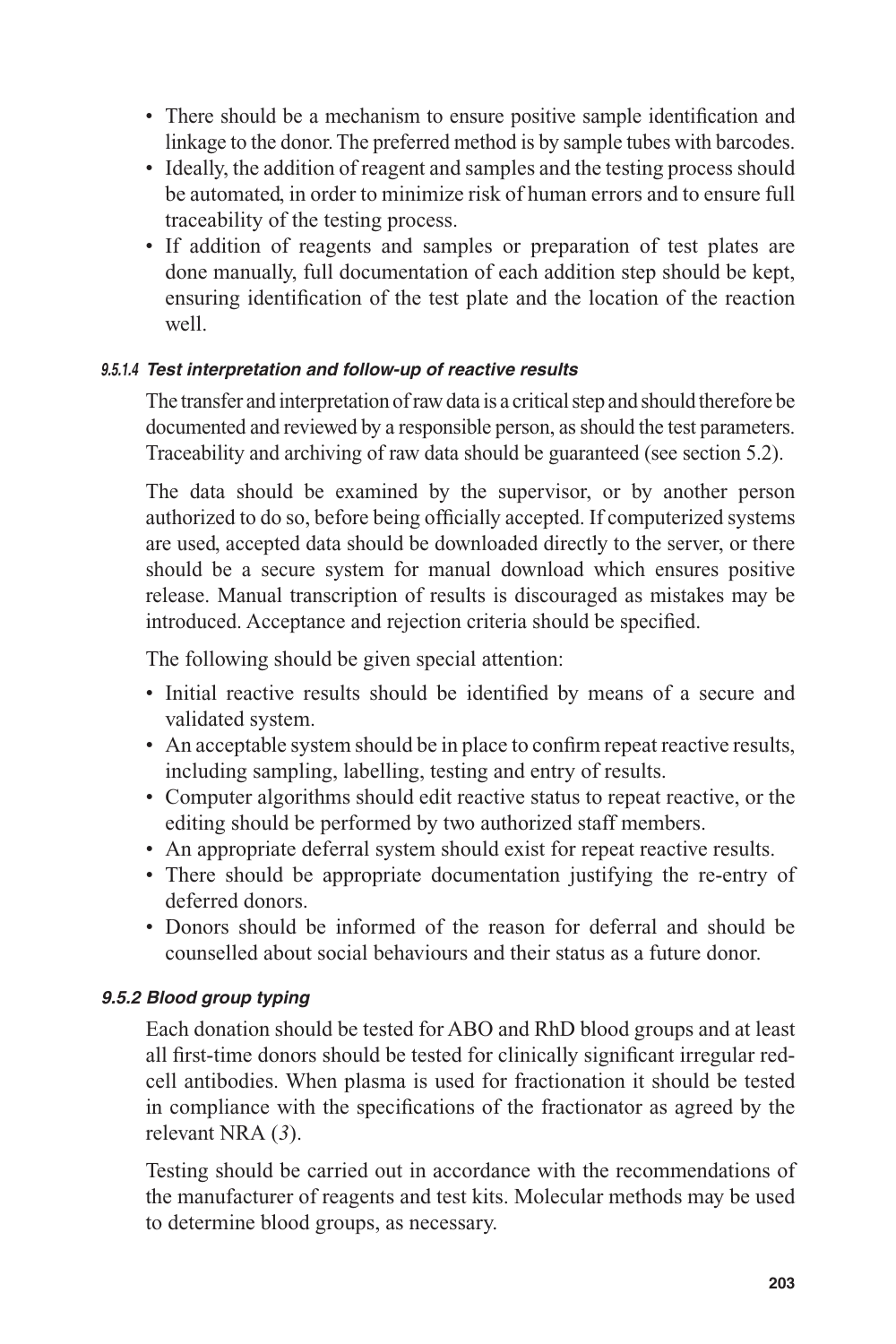The ABO and RhD blood group should be verified on each subsequent donation. A comparison should be made with the historically determined blood group. If a discrepancy is found, the applicable blood components should not be released until the discrepancy has been unequivocally resolved.

Donors with a history of transfusions or pregnancy since the last donation should be tested for clinically significant irregular red-cell antibodies. If clinically significant red-cell antibodies are detected, and where applicable, the blood or blood component should be labelled accordingly

NRAs may set different (stronger) requirements.

The ABO/RhD labelling of the red-cell concentrates of all first-time donations should be based on two independent ABO/RhD tests.

#### 9.5.3 *Retention samples*

As specified by the NRA, an aliquot of the original testing sample should be retained from each donation and stored under conditions recommended by the test manufacturer that would permit retesting if indicated. The procedure for additional testing should be validated to ensure the integrity of the sample (including storage conditions) and the test results. The sample volume, the retention vial, the kind of specimen (serum or plasma), the storage conditions and length of storage should each be defined and should be included in the validation to ensure the integrity of test results.

## 9.6 **Quality monitoring of blood and blood components**

Quality control data should demonstrate that critical manufacturing processes are under control. Blood and blood components should comply with specifications and their testing should be performed using test methods approved by the NRA.

All processes — including data transfers and computerized systems — that have an influence on the quality of the products in the area of collection, preparation or testing of blood and blood components should be validated. For critical processes such as rapid freezing of plasma, the need for revalidation should be defined.

Quality control of blood and blood components should be carried out according to a defined sampling plan based on statistical methods. The sampling plan should take into account different collection and production sites, transport, methods of preparation and equipment used. Acceptance criteria should be based on a defined specification for each type of blood component. As an example for fresh frozen plasma, these data may include monitoring of weight/volume, sterility, Factor VIII activity and residual cell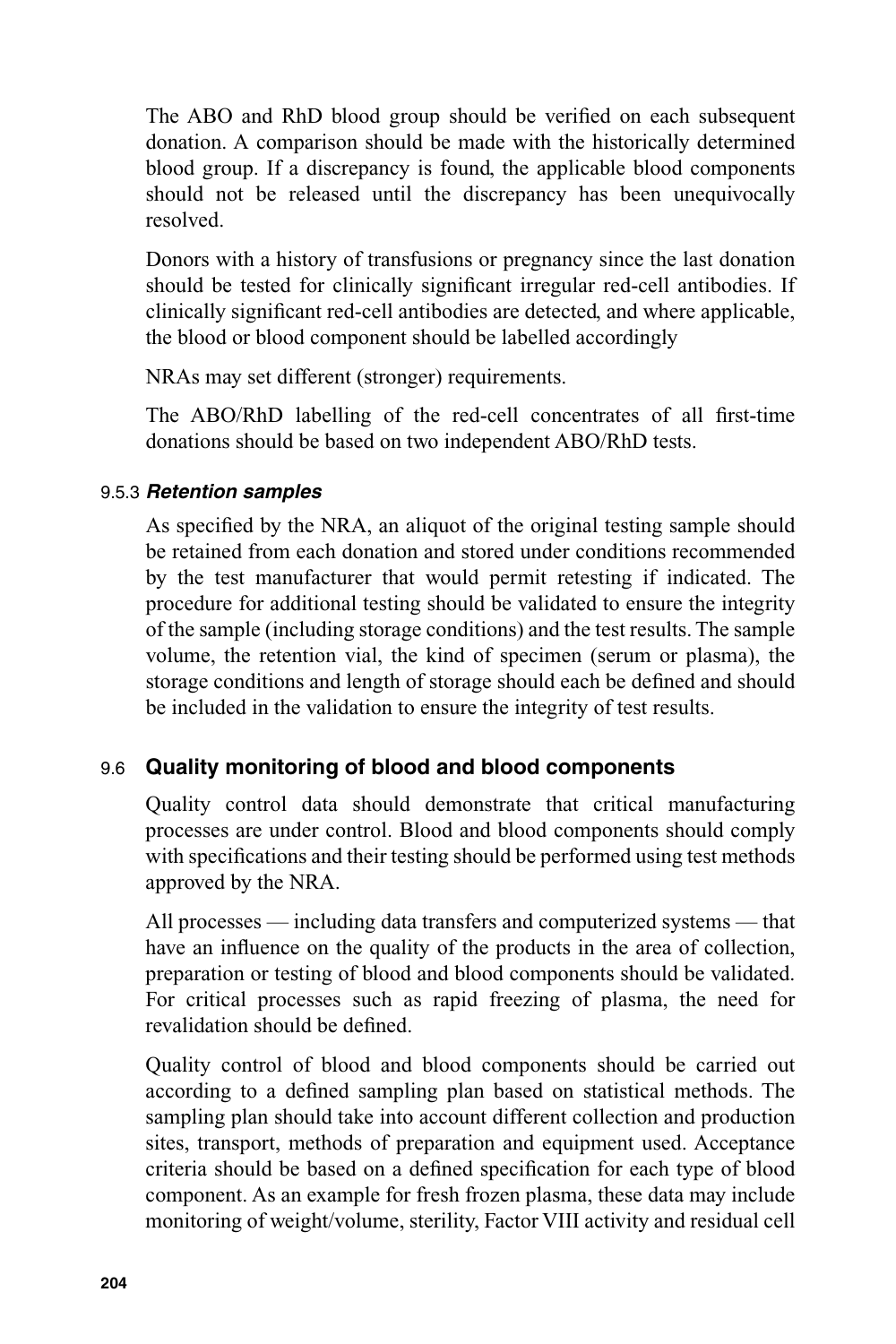counts (platelets, leukocytes, erythrocytes). The sampling plan for testing of blood or blood components should take into account that most components are derived from one donor, and should be considered as a single batch.

Whole blood or blood components should not be released for use if the quality control test indicates that the integrity of the product has been compromised.

The work record should identify the test(s) employed so as to ensure that entries, such as the calculation of results, are available for review.

Test results that do not meet the acceptance criteria should be clearly identified to ensure that blood components of that donation remain in quarantine and that relevant samples are selected for further testing. An investigation should be conducted into the cause of failure prior to additional or repeat testing. Where possible, the performance of the test procedures should be regularly assessed by participation in a formal system of proficiency testing.

Where applicable, the practice of pooling samples before testing should be clearly stated and the donations used in the pooled sample should be recorded. Pooling of samples, such as for the measurement of Factor VIII activity in plasma, is acceptable only where comparative data of pooled samples and individual samples have demonstrated assurance of equivalence.

The results of quality monitoring testing should be subject to periodic review and trend analysis. If the results of quality monitoring suggest that the process is not meeting validated parameters and specifications, then corrective and preventive actions should be taken to correct identified problems before product manufacturing and distribution is continued.

## 9.7 **Labelling**

#### 9.7.1 *Label information*

The collected blood, as well as intermediate and finished blood components, should be labelled with relevant information regarding their identity and release status. The type of label to be used, as well as the labelling methodology, should be established in written standard operating procedures. Whenever possible, machine-readable labels (barcodes) should be used.

The label for a finished blood component should comply with the requirements of the NRA or contain at least the following information:

- the unique donation number (through the use of this number there should be traceability to the donor and all records of the manufacturing steps through to the final product);
- the product name (see section 9.7.2.);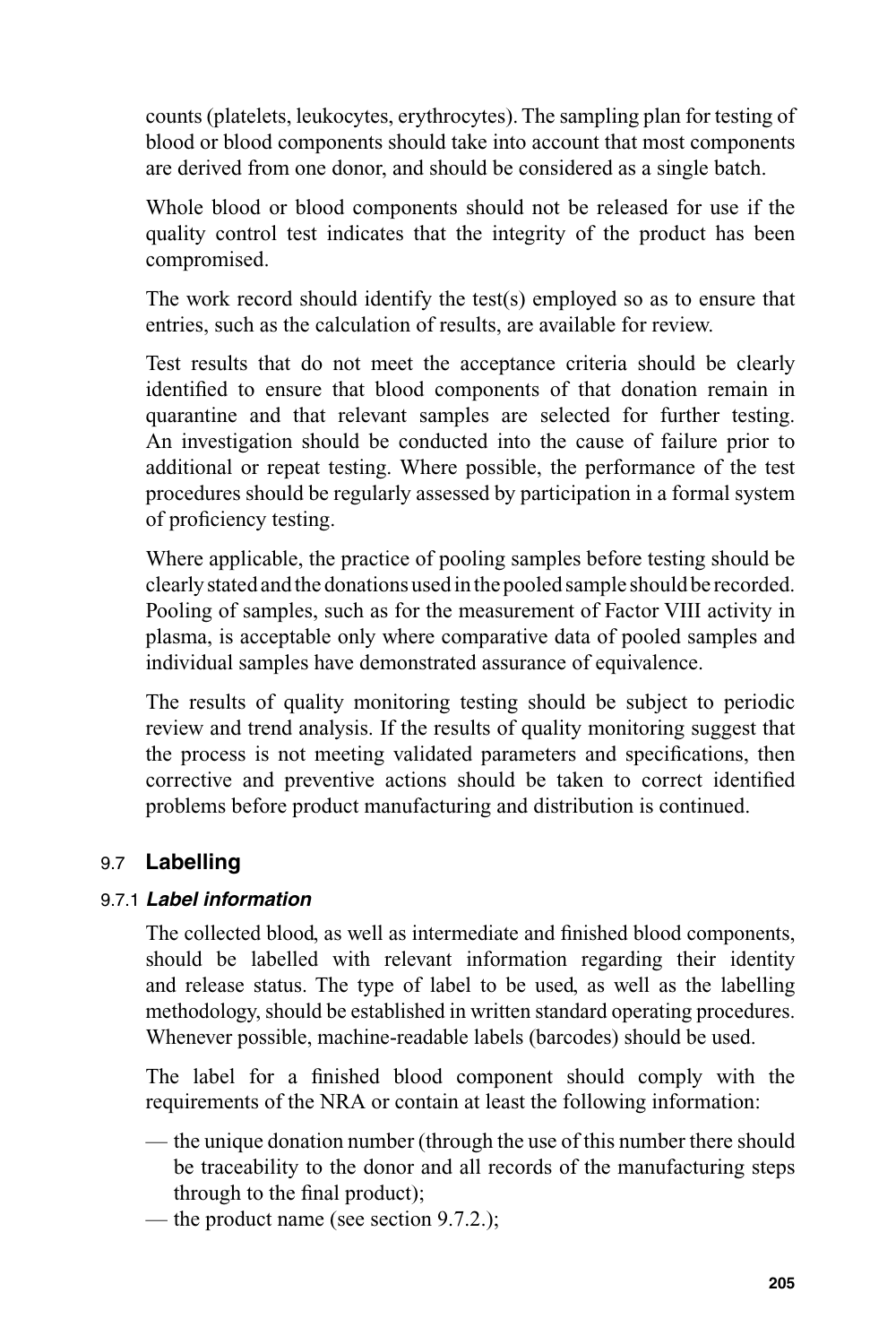- the required storage conditions;
- the expiry date and, where appropriate, time (see section 9.7.3.);
- the date of collection of the donation(s) from which the blood component was prepared and/or the production date and time (where appropriate);
- the date and time of irradiation (where applicable);
- the ABO and RhD blood group (where appropriate);
- the name or other identification of the component preparation site.

Information regarding the use of the blood product may also be applicable.

For autologous blood components, the label should additionally contain the name and unique identification of the patient as well as the statement "Autologous donation". In some countries the signature of the donor is also required.

#### 9.7.2 *Product name*

The name of the blood component should be clearly stated on the label and should indicate any further processing such as leukocyte reduction or irradiation.

In addition, the anticoagulant and/or any nutrient or preservative solution should be mentioned on the label.

#### 9.7.3 *Expiry date*

Any final blood product should have its expiry date on its label. It should be also kept in mind that certain processing steps, such as irradiation, have an influence on the expiry date so that relabelling becomes necessary.

The definition of an expiry date should be validated and based on scientific data according to the processing steps applied and the storage conditions, or should be the subject of stability studies.

#### 9.8 **Release of product**

Each blood establishment should be able to demonstrate that a blood component has been evaluated and approved for release by an authorized person, preferably assisted by validated computerized systems. The release criteria and specifications of blood components should be defined, validated, documented and approved by quality assurance. There should be a standard operating procedure that details the actions and criteria that determine whether the blood or blood component can be released. The decision to release the blood components should be made by the responsible person of the establishment; it should be clearly documented and traceability should be ensured. Electronic release of products should be fully validated.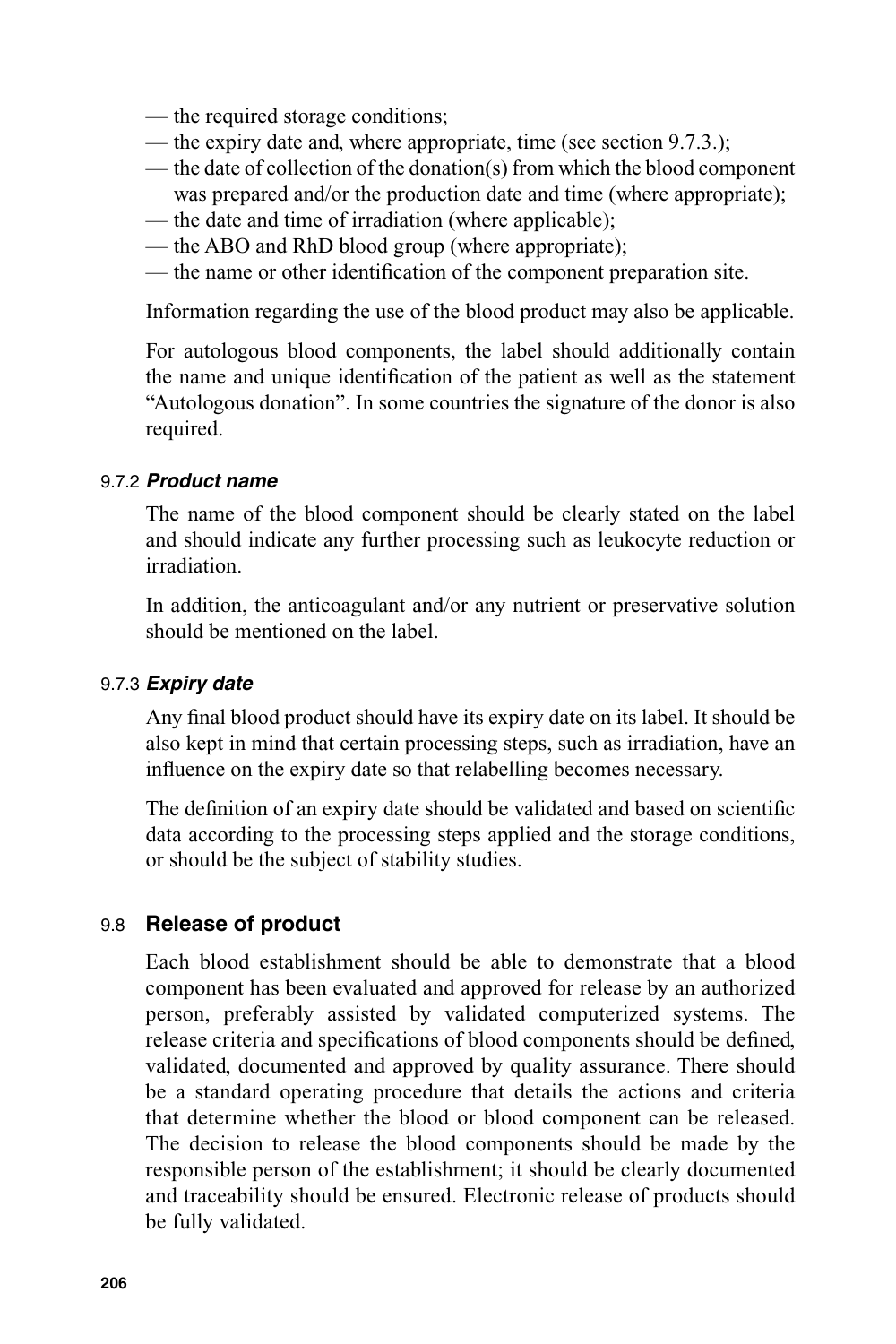The documented manufacturing processes should be followed at all times using validated methods and procedures. Any deviations from these established procedures and processes may result in products not meeting specifications, in which case they should be considered non-conforming products and must not be released for distribution.

A review of the donor health record, collection and phlebotomy records, consent forms, records of production and test results should be performed and accepted (and should be recorded) prior to the release of the components. The release of products should be arranged in such a way that each component from the donation has been evaluated to ensure conformance with product specifications — such as platelet content in apheresis units, volume in plasma products or appearance for red blood cells — prior to release for distribution. The decision to release the component should not be made on the basis of a review of the collection processes alone.

There should be a system of administrative and physical quarantine for blood and blood components to ensure that components cannot be released until all mandatory requirements have been met.

In the absence of a computerized system for product status control:

- the label of a blood component should identify the product status and should clearly distinguish released products from non-released (quarantined) ones;
- records should demonstrate that, before a component is released, all current donor health records, collection and phlebotomy records, consent forms and test results have been verified and accepted by an authorized person.

If blood or blood components have been prepared from a donor who has donated on previous occasions, a comparison with previous records specifically the ABO/RhD and infectious disease marker test results should be made before final product release to ensure that current records accurately reflect the donor history.

Where release is subject to computer-derived information, the following points should be checked:

- Computer systems should be validated so that they are fully secure against the possibility of blood and blood components which do not fulfil all test or donor selection criteria being released.
- The manual entry of critical data, such as laboratory test results, should require independent verification by a second authorized person.
- There should be a hierarchy of permitted access to enter, amend, read or print data. Methods of preventing unauthorized entry should be in place, such as personal identity codes or passwords which are changed on a regular basis.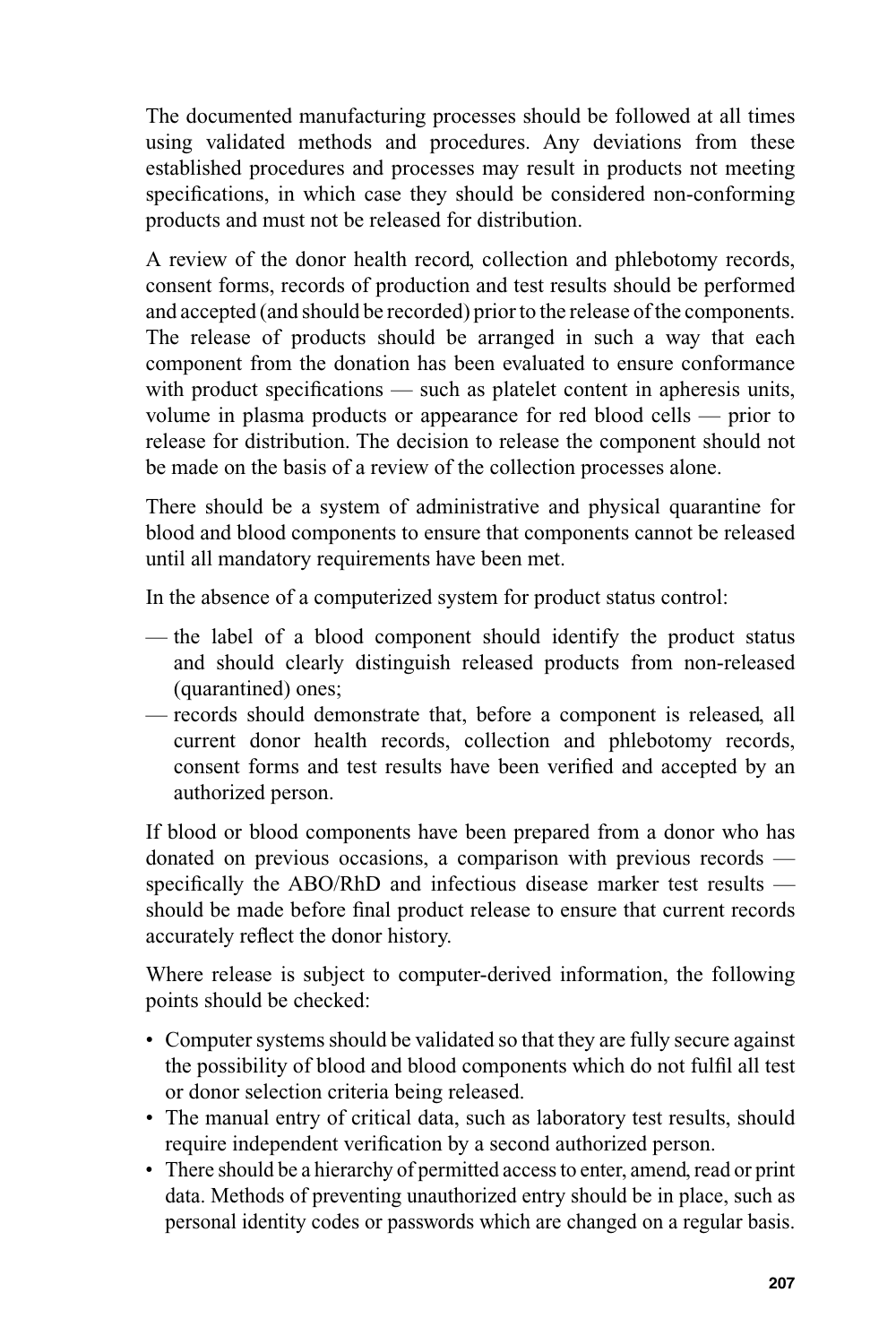• Computer systems should prevent the release of all blood or blood components considered not acceptable for release. It should be possible to prevent the release of any future donation from a donor.

In the event that the final product fails release due to noncompliance with the specified requirements and therefore due to potential impact on recipient safety, all other implicated components should be identified and appropriate action should be taken. A check should be made to ensure that (if relevant) other components from the same donation(s) and components prepared from previous donations given by the donor(s) are identified. There should be an immediate updating of the donor record(s) to ensure that the donor(s) cannot make any further donation, if appropriate.

There should be a defined procedure for the exceptional release of nonstandard blood and blood components under a planned non-conformance system. The decision to allow such a release should be made by the responsible person; the decision should be clearly documented and traceability should be ensured. Products that cannot be released should be destroyed and the record of destruction should be retained.

#### 9.9 **Storage**

Standard operating procedures should describe the receipt, handling and storage of material, blood and blood components. There should be a system in place to maintain and control storage conditions, including any transportation that may be required. Autologous blood and blood components should be stored separately. Storage areas for blood components to be dispatched should be located near an entrance or exit to facilitate dispatch and to limit the number of persons entering the main working areas. Only authorized persons should have access to storage areas.

Storage conditions should be controlled, monitored and checked. The personnel authorized should be trained to be aware of the correct storage temperature ranges and alarm settings. Temperature records should be available to demonstrate that the blood components are stored at the required temperature throughout the storage area. A temperature monitoring and recording system that is independent from the temperature regulation system should be in place. Appropriate alarms should be present (upper and lower limits) and regularly checked; the checks should be recorded. Depending on the method of measuring the temperature, a delay of the alarm may be acceptable in order to avoid an alarm being triggered by opening a door or taking out a product, but any such delay should be reasonably justified. If the temperature sensor is placed in a reference solution, no delay of the alarm should be accepted. Appropriate actions on alarms should be defined, and a person should be authorized to decide on the use or rejection of affected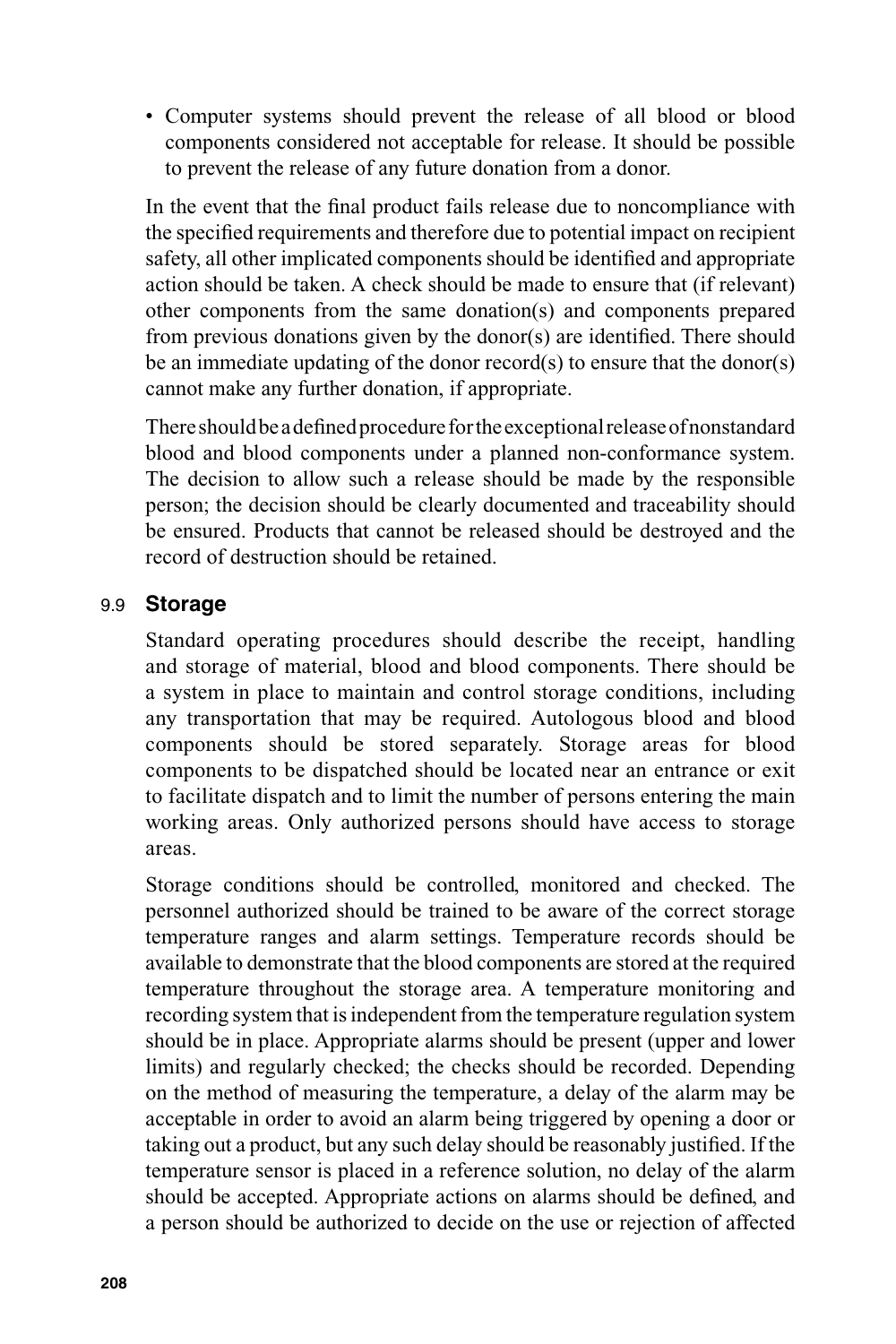products. Temperature excursions may occur and each event should be evaluated using the deviation management system (see section 3.5).

An alternative storage area of appropriate temperature is recommended for recovery in case of temperature control failure of the primary system. Areas for storage should be secured against the entry of unauthorized persons and should be used only for the intended purpose. Storage areas should provide effective segregation of quarantined and released materials or components. There should be a separate area for rejected components and material. If a temporary mechanical or electrical failure affects control of storage temperatures, an examination of the records should be made to evaluate the impact on plasma or blood component quality.

For the main blood components, the common storage temperatures are as follows:

- red-cell concentrate: 1–6°C;
- plasma for transfusion: minus 25°C or colder;
- platelets: 20–24°C;

or in a more stringent range defined by the NRA.

Higher storage temperatures (e.g. minus 20°C) might be acceptable for plasma for transfusion but may result in a significantly shorter shelf-life.

Storage of platelets should also be controlled. Besides the temperature, the continuous agitation is very important. Based on the manufacturer's instructions, the moving velocity should be set in a way that obtains an optimal quality of the product. The moving velocity should be part of the qualification of the equipment.

During the whole collection and manufacturing process it should be ensured that blood or blood components are never placed in direct sunlight or near a heating source.

All storage equipment should be subject to qualification, cleaning and preventive maintenance. Thermometers or temperature sensors should be calibrated annually. The temperature deviation to the standard measuring device should not exceed 1°C.

#### 9.10 **Distribution**

Prior to distribution, blood components should be visually inspected. There should be a record that identifies the person distributing and the customer receiving the components. Dispatch of blood components should be made by authorized personnel.

At the time of dispatch, there should be a procedure in place to ensure that all blood components being issued have been formally released for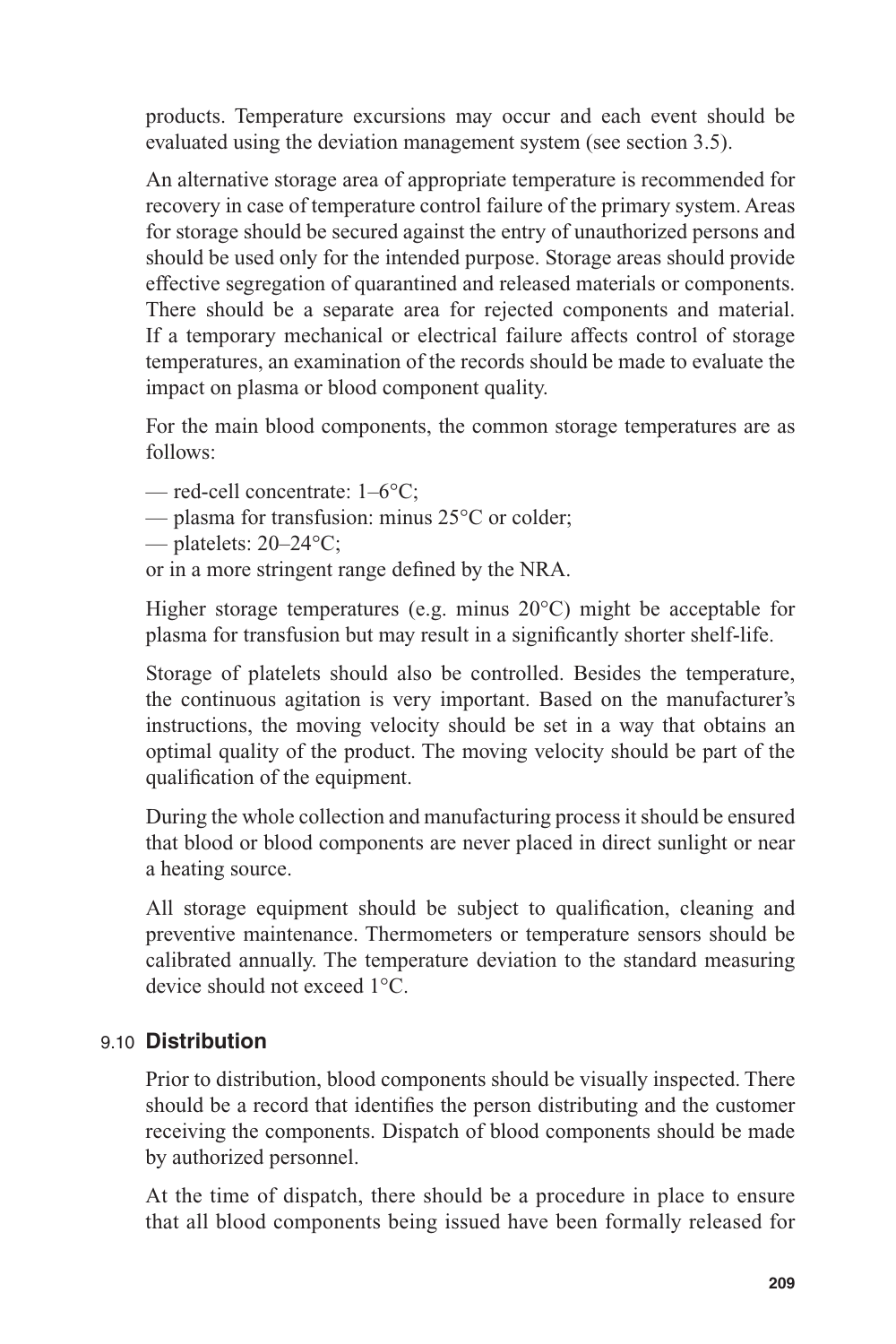use. A standard operating procedure on packaging should be available stating how the contents should be packaged, the materials to be used, and the amount of any cooling elements and their storage conditions before use.

## 9.11 **Shipping**

Distribution should take place in a safe and controlled way in order to assure product quality during transport. All transportation and intermediate storage actions, including receipt and distribution, should be defined by written standard operating procedures and specifications.

The shipping containers should be of sturdy construction in order to resist damage and should be validated to maintain acceptable storage conditions for the blood and blood components (e.g. by using appropriate cooling elements or insulation during transport). The transportation and storage conditions for blood components, the packaging format and the responsibilities of the persons involved should be in accordance with standard operating procedures agreed between the sites in question.

## 9.12 **Returns**

Blood components should not be returned to stock for subsequent distribution, unless:

- the procedure for return of a blood component is regulated by contract;
- for each returned blood component, it is proven that the agreed storage conditions have consistently been met;
- the integrity of the container has been maintained (i.e. unopened);
- $-$  sufficient material is available for compatibility testing.

In case of medical urgency, components may be returned and subsequently distributed using a defined procedure.

The records should indicate that the blood component has been inspected and found to be acceptable before re-issue.

# 10. **Contract manufacturing, analysis and services**

In blood establishments, all tasks that have an influence on the quality of collected blood and the manufacture of blood components — such as component processing, testing or information technology support — and which are performed externally by another party, should be subject to a specific written contract. The contract should ensure that the contract acceptor meets GMP requirements in all disciplines relevant to the contract giver's activities.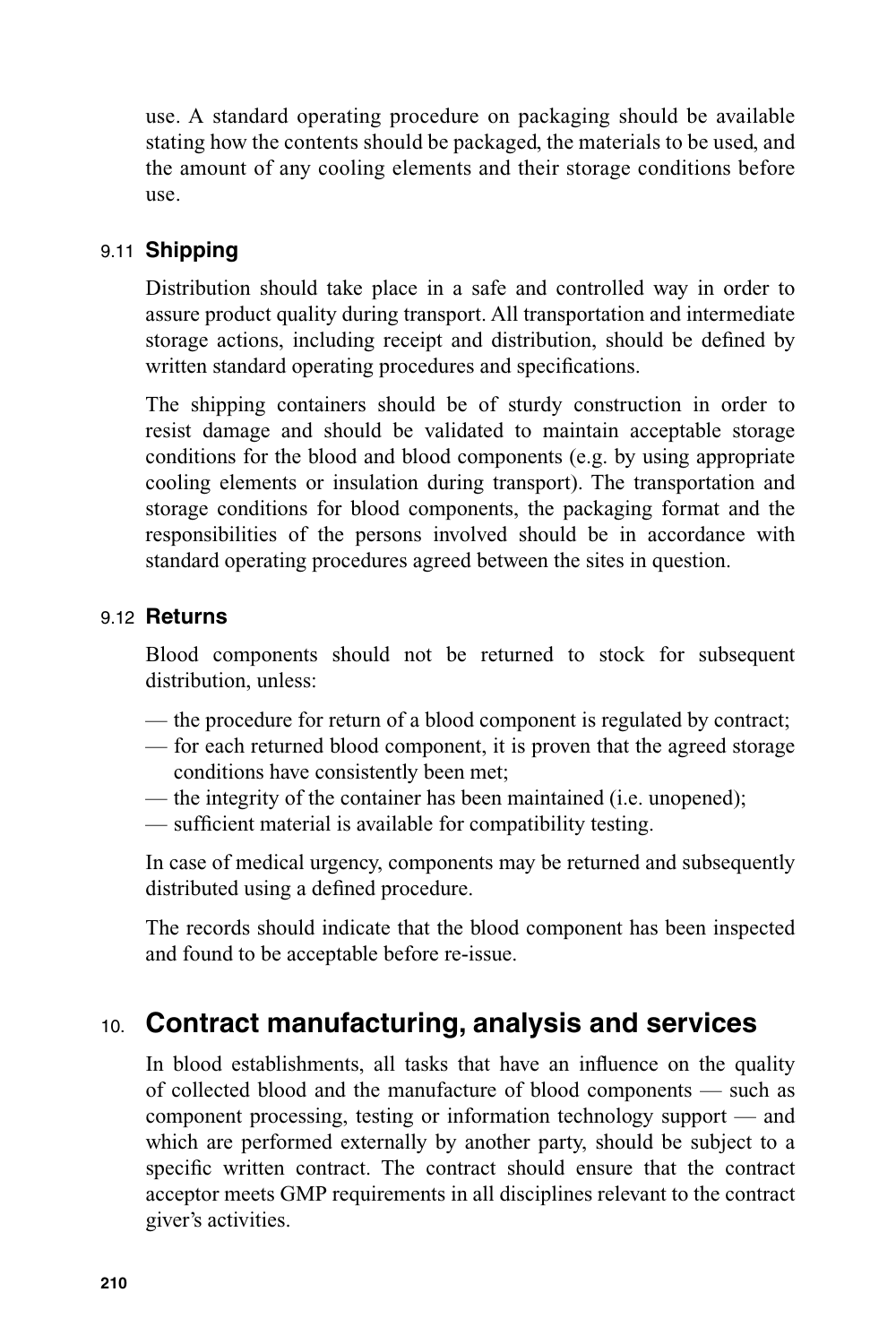The contract giver is ultimately responsible for ensuring that processes are in place to assure the control of outsourced activities and the quality of purchased materials. These processes should incorporate QRM and should include:

- assessing (prior to outsourcing operations or selecting material suppliers) the suitability and competence of the other party to carry out the activity or provide the material using a defined supply chain (e.g. audits, material evaluations, qualification);
- defining the responsibilities and communication processes for qualityrelated activities of the parties concerned;
- monitoring and review of the performance of the contract acceptor or the quality of the material from the provider, and identification and implementation of any improvements needed;
- monitoring of incoming ingredients and materials to ensure that they are from approved sources using the agreed supply chain.

Details should be specified in a technical quality agreement or contract.

The contract or agreement should:

- clearly establish the duties of each party;
- state the responsibilities of each party;
- mention any technical arrangements;
- $-\theta$  define the flow of information, especially regarding deviations and changes;
- define the handling and archiving of documents, samples and other relevant materials and information;
- state that any of the duties given to the contract acceptor should not be passed to a third party without evaluation and approval of the contract giver;
- permit the contract giver and competent authorities to visit and inspect the facilities of the contract acceptor.

The contract giver should provide the contract acceptor with all necessary information to enable compliance with expectations regarding services or goods. This assures that the work or service is performed in compliance with existing regulations. The overall responsibility for the work and duties carried out externally lies always with the contracting company.

The contract should be agreed and signed by quality assurance representatives from both parties and should be kept up to date.

# 11. **Authors and acknowledgements**

These guidelines were developed under the coordination of Dr A Padilla, Scientist, Quality Assurance and Safety of Medicines (Blood Products and Related Biologicals), World Health Organization, Geneva, Switzerland.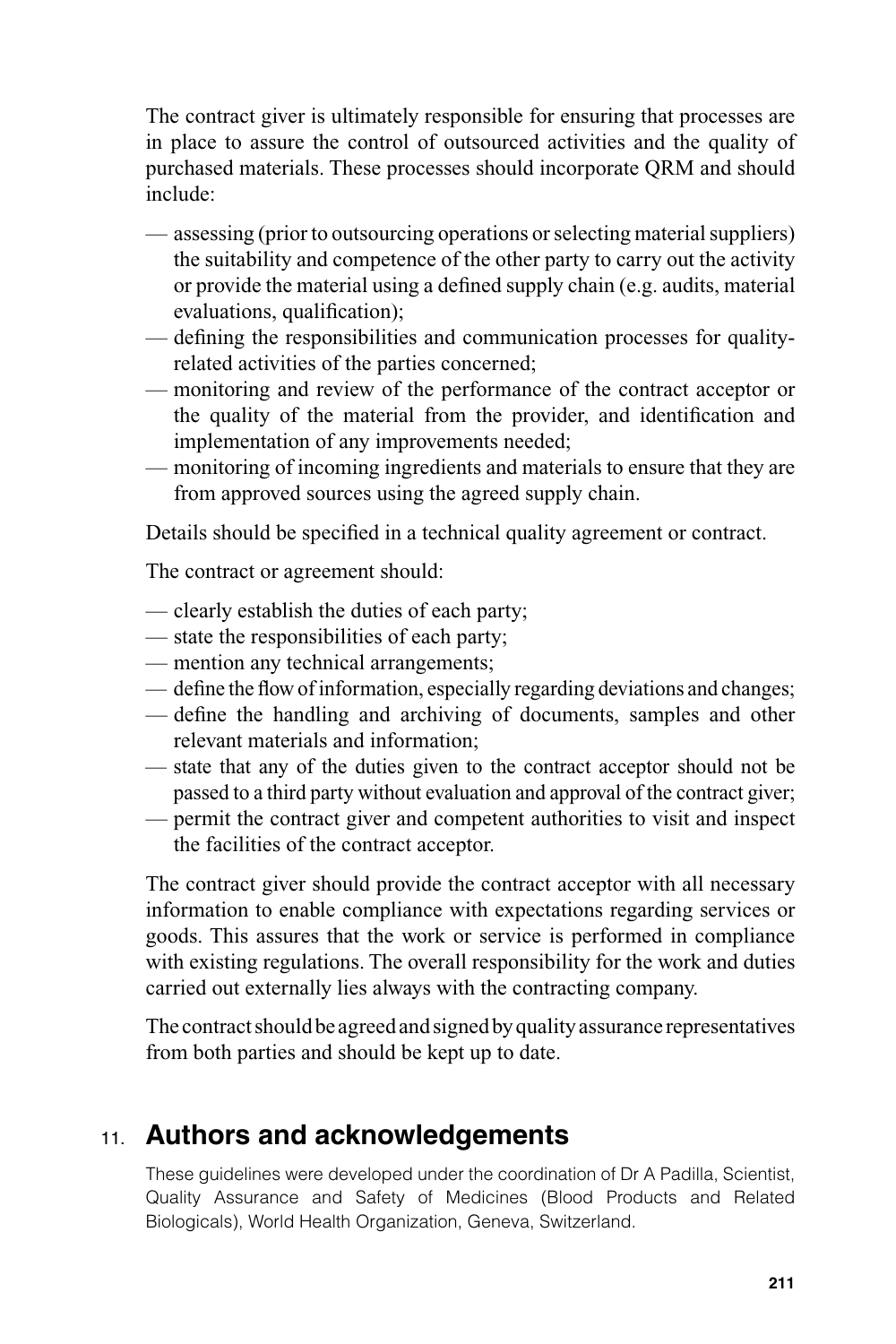The drafting group was formed of:

Mr JW Atkins, National Institutes of Health (NIH), Bethesda, MD, USA; Dr A Padilla, World Health Organization, Geneva, Switzerland; Dr C Schärer, Swissmedic, Bern, Switzerland; Mrs D Schmidkunz Eggler, Swissmedic, Bern, Switzerland; Dr G Werner, Paul-Ehrlich-Institut (PEI), Langen, Germany.

#### Contributions were also solicited from:

Ms S Douglas, Therapeutic Goods Administration (TGA), Melbourne, Australia; Mr L Fields, Food and Drug Administration (FDA), Rockville, MD, USA; Dr D Kaesermann, Swissmedic, Switzerland; Dr J Morenas and Dr F Teskrat, Agence française de sécurité sanitaire des produits de santé (AFSSAPS), Saint-Denis, France; Dr W Schwarz, PEI, Germany; Dr U Unkelbach, PEI, Germany; Dr L van Loosbroek, GMP Consultant, Netherlands; Mr L Young, Health Canada, Ottawa, Canada.

Comments, advice and information given during the preparation and consultation process for developing these guidelines were received from the following experts:

Dr F Agbanyo, Health Canada, Ottawa, Canada; Dr M Farag Ahmed, National Organization for Drug Control & Research (NODCAR), Agousa, Egypt; Lic. MP Álvarez, Centro para el Control Estatal de la Calidad de los Medicamentos (CECMED), La Habana, Cuba; Dr J Ansah, National Centre of Blood Transfusion, Accra, Ghana; Dr C Bianco, America's Blood Centers, Washington DC, USA; Dr V Bogdanova, Federal Medical and Biological Agency (FMBA), Moscow, Russian Federation; Dr T Burnouf, Human Protein Process Sciences, France; Dr M Cheraghali, Dr Amini and Dr Maqsoudloo, Iranian Blood Transfusion Organization, Tehran, Islamic Republic of Iran; Dr JR Cruz, Regional Advisor, WHO, AMRO/ PAHO, Washington, USA; Dr F Darwish, Central Blood Bank, Manama, Kingdom of Bahrain; Dr R Davey, FDA, Rockville, MD, USA; Professor S Diop, National Centre of Blood Transfusion, Dakar, Senegal; Dr D El Sherif, Central Administration of Pharmaceutical Affairs (CAPA), Cairo, Egypt; Dr J Epstein, FDA, Rockville, MD, USA; Dr P Ganz, Health Canada, Ottawa, Canada; Mr A Gould, Medicines Prequalification Programme, WHO, Geneva, Switzerland; Dr I Hamaguchi, National Institute of Infectious Diseases (NIID), Tokyo, Japan; Dr M Heiden, PEI, Langen, Germany; Dr S Hindawi, Blood Transfusion Service, Jeddah, Saudi Arabia; Dr Ho Jung Oh, Korea Food and Drug Administration (KFDA), Seoul, Republic of Korea; Dr M Jutzi, Swissmedic, Bern, Switzerland; Dr H Klein, NIH, Bethesda, MD, USA; Mrs AC Madukwe, National Agency for Food and Drug Administration and Control (NAFDAC), Lagos, Nigeria; Ms GN Mahlangu, Medicines Control Authority, Harare, Zimbabwe; Dr G Michaud, FDA, Rockville, MD, USA; Dr F Moftah, Blood Transfusion Service, Ministry of Health and Population, Agousa, Egypt; Dr Z Mukhtar, National Institute of Health, Islamabad, Pakistan; Dr C Munk and Dr P Strengers, International Society of Blood Transfusion (ISBT), Amsterdam, Netherlands; Dr P Murray, NIH, Bethesda, MD, USA; Dr K Nabae, Ministry of Health, Labour and Welfare, Tokyo, Japan; Dr L Oliva, Administración Nacional de Medicamentos, Alimentos y Tecnologia Médica (ANMAT), Buenos Aires, Argentina; Dr R Perry, International Plasma Fractionation Association (IPFA), Amsterdam, Netherlands; Dr I Prosser, TGA, Canberra, Australia; Dr I Sainte-Marie, AFSSAPS, Paris, France; Professor R Seitz, PEI, Langen, Germany; Dr G Silvester, European Medicines Agency (EMA), London, UK; Dr G Smith, TGA, Canberra, Australia; Dr D Teo, Blood Services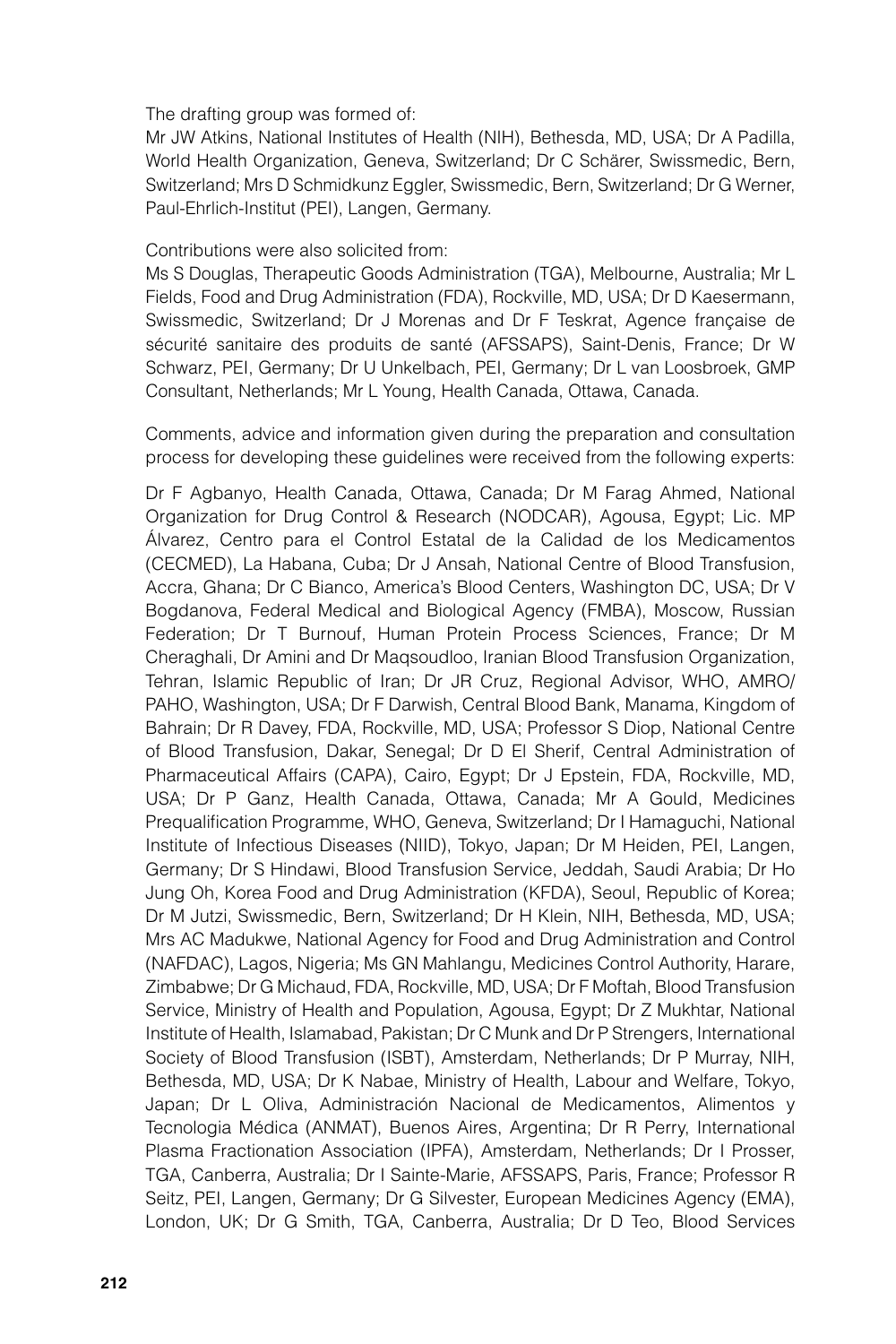Group, Singapore; Ms A Turner, National Blood Authority, Canberra, Australia; Dr A van Zyl, GMP Inspectorate, WHO, Geneva, Switzerland; Dr I von Hoegen, Plasma Protein Therapeutics Association (PPTA), Brussels, Belgium; Dr T Vuk, Croatian Institute of Transfusion Medicine, Zagreb, Croatia; Dr E Zhiburt, International Society of Blood Transfusion (ISBT), Moscow, Russian Federation; Dr P Zorzi, AFSSAPS, Paris, France.

## 12. **References**

- 1. WHO Requirements for the collection, processing and quality control of blood, blood components and plasma derivatives. In: *WHO Expert Committee on Biological Standardization. Forty-third report*. Geneva, World Health Organization, 1994 (WHO Technical Report Series, No. 840, Annex 2).
- 2. WHO Guidelines on viral inactivation and removal procedures intended to assure the viral safety of human blood plasma products. In: *WHO Expert Committee on Biological Standardization. Fifty-second report*. Geneva, World Health Organization, 2004 (WHO Technical Report Series, No. 924, Annex 4).
- 3. WHO Recommendations for the production, control and regulation of human plasma for fractionation. In: *WHO Expert Committee on Biological Standardization. Fifty-sixth report*. Geneva, World Health Organization, 2007 (WHO Technical Report Series, No. 941, Annex 4).
- 4. Recommendations of the 13<sup>th</sup> International Conference of Drug Regulatory Authorities (ICDRA), Bern, 16-19 September 2008. *WHO Drug Information*, 2008, 33(4) (http://www.who.int/medicines/areas/quality\_safety/regulation\_legislation/ icdra/Recommendations\_13ICDRA.pdf, accessed 11 January 2011).
- 5. Resolution WHA63.12. Availability, safety and quality of blood products. In: *Sixty-third World Health Assembly, Geneva, 17-21 May 2010, Volume 1, Resolutions*. Geneva, World Health Organization, 2010 (WHA63/2010/REC/1).
- 6. *Estandares de trabajo para servicios de sangre*. Washington, DC, Organizacion Panamericana de la Salud/Pan American Health Organization, Area de Tecnologia y Prestacion de Servicios de Salud, 2005.
- 7. Good manufacturing practices for pharmaceutical products: main principles. In: *WHO Expert Committee on Specifications for Pharmaceutical Preparations. Thirty-seventh report*. Geneva, World Health Organization, 2003 (WHO Technical Report Series, No. 908, Annex 4).
- 8. *ICH Q9: Guideline on quality risk management*. Geneva, International Conference on Harmonisation of Technical Requirements for Registration of Pharmaceuticals for Human Use, 2005.
- 9. ISBT guidelines for validation of automated systems in blood establishments. *Vox Sanguinis*, 2010, 98(1):1–19.
- 10. Supplementary guidelines on good manufacturing practices: validation. In: WHO Expert Committee on Specifications for Pharmaceutical Preparations. *Fortieth report*. Geneva, World Health Organization, 2006 (WHO Technical Report Series, No. 937, Annex 4).
- 11. *PIC/S recommendations on validation master plan, installation and operational qualifi cation, non-sterile process validation, cleaning validation*.